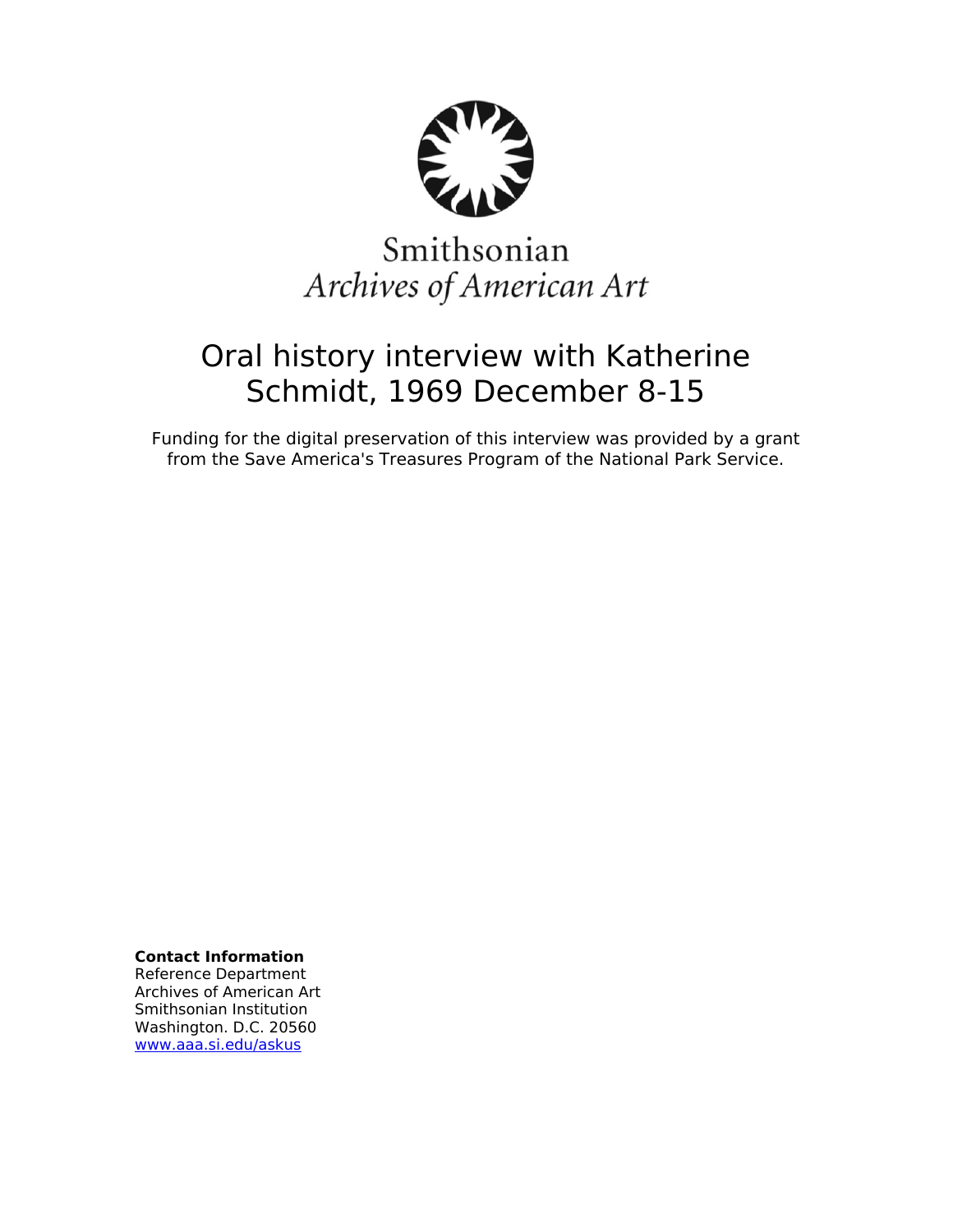# **Transcript**

# **Preface**

The following oral history transcript is the result of a tape-recorded interview with Katherine Schmidt on December 8 & 16, 1969. The interview took place in New York City, and was conducted by Paul Cummings for the Archives of American Art, Smithsonian Institution.

# **Interview**

DECEMBER 8, 1969

[session l]

PAUL CUMMINGS: Okay. It's December 8, 1969. Paul Cummings talking to Katherine Schubert.

KATHERINE SCHMIDT: Schmidt. That is my professional name. I've been married twice and I've never used the name of my husband in my professional work. I've always been Katherine Schmidt.

PAUL CUMMINGS: Well, could we start in 0hio and tell me something about your family and how they got there?

KATHERINE SCHMIDT: Certainly. My people on both sides were German refugees of a sort. I would think you would call them from the troubles in Germany in 1848. My mother's family went to Lancaster, Ohio. My father's family went to Xenia, Ohio. When my father as a young man first started out in business and was traveling he was asked to go to see an old friend of his father's in Lancaster. And there he met my mother, and they were married. My mother then returned with him to Xenia where my sister and I were born.

#### PAUL CUMMINGS: You have just one sister?

KATHERINE SCHMIDT: Yes. There are just the two of us. The only interesting thing about Xenia –- it was a very small town -– I suppose it still is –- when we were quite young, I suppose we were about eight or nine or ten years old ( we're just a year apart ) every Sunday a young man used to have lunch with us, which was really Sunday dinner. He was attending Columbia University and getting his Ph.D. His name was Arthur. It turned out that he was Arthur Schlesinger, the historian.

PAUL CUMMINGS: Oh, really! Isn't that marvelous.

KATHERINE SCHMIDT: Occasionally my mother would hear something from Arthur. His father and my grandmother were great friends. Well, long after -- this is in the 1930s when my present husband and I were married -- we had a house on Twelfth Street. Early one morning around nine o'clock the doorbell rang. We had been to a party the night before and I was very reluctant to get up and get going. Our evening clothes were all scattered around the floor. Irvine went to the door and said in a very angry voice, "What do you want?" And it was Arthur Schlesinger. He said he had been to his publisher's, Macmillan, and he had asked his editor if he knew me. The editor said, "Yes. She lives right down the street."

#### PAUL CUMMINGS: Who was the editor, do you know?

KATHERINE SCHMIDT: I really don't know. But we had known some of the people at Macmillan. Putnam was the man that we particularly knew. So there was Arthur Schlesinger. He stayed all morning. I hadn't seen him, you see, since I was a child. We had a very nice talk. Then he started writing me. He would send me little essays that he had written and little notes on this or that. And – I don't know – those years were such hectic years. I was very interested in artists' to do's and we had a great deal of company and we entertained a great deal and there were people in the house constantly and I was trying to work all the time. I really just couldn't keep up with Arthur. He was much too friendly and nice. And I think he got sick and tired of sending me little notes and essays that he had written. But I never met his son. He had two sons -- one who is now well known. By that time I think he had not written The Age of Jackson but I'm not sure. That was his first important book. The other son I think was not in the history business. So that's all that relates to Xenia, Ohio.

PAUL CUMMINGS: Is your sister interested in art?

KATHERINE SCHMIDT: No. My sister went to Barnard. I went to art school. At Barnard she became interested in dancing and in the theater and became associated with the Neighborhood Playhouse. When she was young she was quite well-known. She was in the group I think of Cagney, Aline Bernstein; there was a whole group of people that started in the Neighborhood Playhouse.

PAUL CUMMINGS: Meizner and all those.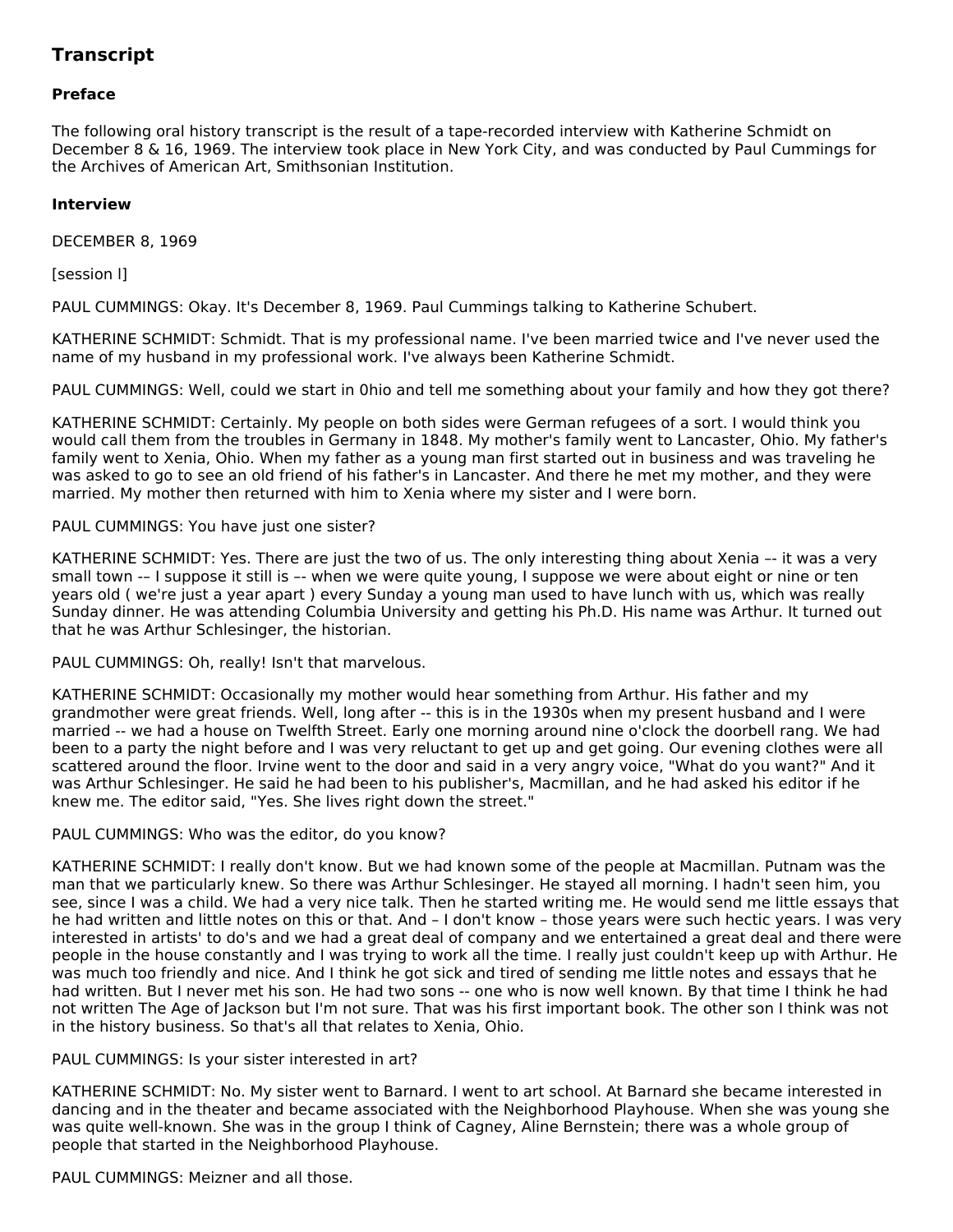KATHERINE SCHMIDT: Those people. Then she married and had a daughter. And in the theater it's extremely difficult to ... and in those years especially so. She was in The Grand Street Follies and The Green Hat, and oh, I don't know, any number of things.

PAUL CUMMINGS: What name did she use?

KATHERINE SCHMIDT: Ann Schmidt. Both of us kept our maiden name -- not that it was a particularly interesting one but it was ours.

PAUL CUMMINGS: What was it like growing up out in a little town in Ohio?

KATHERINE SCHMIDT: Well, actually my memory of Xenia was that it was rather lonely because we weren't allowed to play with the children across the street.

PAUL CUMMINGS: Why was that?

KATHERINE SCHMIDT: There was a great flat across the street with millions of kids. It was the same kind of old brick house that had been turned into apartments, a rundown old house, and the place was just teaming with children. But we weren't allowed out of our yard. And while we had swings and sand boxes and various things - we were comfortable but not very well-to-do. We were not allowed to play with the children across the street. But we had each other. In the summers we would go back to Lancaster and spend our summer vacations there with our other grandmother. And there were cousins there a little different in age but there was variety. We had no friends that I can remember in Xenia.

PAUL CUMMINGS: What kind of school did you go to?

KATHERINE SCHMIDT: We went to a new school. I think it was called the McKinley School. We had a lovely first grade teacher. I still don't remember her name --Miss Morrow. I remember liking school very much. My father's mother was a wonderful grandmother to my sister and me. She adored us. She had had only men around her. She had two sons and her stepchildren were boys -- men; they were as old as she. So she was delighted with two little girls that she could take care of.

PAUL CUMMINGS: Did you have things like music around the house? Or pictures? Or books?

KATHERINE SCHMIDT: No. I was named after my aunt Kate. She was a Katherine, mother's favorite sister. She was the only, only member of the family --there were four or five beautiful girls, my mother being one of them -and Aunt Kate painted ictures. I remember as a child looking -- and I simply adored her -- I remember there was a picture of a barn that she painted and some trees and some jonquils in a little vase. This used to fascinate me. And because I was Katherine I suppose identified with her. I loved the pictures.

PAUL CUMMINGS: How old were you when you started to notice the pictures?

KATHERINE SCHMIDT: It was always there. I grew up with them. I was born in that house. But there were no children; I can't remember any friends at all to play with. You know, children want playmates.

PAUL CUMMINGS: Oh, yes. All the time. Was anyone in your family interested in literature?

KATHERINE SCHMIDT: No. My mother played the piano. While we were growing up we read, you know, Five Little Peppers and How They Grew. Louisa M. Alcott, and all the usual things. And when I was about eight we came to New York. My father came first and then after they found an apartment my grandmother brought my sister and me here. We've been here ever since.

PAUL CUMMINGS Oh! So you really had only a few years in Ohio?

KATHERINE SCHMIDT: Up until the time I was about eight.

PAUL CUMMINGS: How did you like coming from a small town to a giant city?

KATHERINE SCHMIDT: Well, it was exciting and thrilling. It was freedom. We had one whale of a time from the beginning. From the time we landed in New York nobody paid any attention to us. We could go out on the street and skate with whomever we liked. We went to school and met all kinds of strange people that we liked. And, oh, it was enormous freedom. In that little town there wasn't any. Now, of course, there was a difference of age. By the time you're eight your mother doesn't have to watch you all the time. And also at first we lived around Columbia University. Then my father and mother decided it was too shut in there -- somebody had to take us to the park, Central Park. Then they moved up to Washington Heights which was then half bare lots, you see. Oh, there was a fire engine on our street and fire horses used to be walked up and down. The firemen were awfully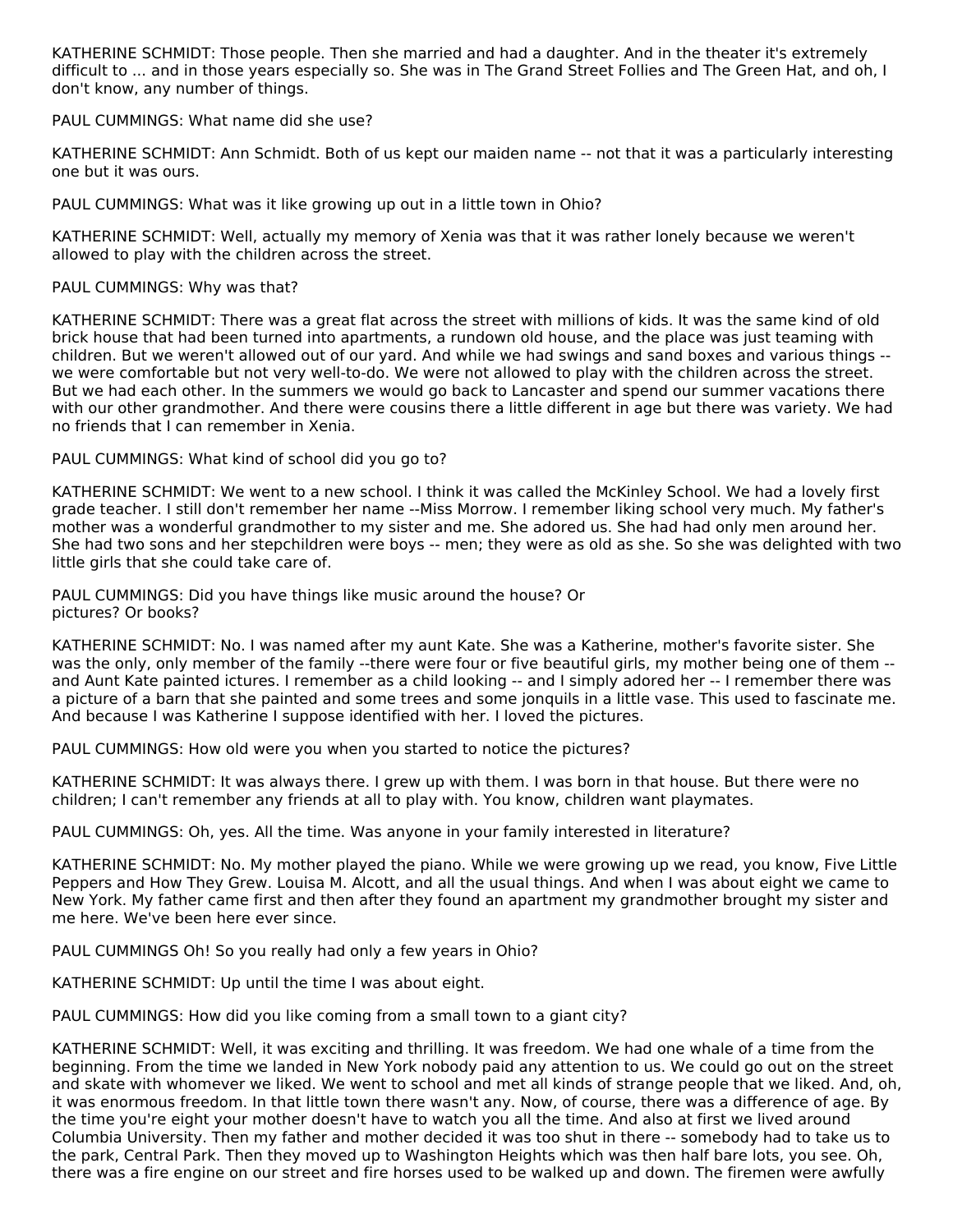nice. They'd allow the children --they'd put a child up on the horse for a ride when they'd exercise the fire horse. And roller skating. Oh, that was our delight. We skated up and down Washington Heights. Then we moved to Riverside Drive. And the Drive had hardly a car on it then. We used to play cops and robbers and we'd play hockey every afternoon.

PAUL CUMMINGS: Very athletic.

KATHERINE SCHMIDT: Oh, we were. Both of us were.

PAUL CUMMINGS: That's marvelous. I'm just adding up the numbers here. That was 1916. That was getting on to the time of World War I.

KATHERINE SCHMIDT: Oh, no, I was born in 1898.

PAUL CUMMINGS: But I mean after you came to New York, you know, it was getting on towards . .

KATHERINE SCHMIDT: Yes. When I first went to the Art Students League, as I remember, there used to be long arguments about the probability of the Germans . . . While nobody liked the Kaiser and his way of doing things, I, having German grandparents, always felt the Germans were wonderful. There were different kinds of Germans.

PAUL CUMMINGS: How did your family take to your going to the Art Students League?

KATHERINE SCHMIDT: Unkindly!

PAUL CUMMINGS: How did you pick the League?

KATHERINE SCHMIDT: Well, this was all my own enterprise. I don't quite know how I got onto it. From the minute we got here -- I don't know what my sister's recollections are -- but I remember growing my own legs very fast. I went to the public library constantly. I began to read Ibsen before I was out of grammar school. Every time I heard a name I would go after it. I don't know what made me so enterprising.

PAUL CUMMINGS: What school did you go to when you first came to New York?

KATHERINE SCHMIDT: We went to public school, P.S. 186. It was on 145th Street. That is now completely a colored neighborhood. At that time they had children from the Jewish Orphan Asylum; there were some Negro children. In other words, it was a great potpourri. One of my friends came from the Jewish Orphan Asylum. There were all kinds of people. It was a very cosmopolitan, very easy-going, middle-class community. There were no racial differences that I could see, or that I knew of. We had friends of all sorts and varieties.

PAUL CUMMINGS: That must have been a tremendous change from Ohio.

KATHERINE SCHMIDT: It was indeed. And I've always had that love -- New York means to me freedom and escape from small constricted towns.

PAUL CUMMINGS: Where everybody knows what you're doing and you can't move.

KATHERINE SCHMIDT: You can be very private here; you can be very sociable here. There's a choice.

PAUL CUMMINGS: You said you were reading Ibsen. Do you remember other authors that you read?

KATHERINE SCHMIDT: Well, you're going to think this is awfully funny. But my first year at the League my friend there was Heidi Eames. I have some other friends that I've written down too who were artists but Heidi didn't continue inthe art world. She was the niece of Emma Eames, the opera singer. And her sister was Clara Eames who became very famous actress. Heidi and I used to sit at her feet; she was very beautiful. She married Sidney Howard, who was one of the good American playwrights. Anyway, Heidi and I got awfully interested in religion. I read Swedenborg. I still have some books on Swedenborg, The True Christian Religion and Heaven and Hell. I don't know what it's all about now. But at any rate we went to the Greek Orthodox Church. We used to go down to St. Marks on the Bowery, we went to all different kinds of things. The only thing we seem to have not had anything to do with was Catholicism. I don't know whether that was an unconscious prejudice, whether she had it, or whether I had it -- I don't know. But we investigated all other kinds of things.

PAUL CUMMINGS: What sparked that interest, do you think?

KATHERINE SCHMIDT: I don't know. Adolescence, I suppose. But Heidi was interested too. I didn't see her after . . . She was from Cleveland and she went back to Cleveland and then returned again but didn't go near anyone in the art world. She went on the New Yorker. Then she married someone and went out West; had a ranch. I never saw her again after that. But she was a wonderful girl.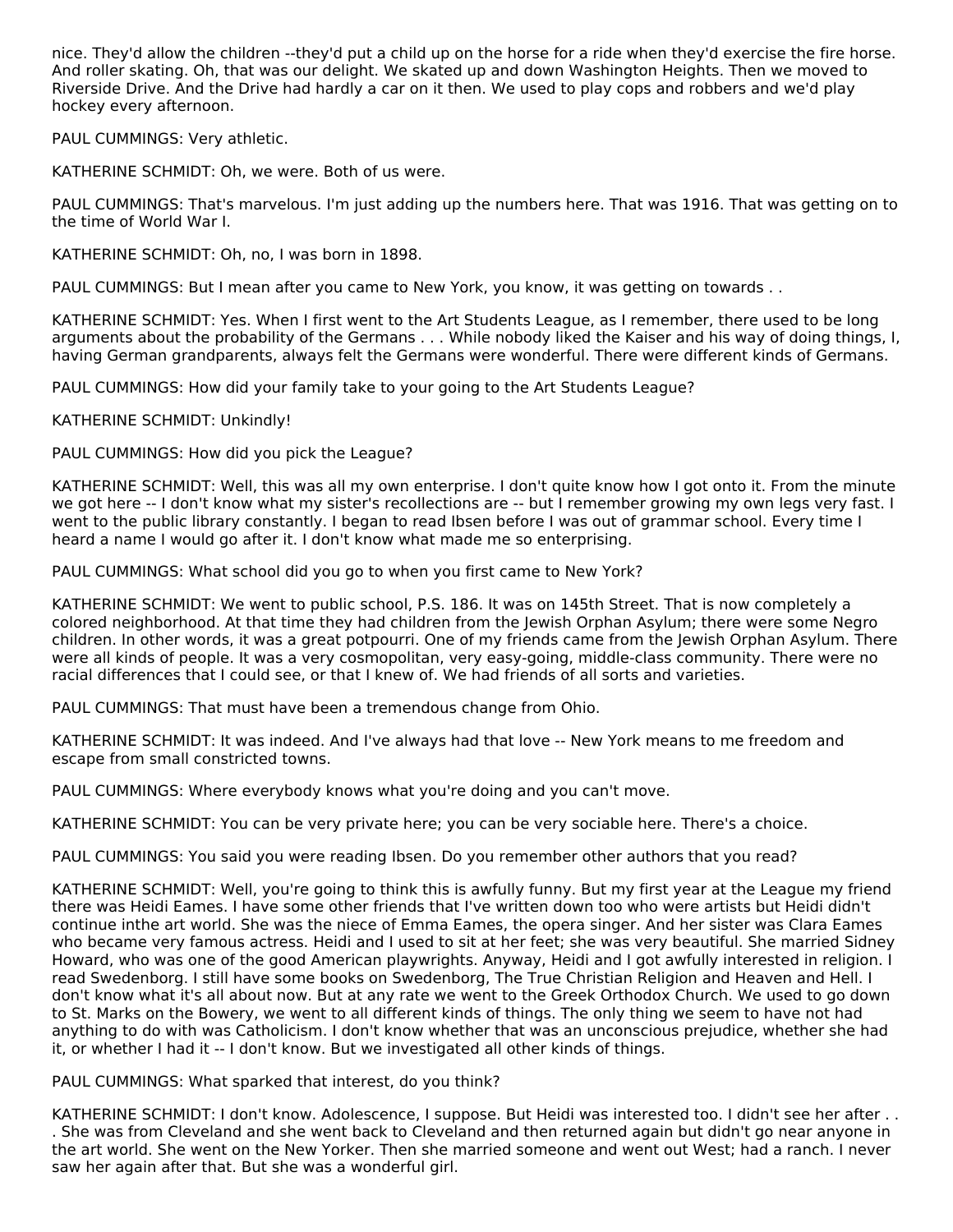PAUL CUMMINGS: To go back and to high school and then going to the League, at that time there were not too many galleries around, were there?

# KATHERINE SCHMIDT: Oh, no, no, no!

PAUL CUMMINGS: There was Montross, Macbeth, well, I remember those two. Then Stieglitz and Daniel were the first to start with American things. But I was thinking about the friends in high school. Marjorie Muir was one. She married a man named Worthington later and was known as Marjorie Worthington. She also married Willie Seabrook who wrote --I've forgotten but he was quite known. My other friend in high school was very literary also. She was Eleanor Kilmer who was the niece of the World War I poet Joyce Kilmer. You know, "I think that I shall never see a poem lovely as a tree." But we three were very highbrow, you see, compared with our other friends. We considered them very lowbrow; say I. I had one or two other friends. I still remember, a girl named Rosalie Epstein. I don't know what she is doing now. Also there was a girl named Marian Spitzer. I think she went into writing for the movies. She did some kind of work in Hollywood. In other words, we were not just . . . well, for that time I suppose . . . well, we weren't wearing our hair in curls and doing that kind of thing.

PAUL CUMMINGS: So through school and after you left Ohio you continued your interest in painting?

KATHERINE SCHMIDT: Oh, yes.

PAUL CUMMINGS: When did you start painting?

KATHERINE SCHMIDT: Heaven only knows. I remember the first paint box I was given and a picture that my mother bought for me, you know, one of those little prints to copy. And I worked very hard copying that. I made an awful mess all over the house because I had never used oils before. Then they let me -- I say "let me" because my father wanted me to take piano lessons and I simply loathed the piano and didn't want to take lessons. I wanted to study art. Well they finally allowed me to go to Saturday classes. For some reason or other I looked up the League. There were Saturday classes at the League. I went there I think the last year in grammar school and my years in high school.

PAUL CUMMINGS: Oh, really? That young?

KATHERINE SCHMIDT: And the only things you were allowed to draw were casts. Nothing else.

PAUL CUMMINGS: I didn't know they ever took students so young.

KATHERINE SCHMIDT: Saturday class was for the young. And it was there that I met my friend Ann Rector who was really very talented. I was not the least bit talented. I hadn't a glimmer of talent. But Ann was really gifted. Her family had been friends with a very well-known sculptress. Ann went to Saturday classes and I used to be agog at the marvelous things she did. And all the time I was going to the Saturday class occasionally over weekends she'd come and stay at my house or I would go down to stay at her house. Her father was an inventor. Her mother was a very southern lady from West Virginia. Ann is still alive. She went into the decorating business. She married Edmund Duffy, who was the cartoonist on The Baltimore Sun and they were great friends of Henry Mencken. I used to visit Ann in Baltimore were I met Mencken.

PAUL CUMMINGS: He was a tough old guy, wasn't he?

KATHERINE SCHMIDT: Well, he always kidded the pants off us -- off me at any rate. He referred to what we did as "hand-painted oil painting."

PAUL CUMMINGS: How old were you when you got the paint box as a gift, do remember? Was it in high school? Or before?

KATHERINE SCHMIDT: Well, it must have been the last year of grammar school or the first year high school.

PAUL CUMMINGS: Had you made drawings before?

KATHERINE SCHMIDT: There wasn't anybody to train me. My family was not associated with anything like that. Ann's family was. And she did have someone who could steer her. But also she was gifted. I don't think I had any talent. I just had the appetite, but it certainly was there.

PAUL CUMMINGS: Well, obviously you're still working at it.

KATHERINE SCHMIDT: Yes. I work very hard.

PAUL CUMMINGS: How was the League in those days? You studied with all kinds of people, I've found out. The first class was drawing casts -- right?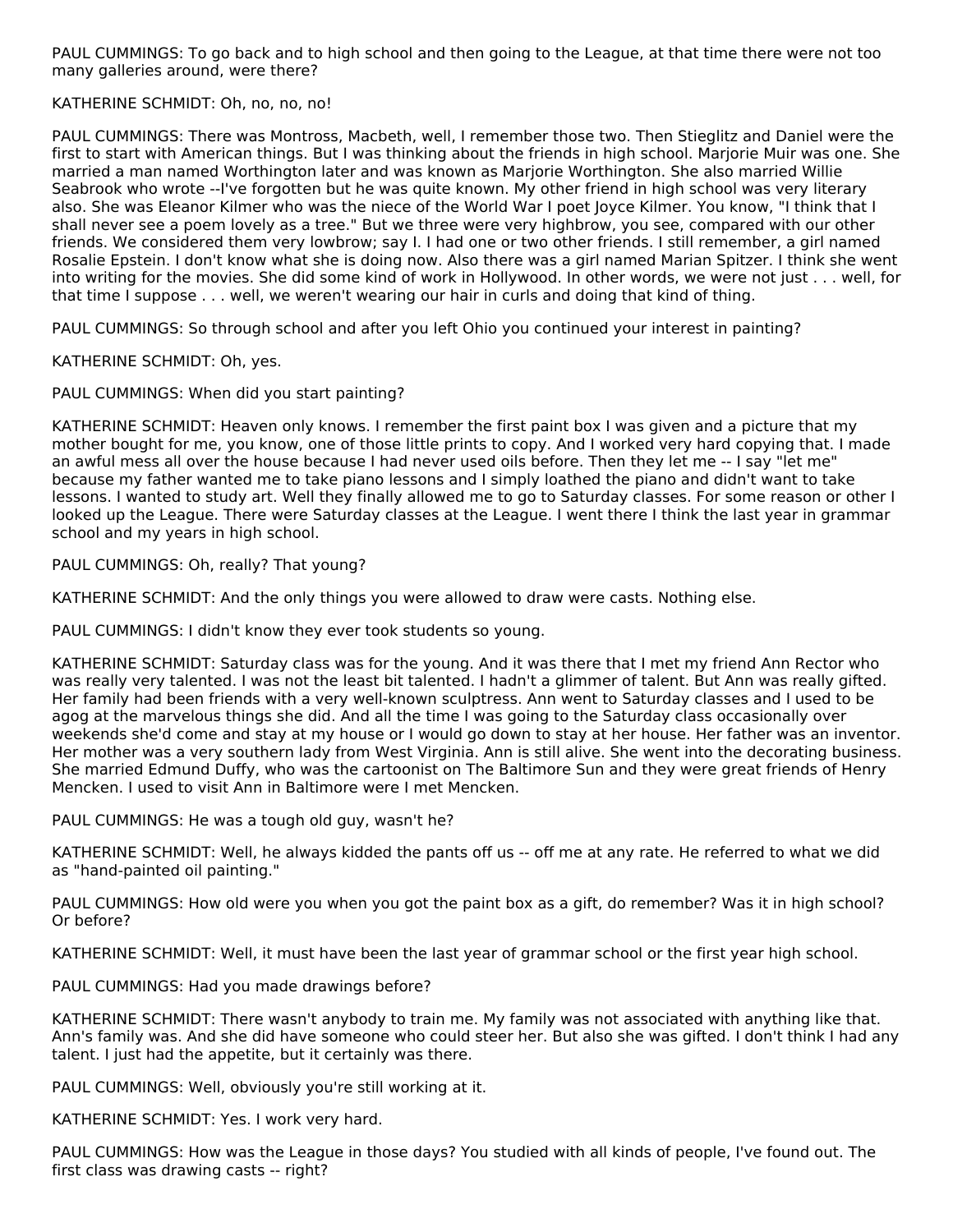KATHERINE SCHMIDT: Well, in the Saturday class you went in and you drew casts. First you drew a man; it was a block figure, just to block out the general planes of the face with charcoal. Then the instructor would come in, rub it out, and say, "No. This is the way you do it." But she was a nice woman --Agnes Richmond. I was very fond of her. Then occasionally I would go over to see her. I was just thrilled. She was a great friend of the Sloans and of the Winters. Then the summer while we were still in high school my mother allowed Miss Richmond to chaperon my sister; a girl from Cleveland who was a friend of Heidi's -- Kitty -- I've forgotten her last name; and I think it was Marjorie Worthington; and me in Gloucester. And we weren't allowed to meet a single solitary person. Well, can you imagine one woman with a bevy of girls!

PAUL CUMMINGS: It must have been difficult.

KATHERINE SCHMIDT: I should say so. I'm very sympathetic now. All we did was paint. A morning and afternoon swim. The highlight of the summer was some friend of Miss Richmond had a musician give a group of us lectures on Bulgarian themes. Oh, that was thrilling. We were able to see something else.

PAUL CUMMINGS: Well, that was also your first time away from home for any length of time, wasn't it?

KATHERINE SCHMIDT: No. I've forgotten something. Because before that I went to Woodstock for two weeks with a friend and stayed in boarding house. Miss Richmond recommended a place that she thought was all right. And I got messed up with a man named Shamus O'Shield. I was too young to know what anything was about. He had a wife and two children. And, oh, he wrote me and sent me books. My family didn't care for it very much.

PAUL CUMMINGS: But it was an interesting experience.

KATHERINE SCHMIDT: Oh, well, I thought it was interesting.

PAUL CUMMINGS: Did you meet any other people up there?

KATHERINE SCHMIDT: No, I was too young. This man used to eat at the same boarding house. As a matter of fact, he was a very sweet man. All this was very innocent. But I think older men should stay away from young girls.

PAUL CUMMINGS: How long were you in Gloucester then -- that whole summer?

KATHERINE SCHMIDT: I think I was there for two summers. Miss Richmond would rent this apartment. It was a second floor in East Gloucester. I've never been there since. There were rooms for all of us. We would get our supper; there was a kitchen of some sort. And there was wonderful swimming. East Gloucester, of course, was not crowded then. The dunes were lovely.

PAUL CUMMINGS: It must have been lots of fun.

KATHERINE SCHMIDT: We enjoyed it. I enjoyed it very much.

PAUL CUMMINGS: How much time did you spend there? -- the whole two months?

KATHERINE SCHMIDT: I can't remember. It was the school vacation -- I don't know -- maybe six weeks or whatever. Girls always have to be fitted with shoes and clothes and things before starting back to school in the Fall. Although we were not very clothes-y. We insisted on wearing middy blouses and skirts. At least I did until I went to the League, and even went to the League in a middy blouse and skirt.

PAUL CUMMINGS: I'm curious about the classes at the League and how you progressed.

KATHERINE SCHMIDT: After high school I went to the League. My mother liked Miss Richmond and Miss Richmond recommended F. Louis Maurer. I went there in the afternoon. I can't remember anything except being thrilled with the whole thing. I had friends, of course. Molly Luce came in. She's a painter. She came into the class the same day I did. She hung up my hat as I couldn't reach the hook. She had very long arms. At any rate, Louis Maurer was the most gracious, pleasant, nice human being; very nice to everyone in his class. It wasn't the least bit like today. We used to be invited down to his studio on occasion. Everybody behaved themselves extremely well. And there was a lunch room. There you got to know other people. I think it was Reginald Marsh who said he came in and saw this bevy of girls and was scared to death of them.

PAUL CUMMINGS: Were there lots of girls studying there at that time?

KATHERINE SCHMIDT: Well, the classes were divided then into boys' classes and girls' classes. There were not mixed classes until later. I was in the women's life class taught by Louis Maurer. The first year I think I went only in the mornings. I would walk home from 57th Street to 151St Street on the Drive.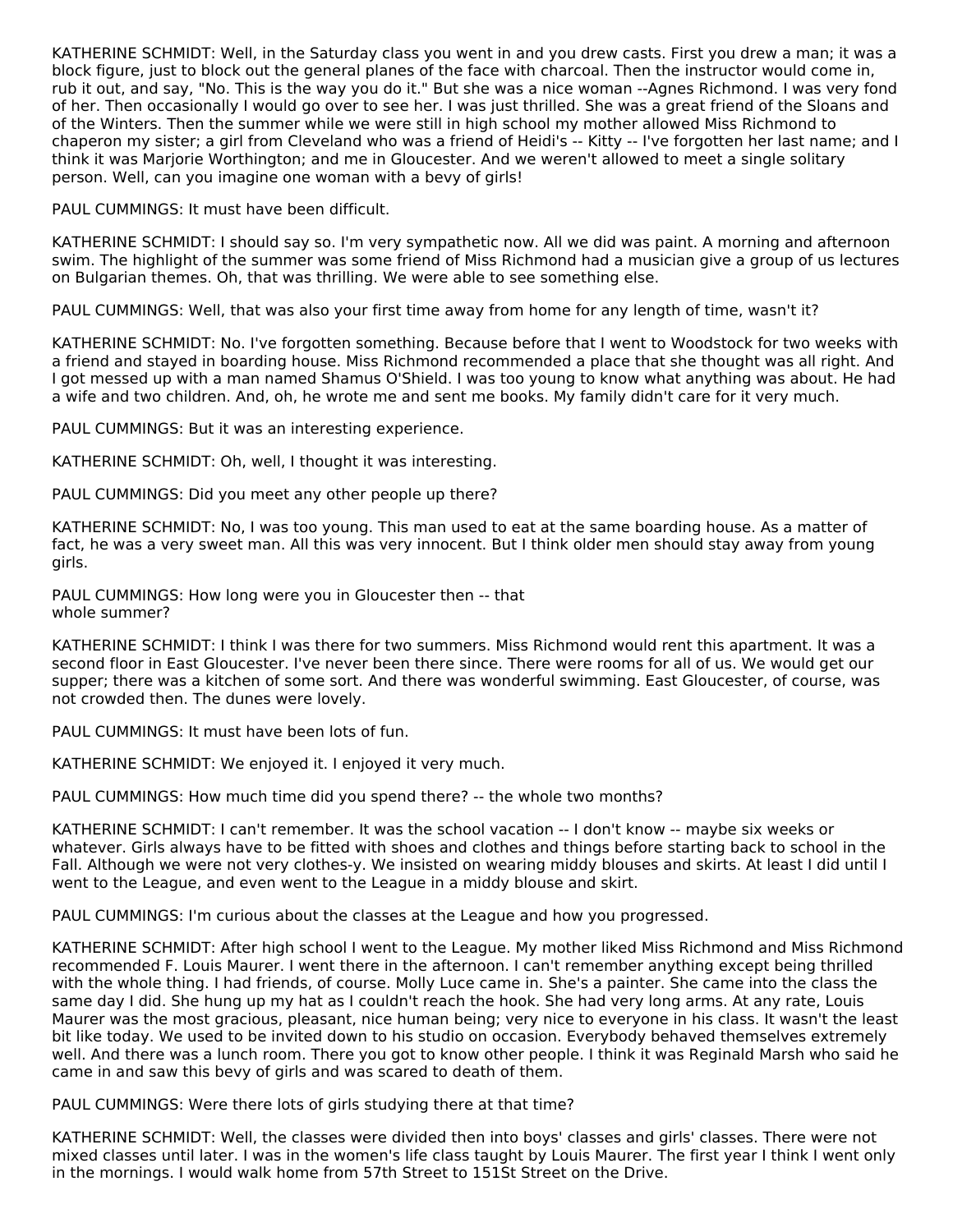PAUL CUMMINGS: Oh! That's a good walk.

KATHERINE SCHMIDT: I loved it. On the Drive then there were no cars as compared to now. In those years, too, there was a very good bridle path and we'd rent horses and ride on the Drive. Then the next year I really got my feet wet and I decided . . . Oh! I met Bellows. Again, Bellows was a wonderful person as a human being, and a very warm person to young people; he loved them. And it didn't make any difference whether or not you were in his class. He used to have lunch with us in the lunch room. If he liked you were always invited to sit at his table. Although I wasn't in his class I was always invited to have lunch at his table.

# PAUL CUMMINGS: Did the teachers usually have lunch there?

KATHERINE SCHMIDT: No. Bellows also came from Ohio, from Columbus, I think it was. And he would invite me when he invited his class. I'm sure I wasn't the only outsider who was invited but I remember that I was invited. Well, I wanted very much to get into his class. I'd had enough of Louis Maurer, nice as he was. This was much more exciting and more in tune with the things that were going on. Bellows was beginning to be somebody. American art was just beginning to be something. You don't realize what a struggle it was. There was only the Academy, Speicher, Dasburg. A whole group of people was coming up. And there were people that I didn't know then but I knew them later. But there was a ferment going on there because people had been in France and had been influenced by the Impressionists and also later developments. At any rate there was a ferment. The Independents were started here. Sloan also was a wonderful person; very friendly. Well, at any rate, I wanted to get into Bellows class. And, as I told you, my parents were not enthusiastic. They didn't make my life miserable but my father used to say to me, "If you would be exactly like your mother that's all I would require of you." Somehow or other I just didn't want to be that way. Well, at any rate, my father neglected to send a check for my tuition because it really didn't interest him that much. I don't think he did it out of malice. And when I went to get into the Bellows class I was not in it. I think that was my first terrible sorrow; I mean really grim disappointment. I had so set my heart on it. So I took the class next door as being about as near as I could get to Bellows class

PAUL CUMMINGS: Who was teaching that?

KATHERINE SCHMIDT: Kenneth Hayes Miller. And I never loved him after that. Then the next year I was in the Miller class in the morning - no, I took Bridgman life drawing in the afternoon I began to get ideas that I wanted to learn how to draw and I went to Sloan's class at night. I don't think I did it consistently but I think I did it for about two years off and on.

PAUL CUMMINGS: How do you think Maurer influenced you? Or what did he do for you as a student?

KATHERINE SCHMIDT: I love nice people and he was a lovely human being. He couldn't have been kinder to his students. But I never learned a single solitary thing from him.

PAUL CUMMINGS: You didn't find him an exuberant teacher?

KATHERINE SCHMIDT: No. I found Miller very demanding and very exacting and also very interesting. And much as I loved Bellows . . . he recommended a summer place for me to go -- Matinicus. And again I took one of the girls from the Miller class up there with me. And really two girls alone shouldn't have gone there. It's a small island.

PAUL CUMMINGS: I don't know where that is.

KATHERINE SCHMIDT: There's a whole chain of islands and there's one that's much better known. But he had gone there and painted.

# PAUL CUMMINGS: Is this up in Maine?

KATHERINE SCHMIDT: It's off Rockland, Maine. We took a boat from Rockland to Matinicus. It's about 25 miles out at sea I think. We stayed with -- what was his name? He had a very interesting first name -- the last name was Young. There were only two or three families on the island.

# PAUL CUMMINGS: Was it Mahonri Young?

KATHERINE SCHMIDT: Oh, no. Mahonri is another friend. This was a fisherman. The girl that I went up with wouldn't make any accommodation to this rough life so we didn't get on at all. It was a very rough life. The fisherman fished for lobsters. He had a plot of ground on which he planted five kinds of potatoes. There were even black potatoes. I had never seen one before. He had two cows that gave the most marvelous milk. I think they were Jersey or Guernsey. We had cream with everything. Potatoes, cream, fish and lobster. When I came home my mother said I looked as if I had been blown up.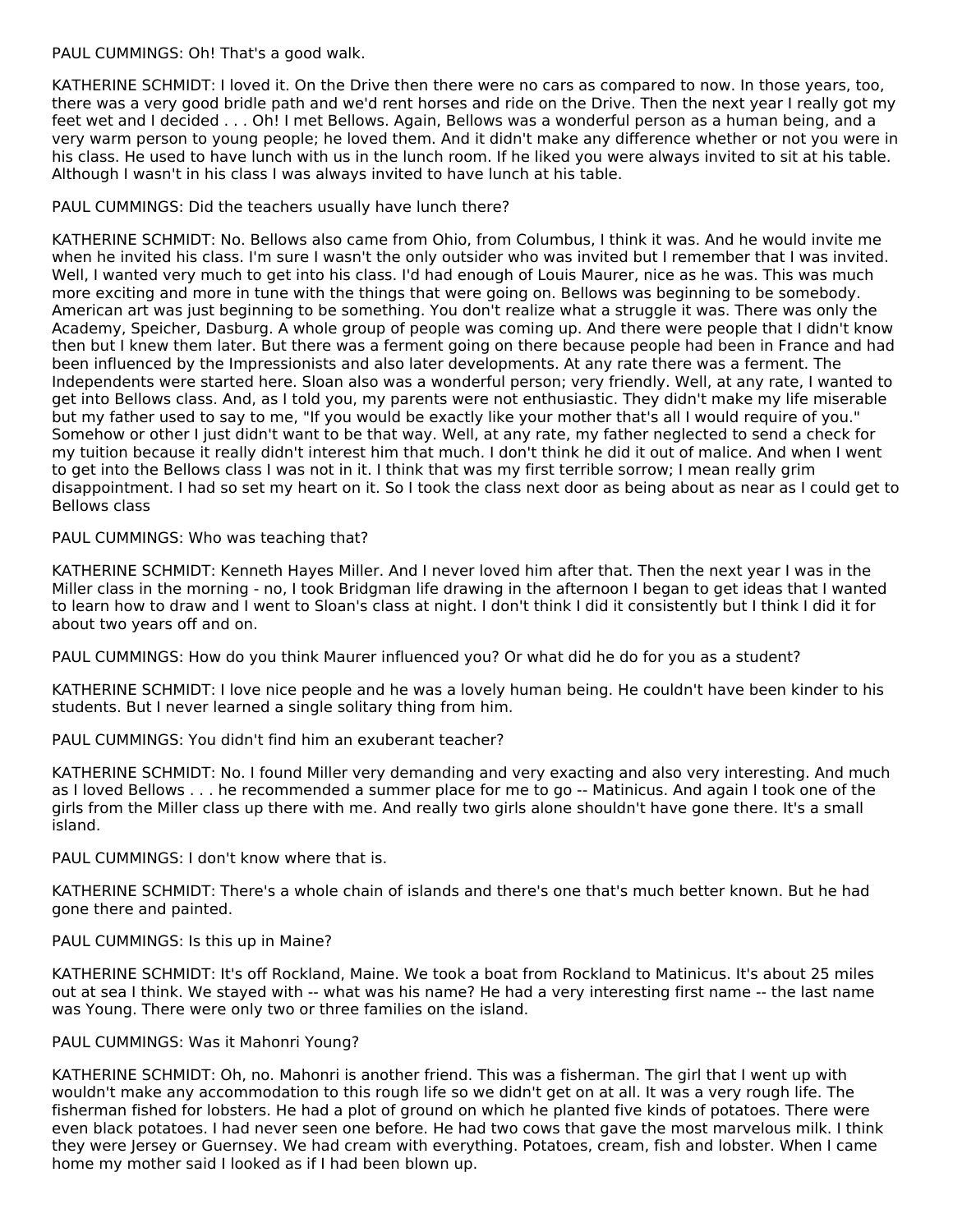PAUL CUMMINGS: That's a very tiny island, isn't it?

KATHERINE SCHMIDT: A very tiny island.

PAUL CUMMINGS: Did you get a lot of painting done?

KATHERINE SCHMIDT: I painted a picture every morning and one every afternoon.

PAUL CUMMINGS: That was a lot of work for the summer.

KATHERINE SCHMIDT: And they were terrible. Simply awful!

PAUL CUMMINGS: What did you do on an island like that for the summer?

KATHERINE SCHMIDT: Nothing. But just being so preoccupied with the thoughts of art and trying so hard, if you work as hard as that and you have to walk and find subjects, carry an awful lot of stuff, you're quite willing to go to bed early. You haven't very much appetite for other things.

PAUL CUMMINGS: Well, after that you came back to the League, right?

KATHERINE SCHMIDT: Yes. And at that time I think the Miller class combined. You see, then we began to develop friends who remained our friends. Of course in the Miller class I had met Molly Luce who later married Alan Burroughs. And I had met Dorthy Varian. And Ann Rector who had been my friend at the League in the Saturday class. Then I met Alexander Brook and Peggy Bacon, and they became very good friends of Yas and myself (I had met Kuniyoshi then). By the end of that year we had become very close; I was very interested in him.

#### PAUL CUMMINGS: How did you meet Kuniyoshi?

KATHERINE SCHMIDT: In the class. And Peggy Bacon met Alex in the class. And who else met whom else? Everybody married somebody else, more or less. And then there was Lloyd Parsons who was a very good friend of mine. And Arnold Blanch and Lucille Blanch. Lloyd Goodrich had been in the Miller class and would come back occasionally. I met him there. And after he married I became very fond of his wife. They're still very intimate friends of ours.

PAUL CUMMINGS: I just realized I never met his wife.

KATHERINE SCHMIDT: Oh, she's awfully nice. A very capable woman, too. She helps him a great deal in his work. She's a lovely person.

PAUL CUMMINGS: Does she paint? Was she is student there?

KATHERINE SCHMIDT: No. She's never been a painter. In the early years she devoted herself mostly to the raising of her two children. She has a son and a daughter. And after the children went away to school -- the son went to Yale and the daughter, Madeleine, went to Smith. She married an English Australian and is now living in Geneva. Both children are very attractive. Then I met Reginald Marsh whom Lloyd brought down from Yale. We became fast friends, very good friends. He had not yet married his first wife, Betty Burroughs. And I had become a very good friend of Bet. With Reg and me it was friendship. But he fell for her. As a matter of fact, it was very interesting because the men that we married, that was it right away, more or less. Then I remember the first time I ever saw Henry Schnakenberg. He was still in army uniform. He had come back from France. It was first time I heard the expression -- what is it? -- sixteen horses and thirty men?

PAUL CUMMINGS: Oh, yes. The forty and eight thing.

KATHERINE SCHMIDT: Forty and eight or whatever it is. I had never heard that before. Then there was a marvelous person in the Miller class, David Morrison, who was one of Alex Brook's best friends; became one of my best friends; was one of Yas's best friends; and Peggy's, too. He was the son of missionary people who had been missionaries in India for generations it seemed to me, his grandparents, his parents. And he studied for the ministry and had been ordained and then decided that social work was of greater importance. He was living and working in a settlement house up on the East Side in a very poor section. He was always getting boys out of jail or helping them in trouble. I remember he staged prize fights and things that would be helpful. And he painted very nice pictures. As a matter of fact, I saw one of his pictures this summer. I did have one; I don't know where it is now. He died the year that Yas and I were married; I think it was that year. He had a bad heart. But he was a lovely human being, an all-around person. We all would go up to the settlement and watch these various things that he would provide for the people of the neighborhood. Then later Audrey Buller came down from Montreal and Lloyd Parsons fell in love with her -- they both had come from Montreal but they did not know each other in Montreal; they met in New York apparently. And they were married. Lloyd died just last year. You know, I sound like -- do you know the end of the Proust -- the last long monologue I think it is of Shaunus as he's sitting in the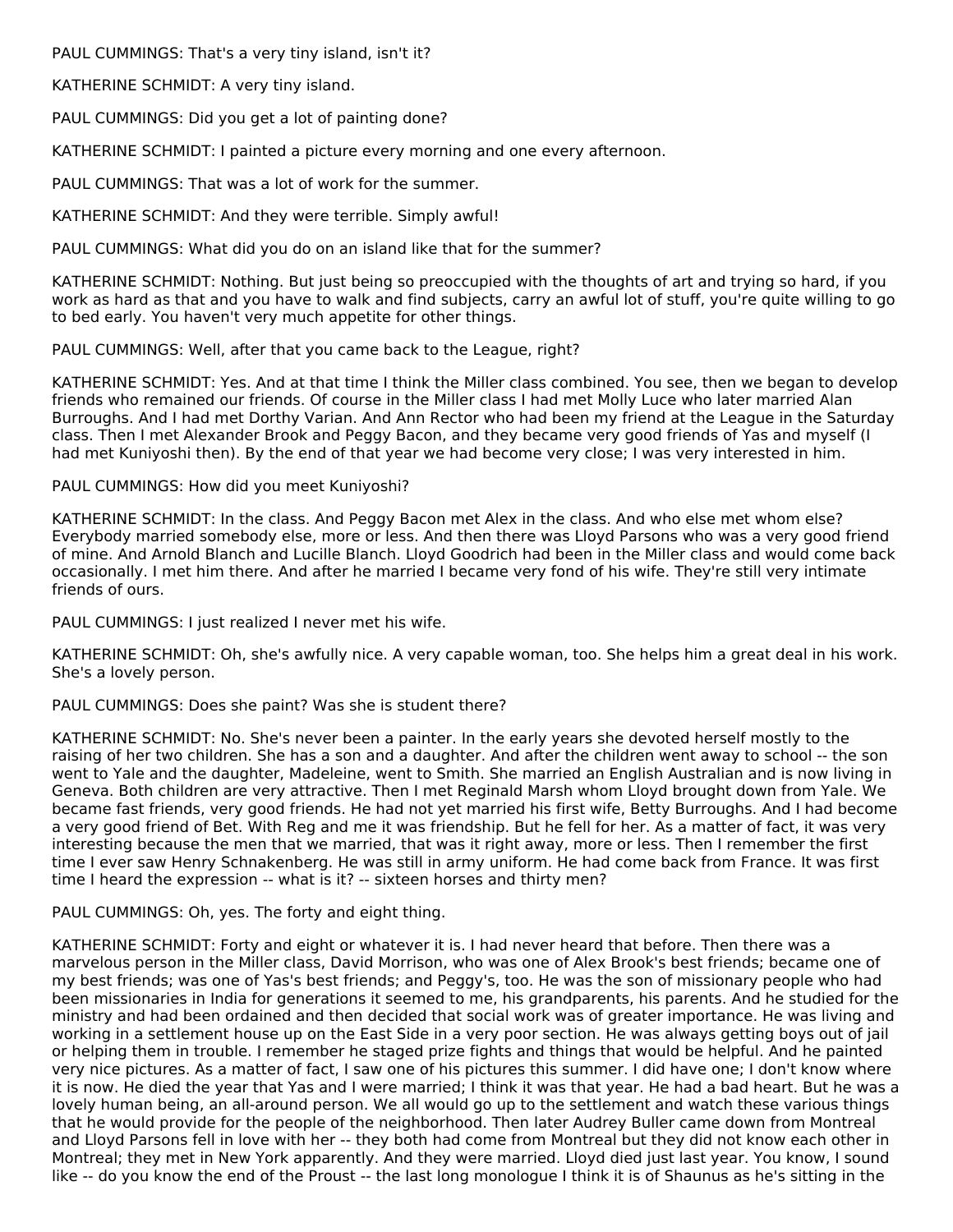park or something. He refers to everybody's name. Dead. So and so, dead. So and so, dead. I sound just like that. And then Isabel Bishop came into the class. She came a little later than the others.

PAUL CUMMINGS: I wonder if we could go back for a second here.

KATHERINE SCHMIDT: Certainly.

PAUL CUMMINGS: I want to talk about some of them. You mentioned something about Miller as a teacher.

KATHERINE SCHMIDT: Oh, Yes. He was very good.

PAUL CUMMINGS: How did he work as a teacher?

KATHERINE SCHMIDT: Well, he was a very strange rather tight man with a gimlety blue eye and a long nose. He seemed to smell your painting. And was rather inclined towards intellectual pronouncements and aphorisms. But they always had some meaning. It was so strange. You see, my love for Bellows and my wanting to be in his class…but after I started working with Miller I had absolutely no appetite at all to go into either Henri's or Bellows' classes or any of that. This was both emotionally and intellectually more demanding. You see, we didn't all work the same way at all. And we haven't. I think that the class was very interesting. Kuniyoshi's work is no more like mine. Alex Brook's work is no more like Peggy Bacon's work. All of us were enormously different. But I think Miller's object really was to bring out in you what was best for you to do; also to help you understand the precepts upon which painting is built as he understood them.

PAUL CUMMINGS: Yes. So he really wasn't teaching what he knew? He was trying to make you discover your own talent.

KATHERINE SCHMIDT: He did both.

PAUL CUMMINGS: But some teachers say, "This is the way to do it because that's the way I do it."

KATHERINE SCHMIDT: Oh, no, no. Not at all.

PAUL CUMMINGS: Well, he was very aware of European painting and what was going on.

KATHERINE SCHMIDT: My husband and I have just commissioned a book that's being done by Lincoln Rothschild for the Whitney on Kenneth Hayes Miller.

PAUL CUMMINGS: Oh, really?

[BEGIN TAPE 1 SIDE B]

KATHERINE SCHMIDT: It's in the process. I hope it comes through all right. He was a very original character. An even in the League days -- I told you there was a great ferment going on in the art world -- but there was a great division between those who were influenced by the French School and what I call good old American corn. And it occurred with all of us. Some of us went one way; some of us went another. Now Yas was much more intrigued by the French because Pascin was a friend of ours; and his talent, everything about his talent was sensuous.

PAUL CUMMINGS: All those curves and colors.

KATHERINE SCHMIDT: Yes. And also temperamentally he had an affinity for the French things. I remember we used to argue who was the really key influence -- Cezanne or Renoir? And we divided just in two. Some for Renoir; some for Cezanne. I have always felt that Renoir is a very much greater painter. It's now becoming apparent I think.

PAUL CUMMINGS: That's interesting. Was there a great deal of interest among the students or the teachers in Renoir at that time?

KATHERINE SCHMIDT: Oh, yes!! Why, we'd hang around Durand Ruel. I could have bought a Renoir for \$350 if my parents would have given me the money. I could have bought a Cezanne for \$175, a Cezanne watercolor at the Montross.

PAUL CUMMINGS: That's incredible. It's funny -- I met Durand Ruel's granddaughter last night.

KATHERINE SCHMIDT: Is that so?

PAUL CUMMINGS: She lives here on West 88th Street or something like that.

KATHERINE SCHMIDT: As I remember, they were very nice to us. Oh, I used to haunt that place because I loved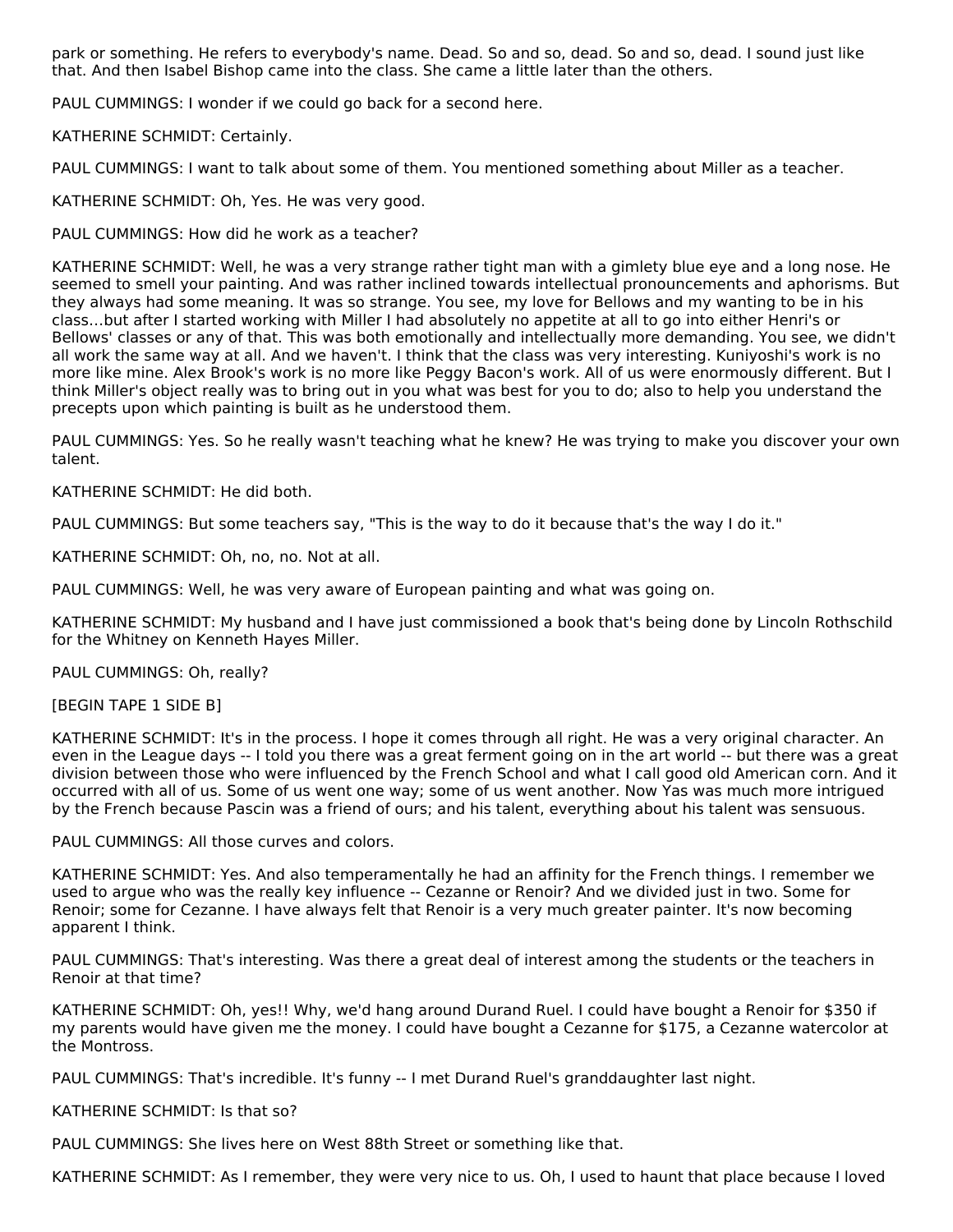the paintings so.

PAUL CUMMINGS: How did that compare to things that you saw, say, at MacBeth or Stieglitz and places like that?

KATHERINE SCHMIDT: I remember MacBeth was much more dominated by the Arthur B. Davis kind of thing at that time. Although I think Ryder had exhibited there. But he had more of the American Hudson River School, that sort of thing. And Montross had begun to get things like Cezanne watercolors and certain other things. Then Stieglitz had also through the Henri --I don't whether it was because I was too young then to be a participant in this -- but Stieglitz was much more interested in the effects I think of the French, the Cubists. Although he was always interested in Yas.

PAUL CUMMINGS: Well, he showed Matisse and Picasso.

KATHERINE SCHMIDT: Yes.

PAUL CUMMINGS: Did you go to his gallery often?

KATHERINE SCHMIDT: Oh, yes. But it was rather painful. He was rather difficult.

PAUL CUMMINGS: In what way?

KATHERINE SCHMIDT: Well, I think he really would like to have got Yas as an artist. Yas didn't care for him very much.

PAUL CUMMINGS: He was a rather singular personality I've gathered from people who knew him.

KATHERINE SCHMIDT: Well, I think we were rather puritanical (although we weren't), but we were. I remember our first trip to Europe in 1925. All our friends are gone before that time, had been there in the twenties previous to 1925. We were there for one year. And we went with friends, Camby Chambers, Esther Andrews, and Sue Lawson who was the wife of the playwright Howard Lawson. They were going over to meet Hemingway. They were very good friends of his. Yas and I were really shocked. We thought these people lived too high, you know, drank too much wine, did too much . . . and we couldn't afford it. We had a very hard time. You see, my family disowned me when I married Yas. So that we had a hard time earning a living. I had never done a thing. I didn't know what to do with a carrot when I was first presented with one. But I soon learned. We had to earn a living and at that time it was very hard to do so.

PAUL CUMMINGS: You were about twenty when you married?

KATHERINE SCHMIDT: Yes. I was married in 1919.

PAUL CUMMINGS: That was very young, wasn't it? Or was it not in those days?

KATHERINE SCHMIDT: I don't know.

PAUL CUMMINGS: How long had you known Kuniyoshi before you married him?

KATHERINE SCHMIDT: About two years, two and a half years.

PAUL CUMMINGS: So it wasn't really that speedy.

KATHERINE SCHMIDT: Oh, no, no. We were married in Ogunquit, Maine. Yas had met Hamilton Easter Field . . . there's another man who is very important and really something should be done about him before all the memories fade. Hamilton Easter Field was a very important influence in American Art. He started the arts --he was very influential in founding The Independents. He was the amateur par excellence. He was a musician. He wrote well. He painted. He really was the first to go after American primitive art in Maine. And I know it. He was very generous to people that he liked. He thought Yas was very talented and invited him to Ogunquit. He had a school; he had many buildings that he rented. And in exchange for Yas's helping him he paid him a little bit of money, gave him a place to work, and gave him materials to work with. And Yas did some of his first things there. One of the paintings that he did was just recently sold at Parke-Bernet. I'd love to have had that painting. It belonged to a friend of mine who had bought it -- Elmer Rice. It's Boy Fishing. It brought a good stiff price. But it was Field who encouraged Yas. And that's how I happened to go to Ogunquit, because Yas had been there the year before. So my sister and I went to Qgunquit for the summer and rented a studio there.

PAUL CUMMINGS: Wasn't there a theater up there?

KATHERINE SCHMIDT: Oh, my, this was years before. Way before Ogunquit was nice. It must be terrible now. Oh, it was something real then. There were artists. There were cartoonists. And everybody was serious. Now there's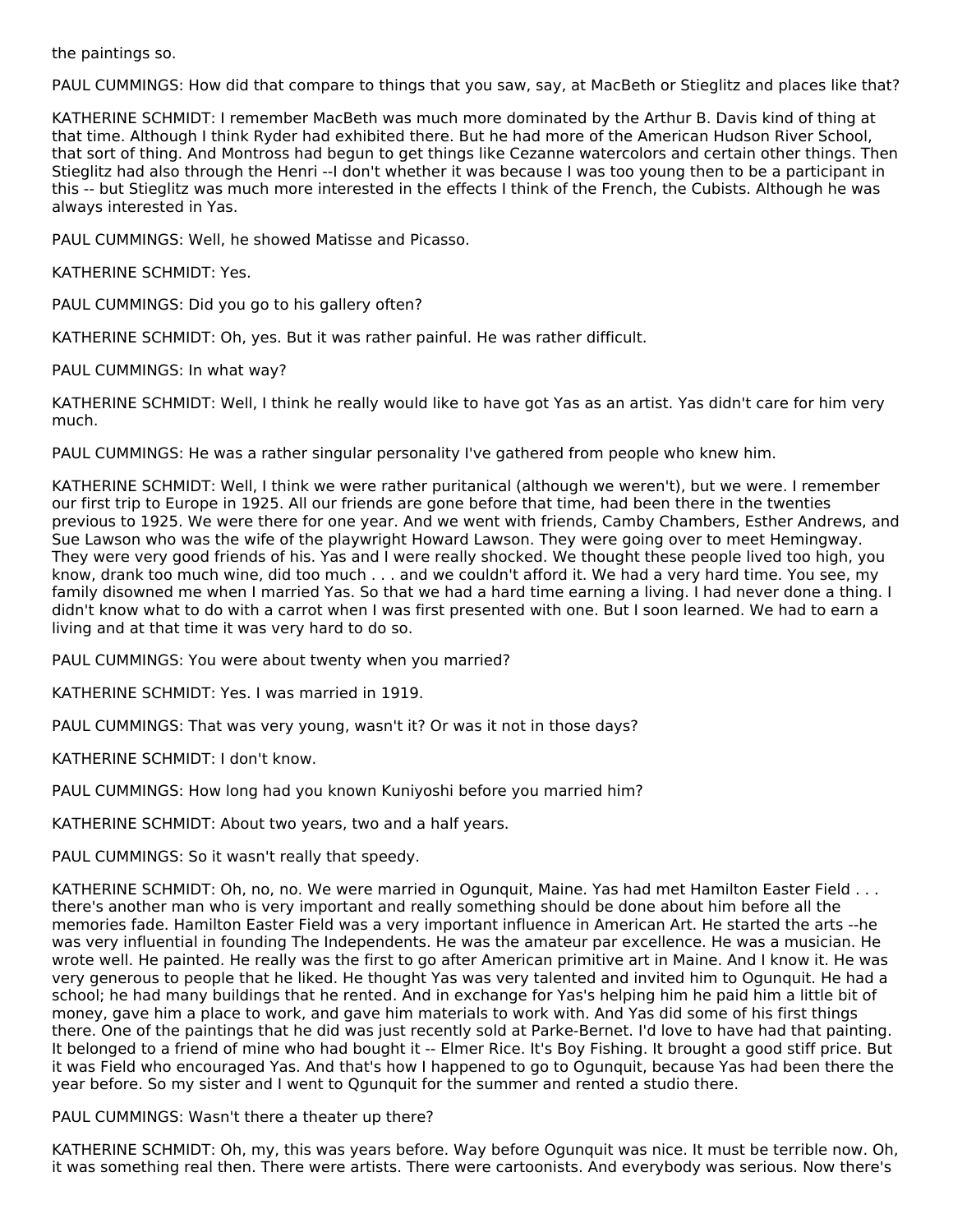something so, you know, the affluence of the country . . . the more neurotic and sick you are the more you can paint.

PAUL CUMMINGS: You don't believe that?

KATHERINE SCHMIDT: I certainly don't.

PAUL CUMMINGS: It's a good hard job to develop one's talents and skills. The other day I was doing an interview with a dealer and he had been talking over the phone to one of his artists. He put the phone down and said, "It's terrible today. The artists want so much money so fast. It's just taking all the spirit out of everything."

KATHERINE SCHMIDT: Well, we're getting the kind of art that the culture . . . As a matter of fact, I think art serves a real purpose. I say this over and over again, though my friends don't like it. I think it's a part of therapy now. It's always been connected with something: religion, philosophy, social comment, something. And now I think it's part of therapy. It keeps people from going crazy. Every old lady paints. Stockbrokers paint.

PAUL CUMMINGS: There are so many questions that I'd like to ask about the League and about Ogunquit. You've talked about Miller; you studied with him for how long?

KATHERINE SCHMIDT: Well, I became a friend of his. Oh, I was in the class perhaps for two or three years. But then, you see, since I married Yas we both had to work. Field at first had given us a studio in Ogunquit as a wedding present. But this was typical of Field: in the middle of the winter he came to us and said (he stuttered)"K-K-K-Katherine and Yas-u-o, you know, unfortunately I need that studio this summer. I have to rent it." Well, that was a great shock to me because I believed that when people said something they meant it. Yas and I had a talk. And he didn't agree with me. But I said, "I will not take another penny from this man. We are going to pay him rent. And I am going out and get a job. I've never had one but I'll get one. And I think we both ought to do the same thing and be free. Who wants to be at the beck and call of somebody who is going to change his mind every fifteen minutes?" It just didn't suit my temperament.

# PAUL CUMMINGS: Did you get a job then?

KATHERINE SCHMIDT: I did. I got a job running the lunch room at the League. I wasn't very good at it. I kept it for two years, though. Dot Varian had done it the year before and then she went to Europe. So I asked for it and got it. But, my heavens, it paid only I think eighteen dollars a week; maybe I didn't get that.

PAUL CUMMINGS: A couple of dollars a day.

KATHERINE SCHMIDT: It wasn't very much. And you know my hours were . . . I used to get up at five o'clock in the morning. I'd paint until . . . We had just one room at that time and I'd paint at one end of the couch and Yas would paint the other. But there was a certain amount of house work to do. Then I had to be at the League at ten o'clock. Then there was the lunch. I had to sit at the cash register. I had to order food. I had to plan the menu for the next day. Then I had a few hours off in the afternoon when I could go out for a walk. Then there was dinner at night. We lived in Brooklyn and we'd go back to Brooklyn in the evenings.

PAUL CUMMINGS: It was a long day.

KATHERINE SCHMIDT: It was a long day. And it was a very hard day.

PAUL CUMMINGS: How many days a week did you work there?

KATHERINE SCHMIDT: I guess it was the regular five.

PAUL CUMMINGS: Not on Saturdays?

KATHERINE SCHMIDT: I don't think so. Because the classes were different on Saturday.

PAUL CUMMINGS: Whereabouts in Brooklyn did you live?

KATHERINE SCHMIDT: In the Field house on Columbia Heights. You see, not only had he given us as a wedding present this studio to use for the rest of our lives but also a room in one of his houses on Columbia Heights. He had two houses in Columbia Heights. He was a wonderful man in spite of the oddities.

PAUL CUMMINGS: That's very interesting. I know there were so many people that he did things for. In a number of the interviews people have talked about him. But nobody has ever been able really to define him.

KATHERINE SCHMIDT: Oh. Well, he was the amateur. His background was half -- I think his mother was a Haviland. They had been extremely rich. But he was cultured American family of wealth. He had all kinds of very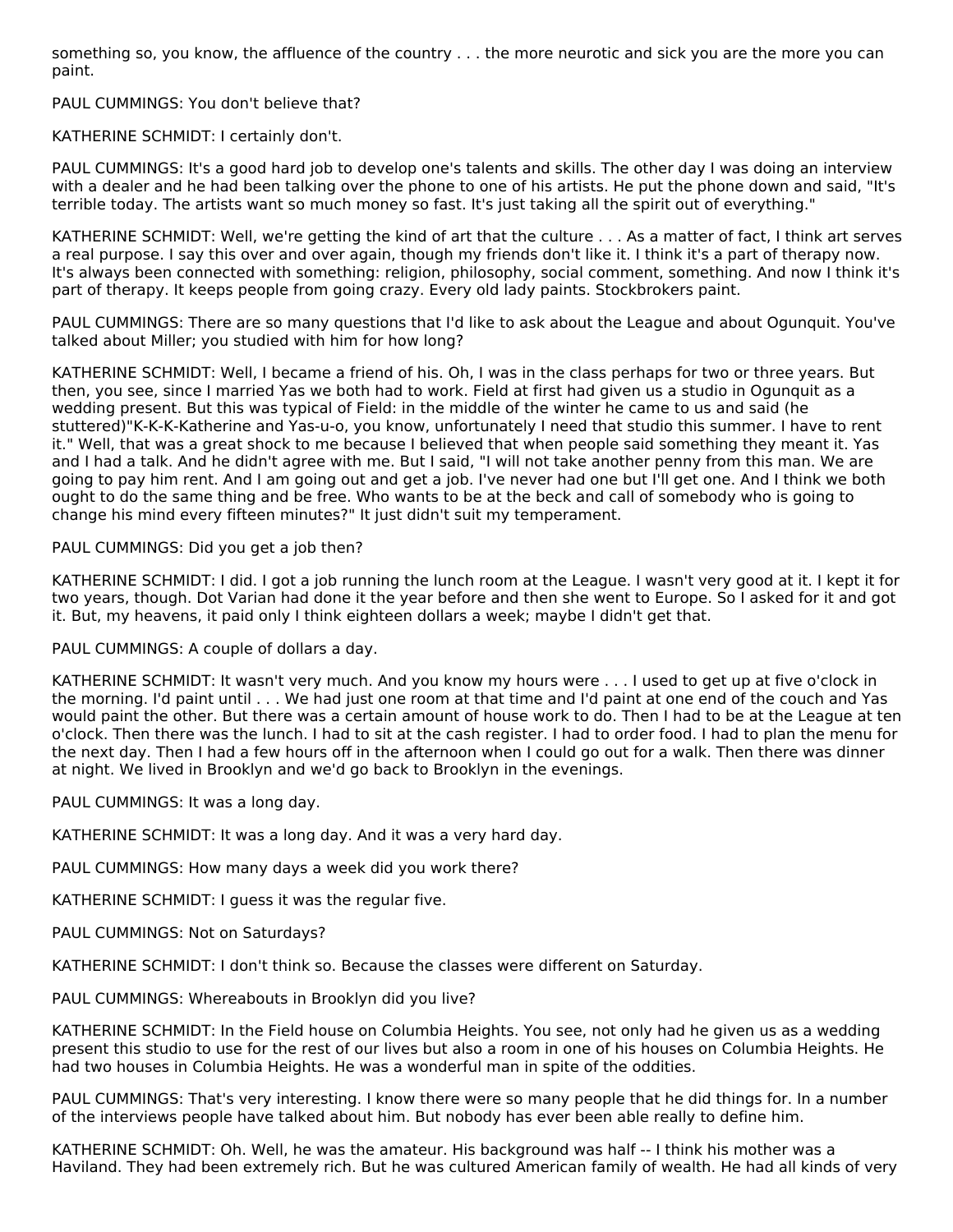beautiful things. This house on Columbia Heights was a beauty. Abraham Poole's brother wrote The Arbor or something. It's a book about, you know, when the houses, the backyards were the roofs of the houses on Firman Street.

PAUL CUMMINGS: I don't know about that.

KATHERINE SCHMIDT: Well, it's all been torn down. Robert Laurant would -- Robert Laurant was the son of his cook. And Robert brought back his bride -- Robert inherited all his property, you see. And the year that Yas and I were married -- the first party that Mimi, Robert's wife, went to was our wedding party.

PAUL CUMMINGS: What kind of party was that? Lots and lots of people? Or was it a quiet party?

KATHERINE SCHMIDT: They were all our friends. I'll tell you the people who were there in Ogunquit. This is a little homework I did. Betty and Niles Spencer were in Qgunquit. And they became very, very close to us. Then there was Adelaide Lawson whose father was a -- you've heard me speak of John Howard Lawson?

#### PAUL CUMMINGS: Yes.

KATHERINE SCHMIDT: She had two brothers. One had died (had killed himself, as a matter of fact). The father had brought the three children up and Adelaide had never been taught to wash her ears and neck. But everybody who knew her loved her. She was just a wonderful human being. And free as a bird. Her father bought her a house on 41st Street. She was a great friend of Dos Passos. And when Dos Passos would come up to Ogunquit there would be a whang bang party. We'd all bring something, do something, prepare something. But in those years we didn't have liquor because we couldn't afford it. There would be tea or something --I don't know what. But then Karfiol was in Ogunquit. He had come back from abroad. He had two teenage children. Then Dot Varian came up. I think Yas and I brought a lot of people there from the League. And Dotsie Greenbaum who I had met at the League. And Izzie Howland. And Maria Rawter had a place. Then there was Henry Strater whom I did not know before. He came from someplace else. And then Wood Gaylor. Wood Gaylor eventually married Adelaide Lawson. And then there was Alice Newton who came from the class at the League. She was much older than we were -- or than I was, at any rate. And Frank Osborne who was a friend of Niles Spencer's. Niles had known him in Europe. And they met in Ogunquit and were married. They're both dead. Frank collected and he had the most beautiful Demuths that I think there are. He bought the set -- I've forgotten -- I think it's the illustrations for one of the James' stories. And Carl Zigrosser became very friendly with Alice after Frank died and helped her I think with the collection. They had built a place in Manchester, Vermont. A house made out of marble. And Alice left her collection to the Pennsylvania Museum. Carl came to see me about a year -- well, just after I . . . I've had a terrible illness. I think he thought all his friends were going to die . . . He was writing his memoirs. I had just recovered from my second bout with lung cancer. I'm fine now. But Carl came. I was awfully glad to see him. He told me of Alice's gift to the Pennsylvania Museum. Carl was a curator there, you see, of prints.

PAUL CUMMINGS: Yes.

KATHERINE SCHMIDT: He's another wonderful person.

PAUL CUMMINGS: Yes. He's in Iowa now, isn't he? Or somewhere?

KATHERINE SCHMIDT: Oh, no. He's still in Philadelphia. I'm seventy-one. He must be eighty, or near it. But he is a most interesting and also a creative person. Then there are the Burroughs. I haven't said one word about them. I met Bet at the League; and I met Alan. Bet's mother had just died and Bet became the mistress of the house. They had a lovely old house in Flushing. He was curator of paintings at the Metropolitan Museum. You see, we had a great deal of warmth from older people and the older people shared. Everybody was so anxious to help. They really were.

PAUL CUMMINGS: It's very interesting how the teachers at that time seemed to be very involved in the lives of their students, and they ask them into their homes.

KATHERINE SCHMIDT: Oh, yes! They gave generously, you see.

PAUL CUMMINGS: And it just doesn't happen anymore.

KATHERINE SCHMIDT: And we all helped each other. Now the first of this group to be really successful was Alexander Brook. Brummer took up Alexander Brook; and Alex had his first show there. It was when Brummer first built the 57th Street... Well, Alex would go out of his way to try to sell pictures for Yas, or do anything that he could do. Again, Bryson Burroughs was just extraordinary. He was so generous with his daughters' friends. Yas took to frame making and then to photography to make a living; and then finally to teaching. But in those days practically everybody had to teach. And, as a matter of fact, except for a few I think the same thing is true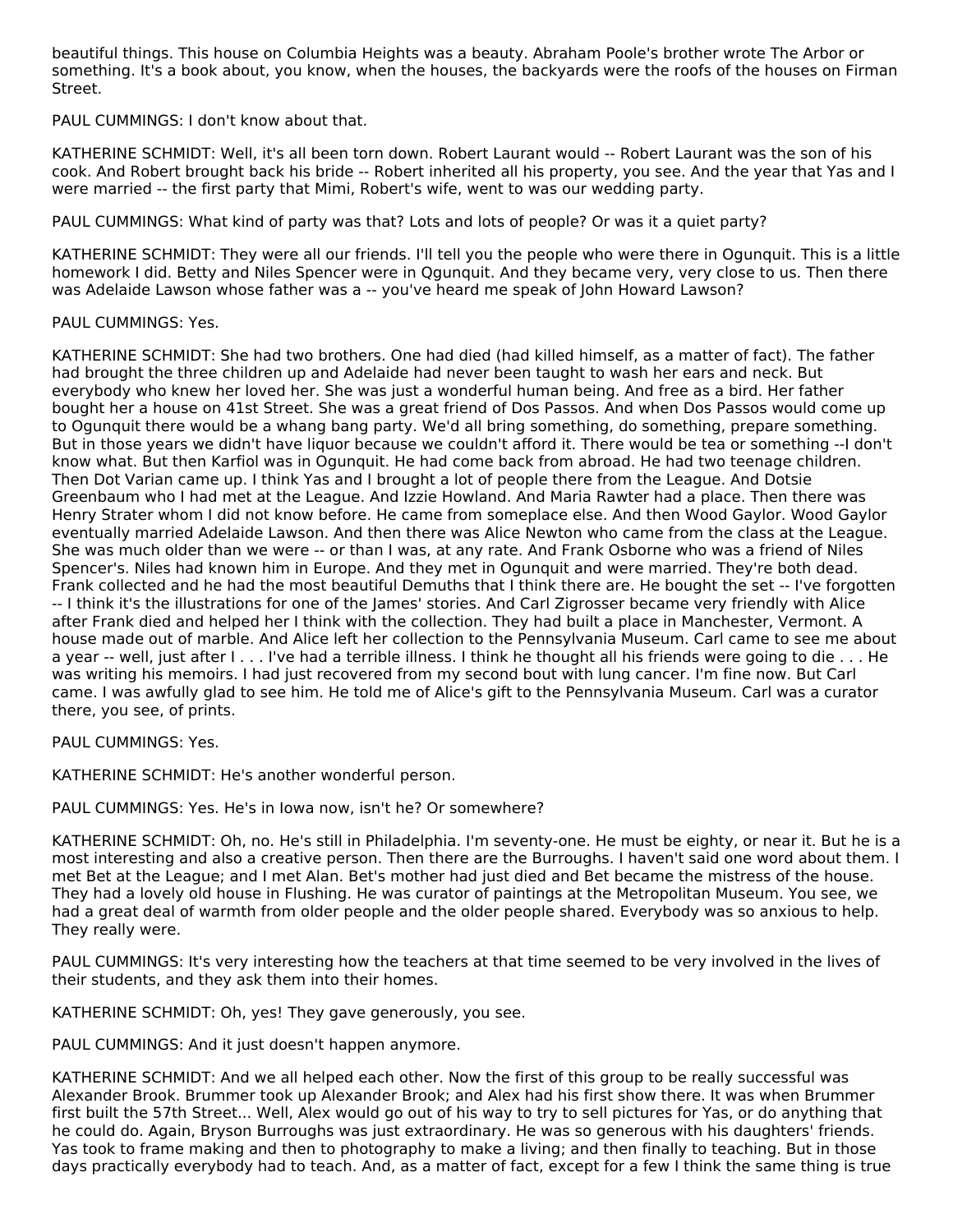now.

PAUL CUMMINGS: Oh, yes.

KATHERINE SCHMIDT: You have to teach or have some kind of a side profession.

PAUL CUMMINGS: Yes. There are so many things to talk about. What was your trip to Europe like? In what year?

KATHERINE SCHMIDT: It was 1925-1926.

PAUL CUMMINGS: How did you decide that year?

KATHERINE SCHMIDT: All our friends had been to Europe, you see. We were the only ones who had not been. And we were very anxious to go. Also Pascin had always thought -- as a matter of fact, it became a more important issue later -- that Yas was very stupid to stay in this country; that he'd do much better in Paris.

PAUL CUMMINGS: For what reason, do you think?

KATHERINE SCHMIDT: Well, there was Foujita who was making a darn good living in Paris. And it was easier to live there. In those years there was a great deal of anti-Japanese feeling in this country. And if you were married to a Japanese you were quite aware of this feeling.

PAUL CUMMINGS: Really? I didn't know that.

KATHERINE SCHMIDT: Oh, boy, yes!

PAUL CUMMINGS: That's very interesting. What did that stem from, do you think?

KATHERINE SCHMIDT: Well, they were just looked upon as inferiors. I remember Molly Luce"s wedding. I said I didn't want to participate in it. And Yas certainly didn't want to. Then the bridesmaid my size got sick and Molly pleaded with me. So I went out, and Yas, too; it was a church wedding. And the lights went out in the house and her grandmother's voice could be heard saying, "It's that Chink in the house!"

PAUL CUMMINGS: Oh, boy. That's amazing. Well, was it expensive to go to Europe at that time?

KATHERINE SCHMIDT: Now let me tell you: we had saved -- we worked very hard during the winter at our jobs. And then during the summer we painted. We each of us had a show, one one year, and one the other year. And we would sell and we saved whatever we sold. We saved \$1,200. That was one year's living abroad for the two of us and passage. Now imagine doing that kind of thing now!

PAUL CUMMINGS: That's incredible. Apropos of the shows and selling, you started exhibiting rather early at the Whitney Studio Club.

KATHERINE SCHMIDT: 1923. Again, Mrs. Force is another of the great contributors to my warm memories, and also to certain aspects of American art. She'd buy something every year. The pictures were not expensive -- a hundred dollars or a hundred and fifty dollars.

PAUL CUMMINGS: Would you sell many things out of an exhibition in the 1920s?

KATHERINE SCHMIDT: As a master of fact, it took quite a long time. Yas is so well-known now. I'm not anymore because I've had other problems and I haven't exhibited as much. But it took him until the 1930s before his work started to sell. Now with Reginald Marsh it was the same thing; during his lifetime he sold moderately but he was known mostly I think for illustrations. Although his wife wouldn't care to hear me say this. And as a teacher. The Whitney Museum didn't give him a show until after he was dead. But Reg had money, you see.

PAUL CUMMINGS: Oh, really? I didn't know.

KATHERINE SCHMIDT: He had an income. He had a very rich grandfather who had trust funds for the grandchildren. And then his mother died and his brother died and left him money. So that Reg was very well-todo.

PAUL CUMMINGS: I see. I was curious about what the market was like, or how many pictures one would sell, and the kind of things people bought in those days.

KATHERINE SCHMIDT: I don't know.

PAUL CUMMINGS: For example, would you sell many pictures from a show?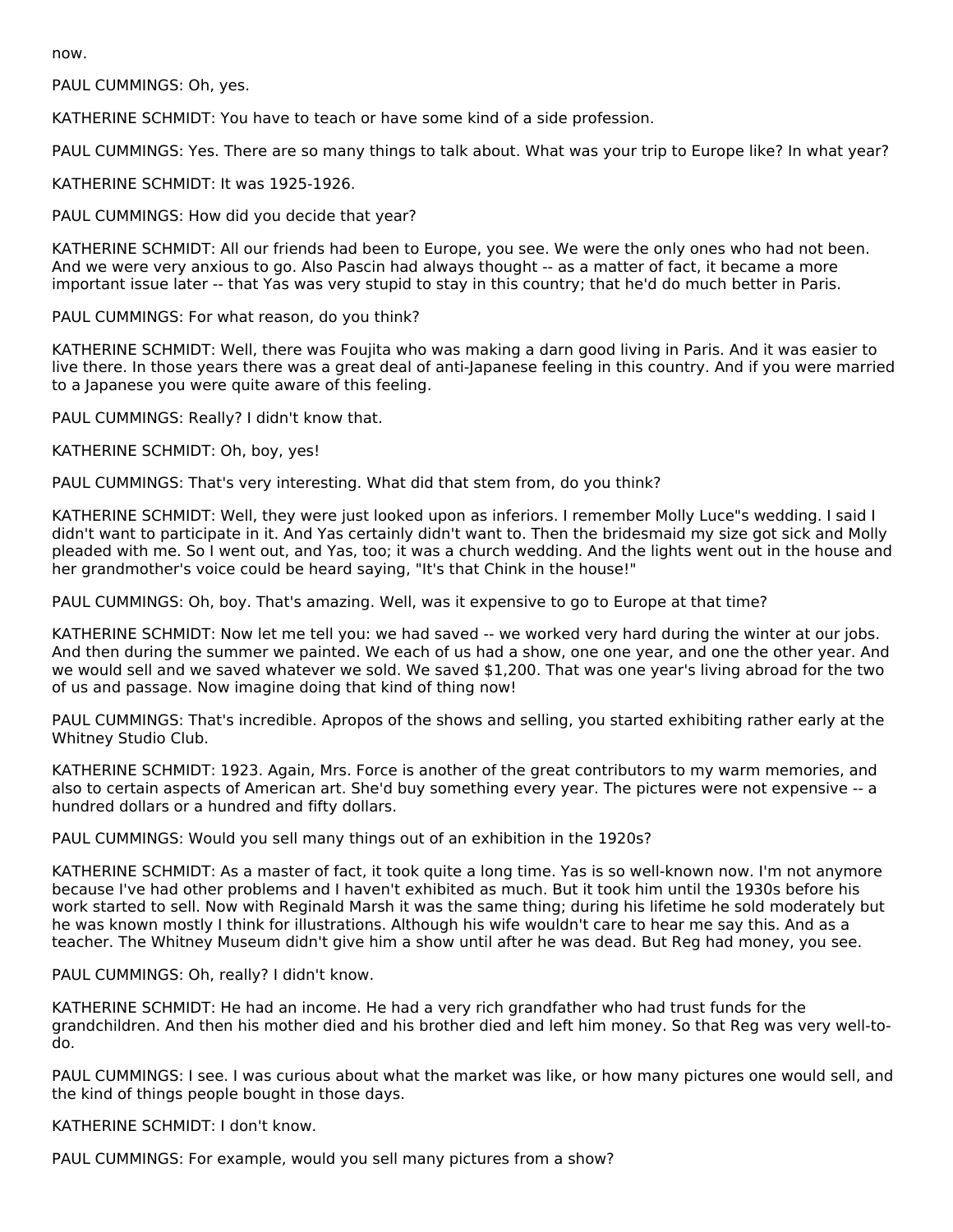KATHERINE SCHMIDT: Oh, four or five maybe. Oh, a couple I'd say. But they would be mostly people who knew us who would buy. It wasn't until later that somebody from out of the blue would come and buy something.

PAUL CUMMINGS: How about the newspaper and magazine criticism? Did that have an effect on you?

KATHERINE SCHMIDT: Oh, yes. I used to keep a scrapbook. I don't do it anymore. (Looking through scrapbook) My first notations: Henry McBride, 1923 Exhibition of Paintings and Drawings at the Whitney Studio Club. And I was reviewed by Jewell on the Times. And reviews by Forbes Watson. And he also played a very important role in this. This appeared in Charm. You see, these were the artists, the women.

PAUL CUMMINGS: I see, right.

KATHERINE SCHMIDT: There is O'Keeffe. And this is Sal Friedman -– she's somebody else now. I've forgotten what her name is. That's Peggy. And myself. O'Keeffe was very nice to me. She wrote me several times about my shows. I always liked her. I always thought she was an original and interesting artist but I've never understood why she liked anything of mine.

PAUL CUMMINGS: She always seems to be rather distant.

KATHERINE SCHMIDT: She wrote me -- you know, I used to be very careless about -- I had no sense that -- you know, we were all painting for posterity, of course, but somehow or other I didn't keep anything to prove anything about this.

PAUL CUMMINGS: Let's go back to the trip to Europe. You went to Europe –- what? -- in the summer? Or fall?

KATHERINE SCHMIDT: No, we left just after January, after the first of the year. And Yas had Japanese friends and they got us a studio out near the Porte de Versailles. It was a famous old building. Elmer Rice came to see us out there, and years later he took someone out there and the building still was there. It was a fire trap if there ever was one. It was right near the abattoir where they killed the horses for the horsemeat. We went through these wooden things, up shaky wooden steps to the top of this building. I think it was a Japanese friend of Yas's who had gone away and let us have this studio. It was absolutely crawling with bed bugs. So much so that . . . Yas was very susceptible to bedbugs -- they didn't bother me -- but they made his life absolutely miserable. And although we paid for the studio we decided that we simply couldn't stay there. We decided that I would use it as a workplace. And through another friend – I've forgotten who it was that said there was someone going away on the Rue Premier and we could have that studio. So we took it. We had planned to go to Italy in the fall and to be in the south of France in the winter. Because Yas was doing lithographs. We went to Italy with the David Vaughans. David had inherited money from an aunt had bought an enormous Cadillac. His idea was to get the Cadillac out of France and into Italy and then bring it back so he wouldn't have to pay any duty on it. It was an American car. I don't quite know how this works. But at any rate when they heard the we were going to Italy we thought it was a great idea to go with them, with David and his English wife. But it proved to be a very difficult trip because, to begin with, we couldn't keep up with the Cadillac by any manner of means. David had the money to; but we couldn't. And the minute people saw the Cadillac the prices would go up every place. We got so that Hilda and I would walk on these dusty roads into a town to get us lodgings. The boys would sit with the car because the kids would want to steal everything and run all over it. In other words, the Cadillac was an elephant that we were carting around with us. But they always knew who we were when we arrived to arrange lodging --I don't know how they knew. It was a difficult trip. And we ended up by not being as friendly, although we stayed with the Vaughans. It's awfully difficult when you are in two different economic strata and one wants to do one thing and one wants to do the other. Well, at any rate, that was our first trip to Italy. And I must say it was really simply marvelous. We got a great deal out of it. And we were very serious. We went to the museum every morning and every afternoon. We looked at everything.

PAUL CUMMINGS: Did you make drawings or sketches?

KATHERINE SCHMIDT: Oh, no. No, when we traveled to look at pictures we did nothing but look at pictures. Then we'd settle down. We came back and settled in the South of France, got an apartment also filled with bedbugs. But then they burned candles or something -- I don't know. There was an American artist who was there that I was fond of but Yas didn't like. Hudson Walker had bought most of his work. He paints Maine

PAUL CUMMINGS: Oh, Hartley?

KATHERINE SCHMIDT: Hartley, right. Hartley used to come in practically every afternoon for tea and he would give Yas such a pain in the neck.

PAUL CUMMINGS: What was so difficult about him?

KATHERINE SCHMIDT: Well, he was a little bit -- oh, I don't know -- precious, I suppose, would be the word. I liked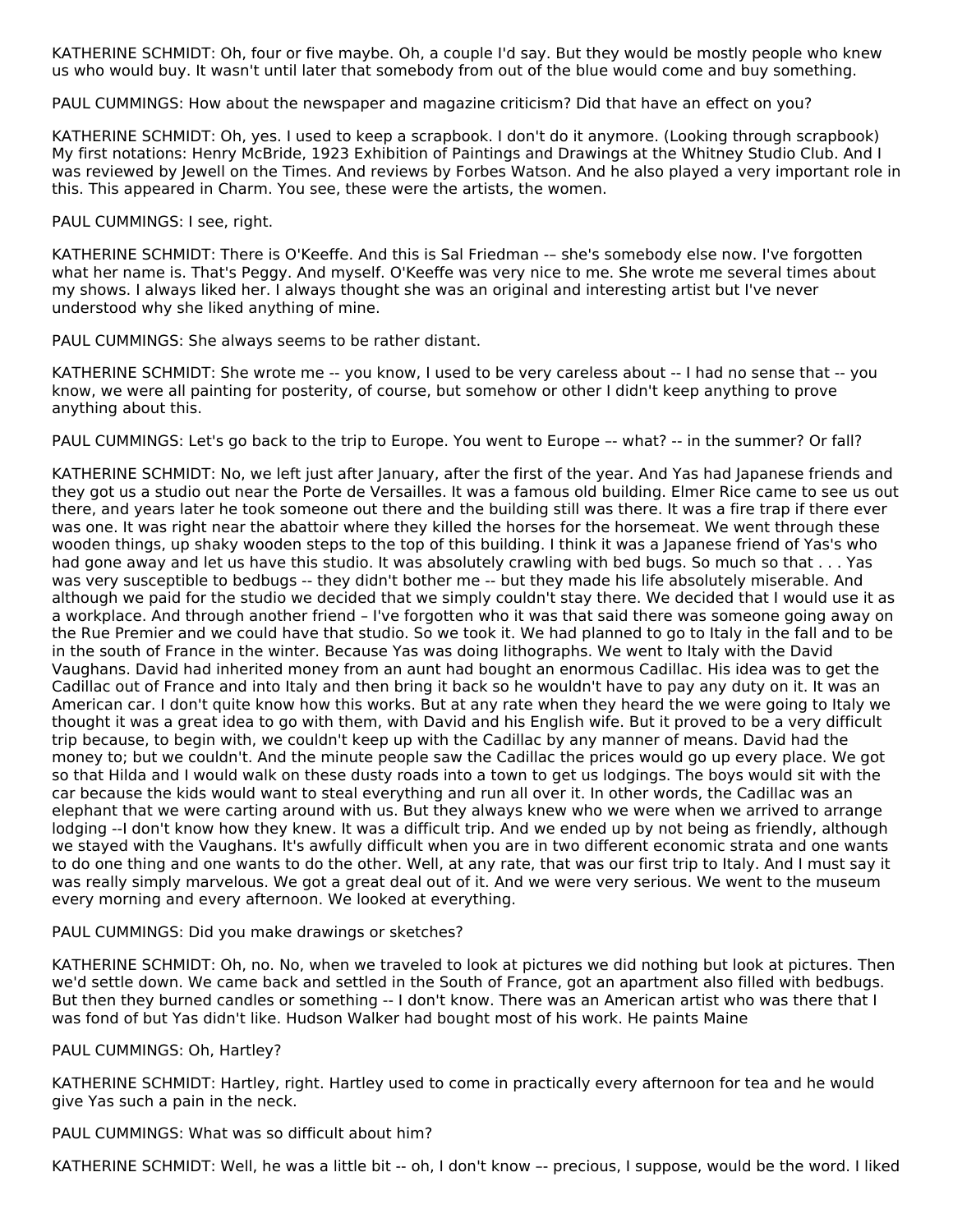him very much. I'll tell you a story about Marsden. Niles had got himself a brand-new sports jacket. And it had long whiskers; it was just beautiful; it was so English and whiskery. And he met Hartley on University Place. Hartley looked at this jacket and felt the lapel and he looked at Niles and said, said "Pretty." Niles never got over it.

PAUL CUMMINGS: Hartley was quite a wild fellow, I understand.

KATHERINE SCHMIDT: Well, I don't know...I liked him. I always like people that I can talk to. But he wasn't any fun for Yas. There wasn't any rapport. Although once he did go with us. There was new wine at a little village –- Saint Germain? -- I've forgotten the name of the little village -- and you walked over -- it was quite a long walk - and drank the new wine. And we drank plenty of it. And then walked home.

# PAUL CUMMINGS: Did you know French?

KATHERINE SCHMIDT: Well, again, this was an awkward thing. I had taken French in school and I knew a little bit. Yas never made any effort to learn any French. But there were an awful lot of Americans there. There had been the war and there were a lot of GI's around. And also there was a whole group of Americans --again I tell you we were so puritanical we looked at them with amazement and horror. They were more French than the French. These Americans would buy workingmen's clothes, you know, these big pants and bicycle clip things at the ankles and they wore berets. And they learn to say all the cafe things, "l'addition," all these things, with these beautiful accents. And they swaggered so in their French style. We knew darn well that they couldn't speak very much French. But they were such poseurs. My instinct was to speak very American French if I spoke any whatsoever, or keep quiet and not say anything. Although out near the Porte de Versailles you simply could not get along without French. I used to do marketing out there because we used to cook our own dinner very often. I'd have to go to market and you had to be able to speak French. I'd take the subway out every morning.

PAUL CUMMINGS: Did you get to know many French people, French artists while you were there?

KATHERINE SCHMIDT: Never. Pascin was our friend. Occasionally he would have a party. But all the artists were Romanians, Russians; heaven knows -- I don't think I ever met a French artist. Swedes, Japanese; there were a lot of Japanese there, by the way.

#### PAUL CUMMINGS: What was Pascin like?

KATHERINE SCHMIDT: Oh, again, he was another . . . You'll think I'm an awful bore. He was a most cultivated, sensitive, sophisticated European. He was a cosmopolitan. He could go anywhere. He had only one I think really dreadful fault. After a certain point he wanted to get himself into a terrible fight and get you into a terrible fight. In other words, he liked to go from café to café. We used to go up to Harlem quite often and it was really dangerous because he would pick fights. One of his friends said to us, "We thought that he was looking for death." Well, he killed himself you know. He lived next door to me. Yas was abroad at one time, maybe he was in Japan, but Pascin would come in very often. We were still living in the Field building, in Field's own house. Field had died by then and Robert rented the lower floor, the parlor floor, and then he and his family occupied the rest of the house. This was a very big house. And Pascin would come in. He always wanted me to go to Harlem with him. And although I was terribly fond of him, we'd have tea or I'd prepare something. We didn't drink very much in those days. Then he would coax me. But something told me not to go. I never did go with him. He loved the general melee. I remember one evening in Paris we started out at his studio. There were number of us. We went from place to place, and each time he got a little bit worse. I mean the men at the bar -- he would start something going. We'd all sit down at tables and be chatting away. And then there'd be some commotion. People would began coming up to the table. There was always something to worry about when you were with him in this kind of situation. He was an awfully good artist, by the way, according to my lights. I think that his work is going to remain with us. Very French. Oh! Also he did something to us. We were going to Marseilles. Pascin knew Marseilles very well. Dos (Passos) had told us of a restaurant to go to. It was a very good restaurant for bouillabaisse and fish things. And then Pascin said to be sure to go up the street -- it was a street were all the whorehouses were -- and turn certain corners and do certain things. Well, innocently, up we go. And we began to be followed by a group of women who began to pull at me and finally they'd take Yas's hat and run into a bar with it. Well, that was very dangerous. And we were very glad to get out of there.

PAUL CUMMINGS: What was his point in doing that?

KATHERINE SCHMIDT: Again, some kind of a melee was his idea of . . . And he'd laugh if you told him this. You see, they knew him well, all these people because he did a great deal of his work at these places. He would sketch there. But I really was frightened by all that.

PAUL CUMMINGS: Yes, that's a strange experience.

KATHERINE SCHMIDT: Well we didn't follow his advice any further.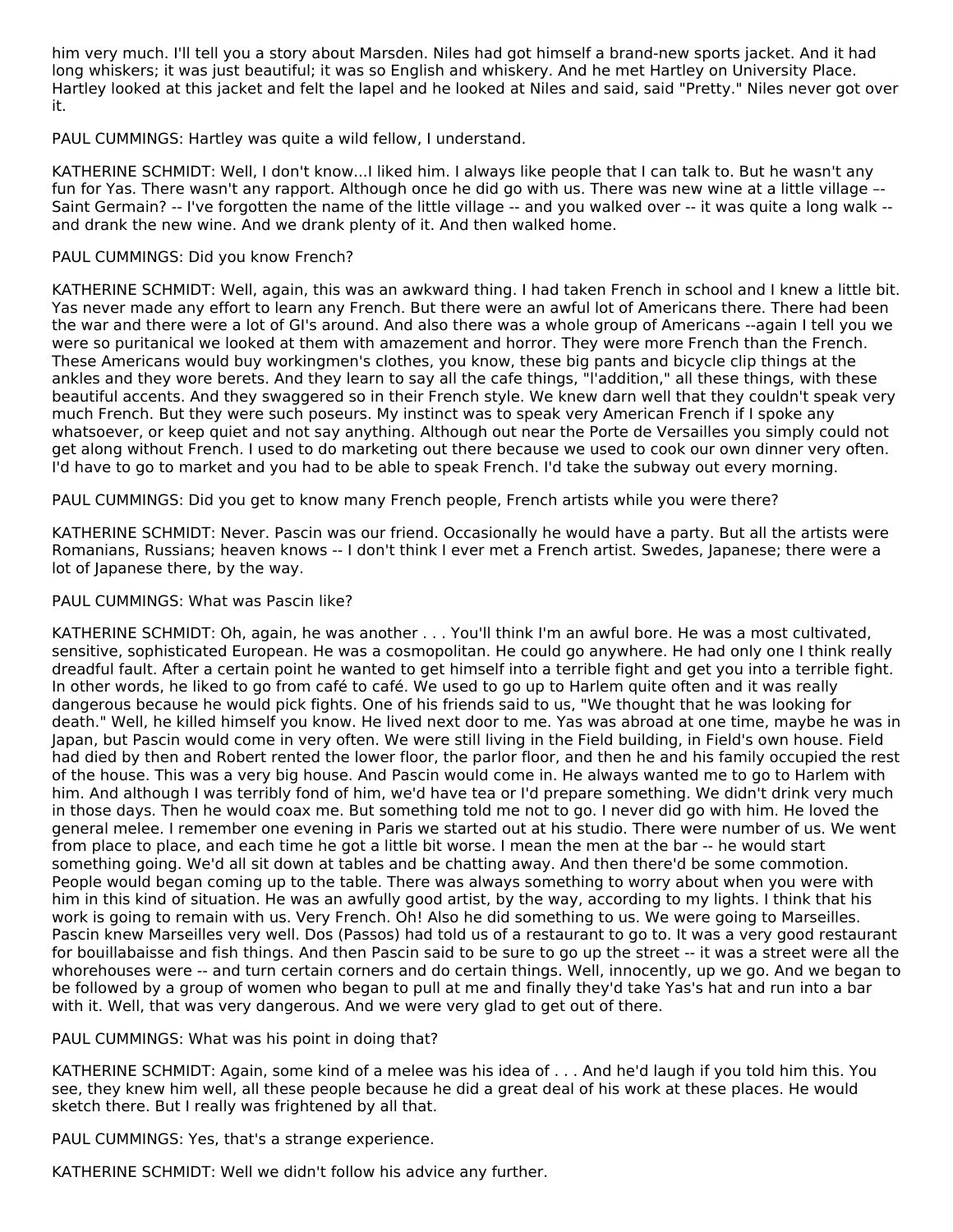PAUL CUMMINGS: Where did you go in Italy on that trip?

KATHERINE SCHMIDT: We started in the north. We drove across to the Italian Riviera and then down. I think the first stop was -- well, the first great city that we went to -- we didn't go to Milan -- we headed toward the eastern coast because we wanted to go to Venice. We went to Venice and from there to Ravenna. Irvine and I took this trip not too long ago but we did so many more things than we did on the first trip. Ravenna was very thrilling to us. I just shook all over when I saw Venice. It is unbelievable, it's so beautiful.

PAUL CUMMINGS: Yes, the light and the water and the buildings.

KATHERINE SCHMIDT: Well, the whole thing is so incredibly beautiful. The only thing that was difficult was that it was in the fall and it smelled to high heaven. And it was filled with mosquitoes. I've always been there in the fall. It's a nice time to be there. When we were over we were staying at a very good hotel, the Gritti. We had a beautiful room and it's in a nice section and there are no smells in the Gritti. Then Florence was very exciting. We went as far south as . . . There were certain artists that we wanted to see. We wanted to see Piero della Francesca. Irving and I, I think, tracked down every Piero della Francesca this last time except the one in Urbino. We had to miss that. We had to make a choice between two. I'm glad we saw the one we did -- my memory is so bad – I've forgotten where it is at any rate. But they were very thrilling. And, well, all the Italian art, the early Italian art… We had no idea of the wealth and beauty of it. We stayed in Florence. We went to the Pitti and, oh, all the churches. There's an awful lot to see there. Then we were going up the west coast to Siena. But by the time we got to Siena we were all so tired -- we had done nothing but go to museums every morning and afternoon -- that all we did was walk around the Square and go into the churches. We didn't even go into the museum in Siena. And then we headed back to the South of France. We stayed in the South of France until -- I can remember the dates exactly.

PAUL CUMMINGS: Do you remember where you stayed in the South of France?

KATHERINE SCHMIDT: Oh, yes, At Vence. Vence was a very small, nice place then. Susan Glaspell and her husband were there. Bet and Reg came over. There were always a lot of friends around.

PAUL CUMMINGS: That's interesting, you know, that everywhere you go there seem to be a group of people that you know.

KATHERINE SCHMIDT: Yes. And also at that time there was a very much closer connection between artists and writers. I knew as many writers then almost as I did painters. Almost, but not quite. There were many things that we shared in common. And only the ones that flew too high, like Fitzgerald and Hemingway, did we avoid. We could have known them. But we thought that they were much . . . well, they were, you see . . . We were very poor.

PAUL CUMMINGS: Who were some of the writers that you knew?

[Session 2]

KATHERINE SCHMIDT: Well, I just referred to Susan Glaspell. And her husband was a writer; I forgotten his name. Not the first husband. She was married twice. I saw a great deal of Elmer Rice in Paris.

PAUL CUMMINGS: You seemed to have known him for a long time?

KATHERINE SCHMIDT: From 1925. He was a very close friend of mine until he died. He died just last year. His first wife died, too, shortly before he did. And his second wife, Betty Field, the actress, became a very good friend of the ours. And then he married again. But from our point of view that ended him because he was too old to get married. But he was so lonely, you see. Betty and he had been divorced. He was terribly lonely and he married this buxom girl; I think she was a little too buxom for him. He had a heart attack on the boat and died. But I don't know whether he died from one thing or another.

PAUL CUMMINGS: Lots of reasons, I guess.

KATHERINE SCHMIDT: Kenneth Miller had cancer for eight years but he died of pneumonia.

PAUL CUMMINGS: Really?

KATHERINE SCHMIDT: But this is what happens, you see.

PAUL CUMMINGS: So you spent how much time in the South of France?

KATHERINE SCHMIDT: A whole winter. And I didn't like it there. I had gone down there to paint landscape. I would walk for miles looking for something to paint. Everything was the wrong proportion. There wasn't a barn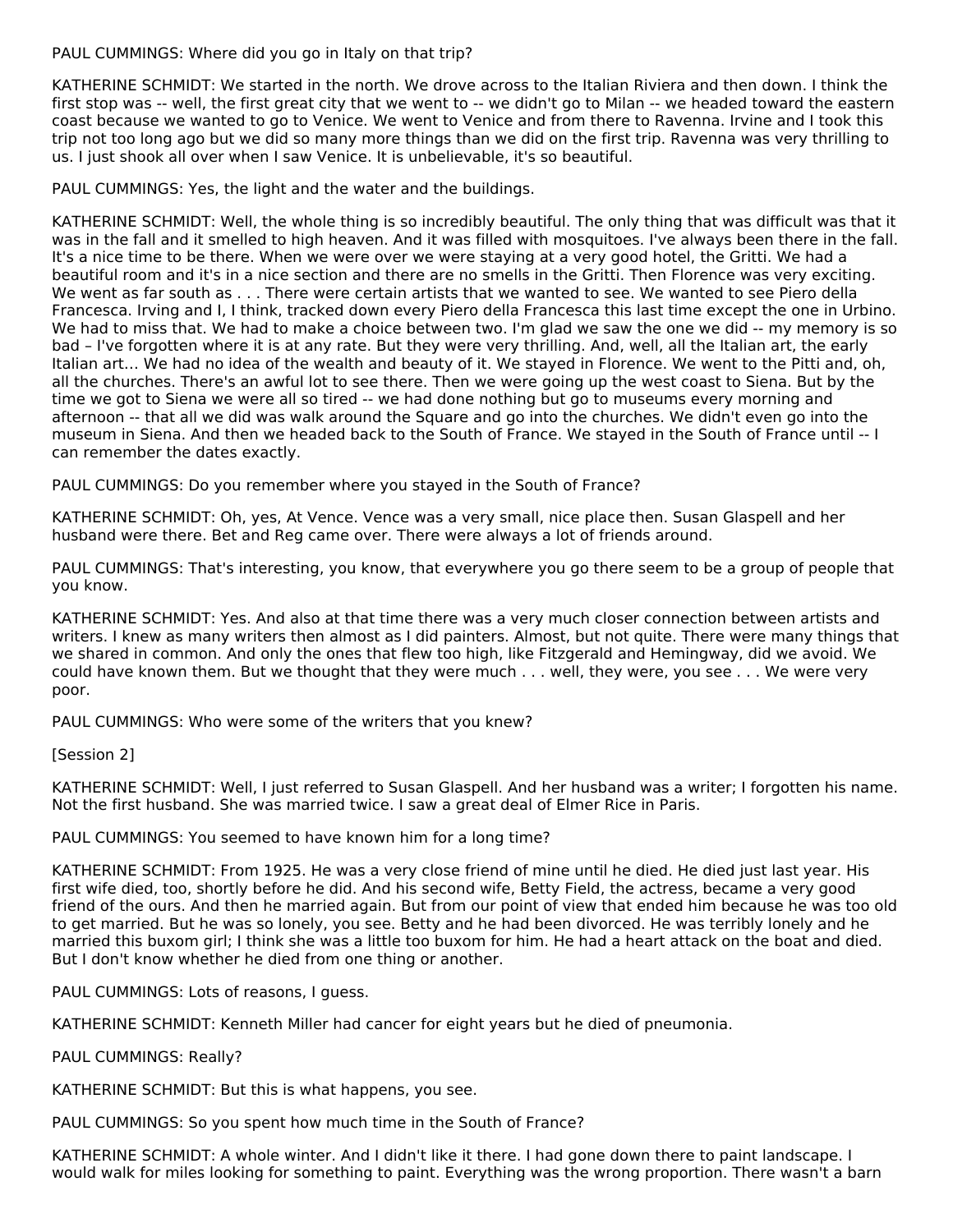that looked right to me. verything looked wrong. The olive trees were so beautiful but they weren't apple trees.

PAUL CUMMINGS: It wasn't American?

KATHERINE SCHMIDT: It wasn't America.

PAUL CUMMINGS: That's interesting. So you really were attuned to American surroundings and ambience and objects.

KATHERINE SCHMIDT: Well, you see, returning to Pascin, he started to argue with us about the fallacy of returning to this country, to the barrenness you see, to the bourgeoisie and barrenness of life here. And I made up my mind that I would never after that trip live abroad ever. We went again to Europe in 1927 -- 1928. At that time Yas was very restless. And Pascin was absolutely after him all the time; told him that he would be making a great mistake to come back here. So I left. I said, "Yas, I will not stay here. It would just kill me. I'm an American. I don't care whether we're bourgeoisie or what we are. I belong here. I don't feel comfortable living abroad." So I came back. And Yas stayed there through the fall and then decided he couldn't stay there either, and he came back.

PAUL CUMMINGS: What was it about Europe that you found unrewarding or disturbing or unsettling?

KATHERINE SCHMIDT: Well, again, this is a very curious thing. As I said, I would go out and walk for miles and never find anything to paint. The idiom was wrong. It didn't look natural. It wasn't right. You know, olive trees are the most beautiful things if you're just sitting on a terrace with a glass of sherry or something in your hand and looking at them (although you don't drink sherry in France; you drink vermouth) and see the silvery light. Most beautiful. But it isn't anything that I want to paint. I like to take something that isn't beautiful, like my leaves. They look like old dried up things until I can see something in them that's rewarding.

PAUL CUMMINGS: That's very interesting. The American quality of picking things like that that are difficult.

KATHERINE SCHMIDT: Well, I told you earlier that there's been a cleavage, I think, between the French influenced and American corn. And I certainly belong to American corn.

PAUL CUMMINGS: What's your definition of American corn? How would you describe it?

KATHERINE SCHMIDT: Well, we're not very well-trained. Do you know Thomas Nast?

PAUL CUMMINGS: Yes.

KATHERINE SCHMIDT: I think he's just as great as Daumier is, but he isn't known to be such. But will be in time. I've got a

great many of them.

PAUL CUMMINGS: Oh, really?

KATHERINE SCHMIDT: Oh, yes. I'm a great admirer of Nast. Reg and I used to haunt 4th Avenue to pick up the old ones.

PAUL CUMMINGS: That's fascinating.

KATHERINE SCHMIDT: I've given . . .I don't like keeping things in portfolios. I still have a lot hanging in our house in the country. I could show you some -- I have them hanging in the bathroom here, in my bathroom, in Irvine's bathroom; I've got them everywhere. But that is what I call American corn. He trained himself. And, you see, there is that strain. Kenneth was that too, although he wouldn't admit that he was corny. But I admit it.

PAUL CUMMINGS: What about Marsh? What would he say about someone like that?

KATHERINE SCHMIDT: Well, you see Marsh was the son of a painter, an accomplished mural painter. Now artists who are the children of artists are already sophisticated. Take the artist who is so successful, and deservedly so - - Wyeth -- who paints the Pennsylvania rather dry things. He is a beautiful painter. He is the son of a painter. And his son is a painter. They start with a sophistication. I'm a little girl from Ohio; I don't start with any sophistication. I start exactly the opposite.

PAUL CUMMINGS: But still you had all those people of the League that you were involved with.

KATHERINE SCHMIDT: Yes. But nobody trained me.

PAUL CUMMINGS: Yes. That's interesting. What about Bridgman? Because you mentioned him at the League.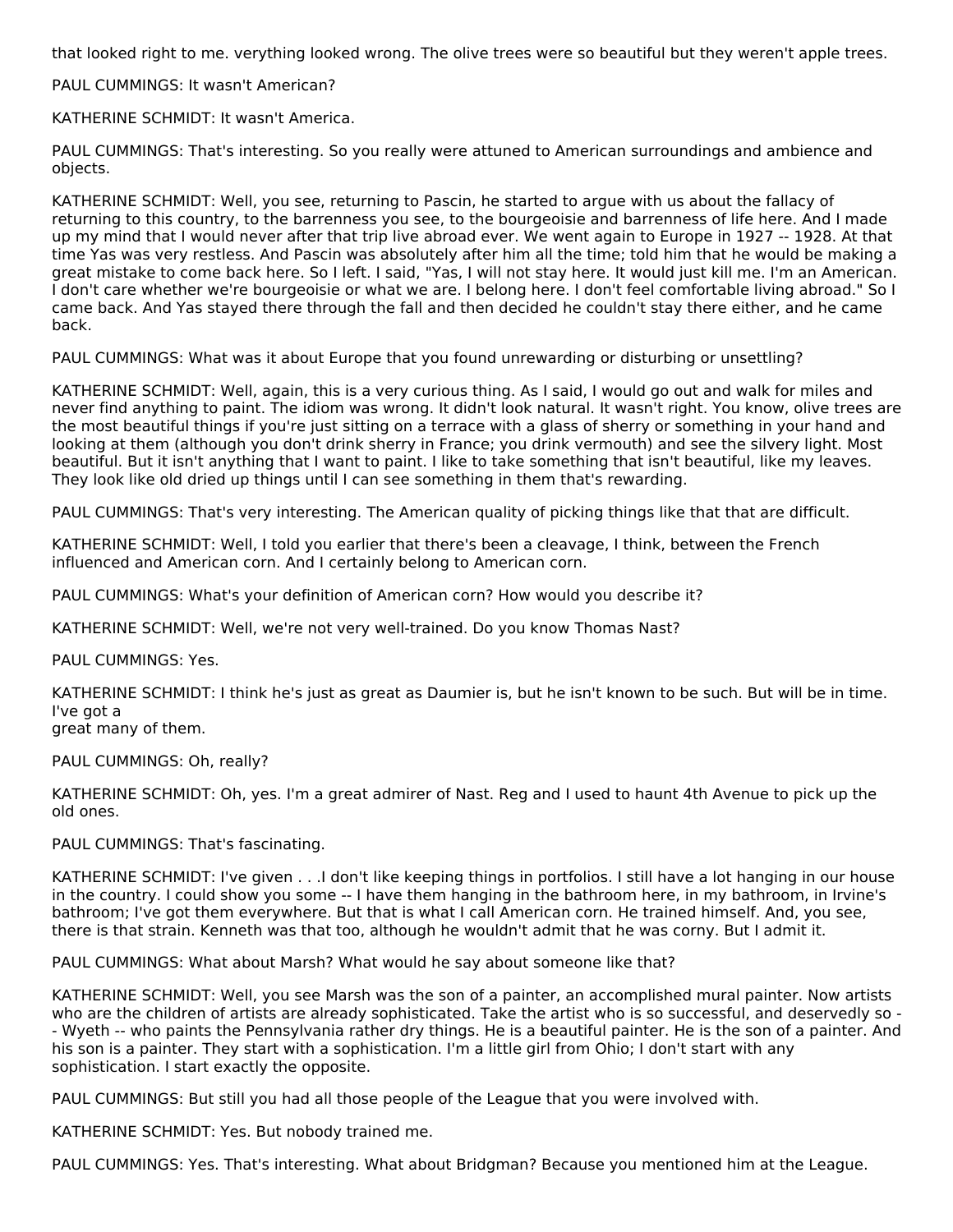KATHERINE SCHMIDT: Oh, I liked him very much.

PAUL CUMMINGS: How did he work as a teacher?

KATHERINE SCHMIDT: Well, you know, you had to do things by formula with him; you did this and this. And I resented that and always rather balked at this formula idea. He always called the girls "Miss." He stopped me in the hall one day and said "Miss, I really don't want you to think of me as an old fogey. I know better, but this is the easiest way to make you learn." He was an intelligent man. He knew how to teach people. His best pupil I think was Edmund Duffy, the cartoonist on the Baltimore Sun. He studied with no one but Bridgman.

PAUL CUMMINGS: Really?

KATHERINE SCHMIDT: Duffy loved Boardman Robinson.

PAUL CUMMINGS: So what did Bridgman have to say to you?

KATHERINE SCHMIDT: Well, it was just that he didn't want me to think that he was such an old fogey, but that this was one way of teaching. And again, I suppose at the League we belong to what would be known as the swinging group; I mean we were the first of the younger group to have shows, and so on. You see, there was quite a group in that period of the early 1920s or just before the twenties; it was before the twenties because we were all out by that time.

PAUL CUMMINGS: So you started about 1917? 1918? And how about Sloan? Did you get to know him.

KATHERINE SCHMIDT: Now, again, I loved Sloan. I think that the people he did the most for were the people that had learned to paint in the Academy fashion with La Grippe and Drew, and he would tear into their work and just put them on their feet, you know. Nothing superficial, or no tricks of turning over your brush for paint or any of that kind of nonsense. You had to be sincere. And the people that he loved most were the butchers and bakers and candlestick makers who came to the evening classes after working hard all day. He would work so hard over them. They were very naive. He loved their sincerity.

PAUL CUMMINGS: That's very, very interesting about him.

KATHERINE SCHMIDT: He'd come up to me and say, "Just keep on going the way you are. You're all right." Well, he didn't help me very much.

PAUL CUMMINGS: Who was important to you as a teacher at the League?

KATHERINE SCHMIDT: Miller was the most important.

PAUL CUMMINGS: Do you think that knowing him personally had an effect on you? I mean outside of school.

KATHERINE SCHMIDT: Oh, yes. Yas was Kenneth's pupil, too, you see. But then, as with fathers and sons once a certain point is reached they break and want to have nothing to do with one another. Yas got so that he just didn't want to have anything to do with him. That was very difficult for me. I used to go to his Wednesday afternoons.

PAUL CUMMINGS: What were they?

KATHERINE SCHMIDT: Oh, these were tea parties that he had every Wednesday afternoon. And, by George, you were supposed to turn up.

PAUL CUMMINGS: Where did he have them?

KATHERINE SCHMIDT: In his studio. This was after he moved from 23rd Street. He had a studio on 14th Street. And there would be everybody there from Dreiser to Sterritt to -- what is his name? -- he's a writer -- well, I don't know . . . friends, relatives from Kenwood, his students, a lot of lady artists.

PAUL CUMMINGS: But it was a salon kind of idea that he had, wasn't it?

KATHERINE SCHMIDT: Well, no. If you knew Kenneth and saw the Morris chair, the rubber plant, the mission table -- it had style all its own. It had nothing to do with a salon.

PAUL CUMMINGS: No, but the continuity of every Wednesday afternoon.

KATHERINE SCHMIDT: Yes. But, again that doesn't fit in with American corn. No American has a salon.

PAUL CUMMINGS: That's marvelous. Where did you get the idea of the American corn?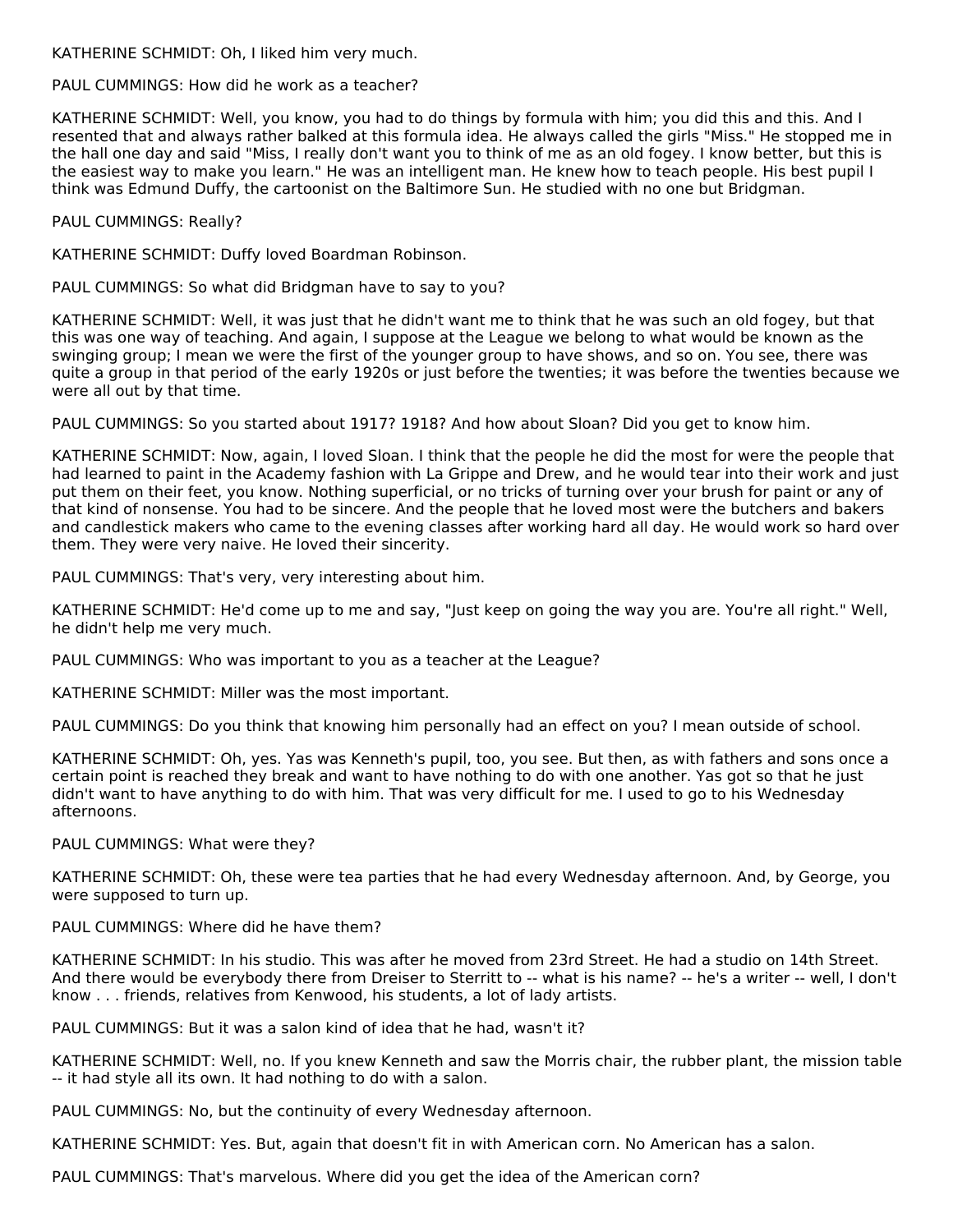KATHERINE SCHMIDT: Oh, I always think up crazy ideas.

PAUL CUMMINGS: But I think it's very interesting, the divisions that you're talking about.

KATHERINE SCHMIDT: It may not be valid. But I think of it as being that.

PAUL CUMMINGS: Who else do you see in that line other than Nast and -- you know, what are the qualities that ...

KATHERINE SCHMIDT: Well, Ryder was a very original artist; completely without any European influences whatever. And then there are earlier figures that are also in that class. I'm not an art historian. Actually I ought to do more than I do about . . .

PAUL CUMMINGS: I mean people that you know about and have an interest in.

KATHERINE SCHMIDT: Well, I think Bellows belongs to that. He was a Henri pupil. But except for Velazquez I don't think Henri paid any attention whatsoever to any European influences. You see, the dominant influence today has been the French from the French Impressionists on, and there had been no pictures painted before the French Impressionists. Do you know that?

PAUL CUMMINGS: It happens sometimes that way.

.

KATHERINE SCHMIDT: Mr. Frick had bought them all. And Mr. Morgan.

PAUL CUMMINGS: Right. What painters interested you besides the early Italians?

KATHERINE SCHMIDT: My great enthusiasm was Titian, Rubens, Bellini. Bellini especially. Well, he is a little later. I always loved Bellini, and Mantegna. But I pay very little attention to that now. I keep a Rubens sketch usually in the studio where I can have something to remind me of what I like to look at. But now it seems more of . . . Unfortunately, I don't have too much energy now; but it seems to me it's enough for me to get done just what I can do. And I've limited the scope and tried to see the world, in other words, a microcosm in a macrocosm getting down to . . . no big grand subjects. I never think of anything grand anymore.

PAUL CUMMINGS: But I'm curious, you know, in the 1920s or when you were a student, who were the painters who interested you particularly?

KATHERINE SCHMIDT: Renoir I loved. I still love Renoir.

PAUL CUMMINGS: What is it that attracts you to him?

KATHERINE SCHMIDT: Well, to begin with, he's a very beautiful painter and beautiful artist both. Cezanne was never a beautiful painter. He painted adequately. I think the great Renoirs have much greater design than anything Cezanne ever thought of. I remember in Boston they had a Rogier van der Weyden, a Renoir, The Dancing Couple, a Velazquez, and something else, hanging in four corners. The Renoir stood up with all of them. You know, he did a pair of dancing couples and this was one of them.

PAUL CUMMINGS: That's a very interesting collection of pictures together

KATHERINE SCHMIDT: It's in a rotunda or something and there are just these corner situations where these pictures are shown. Your eye takes them all in. And the Renoir stood up.

PAUL CUMMINGS: Are we going on too long for you?

KATHERINE SCHMIDT: We can do a little more, I guess.

PAUL CUMMINGS: How did you get involved with showing at the Whitney Studio Club? That was in 1923.

KATHERINE SCHMIDT: Yes. I got in there, but how it came about I really don't know. I can't remember. So many of us just gravitated in that direction. There was probably no place else to go -- I don't know.

PAUL CUMMINGS: That's where everybody went?

KATHERINE SCHMIDT: Yes.

PAUL CUMMINGS: Well, that was Juliana Force?

KATHERINE SCHMIDT: Yes.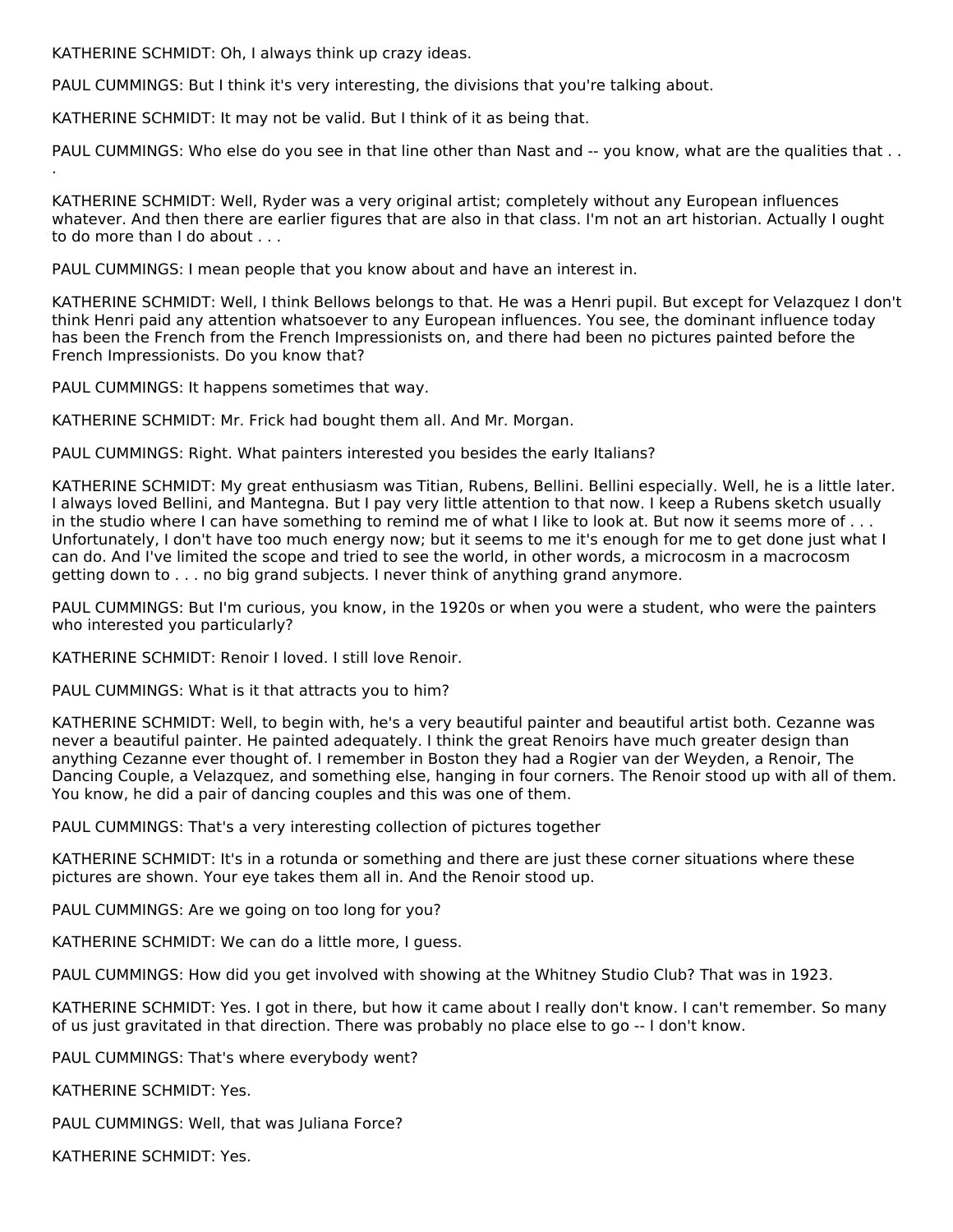PAUL CUMMINGS: How did you meet her the first time? Do you remember?

KATHERINE SCHMIDT: There.

PAUL CUMMINGS: It was there?

KATHERINE SCHMIDT: Yes. And, you know, I worked for her for quite a while.

PAUL CUMMINGS: Oh, did you? I didn't know that.

KATHERINE SCHMIDT: Yes. I ran the sketch class for the Club for a couple of years. And Hopper was my pal in the sketch class. He never missed.

PAUL CUMMINGS: Oh, really! What was he like in those days?

KATHERINE SCHMIDT: Sour as always. I was very fond of him. But he was very laconic and had not much to give. But he always turned up for sketch class. And I used to do odd jobs for Mrs. Force. Mrs. Whitney would be assigned different projects. I remember one especially because it took me a whole winter to do it. Anne Morgan asked Mrs. Whitney to do something for the American Women's Association. And Mrs. Force asked me to think of something to do. So I scratched my head and I thought of something. It meant having lectures and getting the four experts in the field and coordinating this with time and so forth. It took me all winter to do that. It wasn't well paid, but I didn't need too much money. As a matter of fact, we used to be rather contemptuous of people with money.

PAUL CUMMINGS: Why was that?

KATHERINE SCHMIDT: Well -- I don't know -- art was so much more important. I don't feel that way now.

PAUL CUMMINGS: I think it's interesting in talking to people who were growing up and painting in the 1920s and being very involved in that kind of thing, their attitude was quite different in the sense of their interest either in the tradition of American painting or European painting. I keep coming back to the American corn business, trying to find out who else you'd include in that, you know, trying to develop that idea.

KATHERINE SCHMIDT: Well, as I just said, I don't even know that it's valid.

PAUL CUMMINGS: But obviously it's a term that you find useful for defining various people; that's their bailiwick. Who else would you say fits in that for you?

KATHERINE SCHMIDT: Well, now, there's an exhibition at the Whitney. think Heade probably is a very good example of that. But he seems like quite a well-trained artist. I don't know where he got his training. And, strangely enough, Eakins, although I think Eakins started with the Munich School -- I'm not sure exactly where he -- he was abroad for a short time.

PAUL CUMMINGS: I think he started in Philadelphia.

KATHERINE SCHMIDT: But he has that quality of being intrinsically his own man.

PAUL CUMMINGS: I'd like to talk about all the exhibitions. We have about 20 minutes of tape. Is that too much for you? We can do it another day for an hour or so if you'd rather.

KATHERINE SCHMIDT: Well, I'm getting tired to tell you the truth.

PAUL CUMMINGS: It's five o'clock.

KATHERINE SCHMIDT: Oh, well, we can go on if it's only five.

PAUL CUMMINGS: Okay.

KATHERINE SCHMIDT: I want to see if I've left anybody out. Oh, I haven't said a word about the cartoonists in Ogunquit. And Walt Kuhn and the Dicky Bird Club.

PAUL CUMMINGS: The Dicky Bird Club? What's that?

KATHERINE SCHMIDT: I'd forgotten about it; haven't thought about it for years. This summer I had a birthday and my husband said, "What do you want for your birthday?" I said, "Oh, I don't know, -- I don't think I want anything." And he said, "Well, I'll tell you; I'll give you a check and whenever you see something you want get it." Well, we had made a study for him and we had to get a new lamp. We'd gone over to New Bedford. There's a wonderful antique dealer there. And we bought a very nice old lamp from him. But the top row of crystals was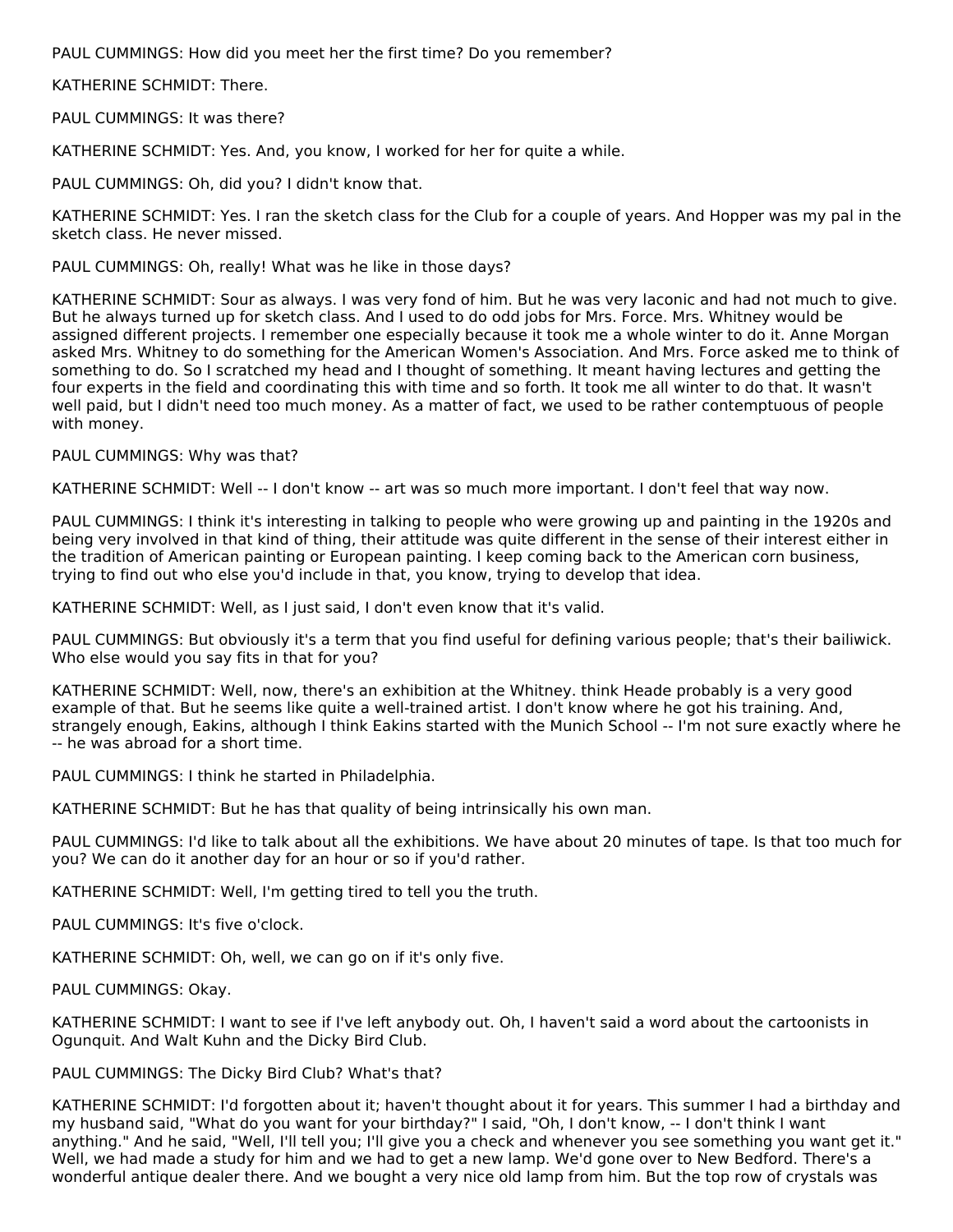wrong and he had promised to get me some new ones. I went over to get the new ones, and when I got there I saw those two green lusters. You see them over there. And I said, "That is going to be my birthday present. But the only trouble with it is that it certainly is Dicky Bird." "Dicky Bird?" Irvine said, "What in the heck is Dicky Bird?" And I explained that Walt Kuhn -- and all the rest of us, too -- used to call everything that wasn't art, ornaments. Now those are really very beautiful ornaments -- but to him they'd be Dicky Bird. You see, it wasn't art; it's decoration, ornamentation of some sort. Now he was a "corny" character and very shrewd, very able man. We saw a great deal of him in Ogunquit. He had a house there. But that is Dicky Bird.

PAUL CUMMINGS: I wonder where he got the term or if he made it up.

KATHERINE SCHMIDT: I don't know. He had real wit. And after we all got married the boys and girls used to divide up. Kuhn, Louis Bouche, Emil Ganso, Yas and I guess Niles had a club that they called the Dicky Bird Club.

PAUL CUMMINGS: Oh, really? I've never heard anything about that.

KATHERINE SCHMIDT: Pascin would go to it. And they would make drawings. And sometimes they would make naughty drawings. Spend the whole evening doing nothing but that. Or they might get a model and draw. They had a whale of a good time.

PAUL CUMMINGS: It was just the boys?

KATHERINE SCHMIDT: Just the boys. I wish Louis were still here -- but he's just left us; he's gone now. But Louis was a great Dicky Bird Club character at times.

PAUL CUMMINGS: That's marvelous. And it was just that group?

KATHERINE SCHMIDT: There was an awful lot of fun. I wish I could remember more of it. I just happened to remember this Dicky Bird thing.

PAUL CUMMINGS: I wonder where he got that idea? In a way it's almost the way they use "camp" today.

KATHERINE SCHMIDT: Yes, but his category was so . . .

PAUL CUMMINGS: There was art and there was everything else.

KATHERINE SCHMIDT: Yes.

PAUL CUMMINGS: Well that's a nice little aside. Do you remember the years you were at the sketch class? Would it be the 1920s, or the 1930s?

KATHERINE SCHMIDT: It was in the late 1920s and maybe up until 1930. When Irvine and I were married in the early 1930s Mrs. Force became very fond of him. And I got started on a New York State art bill. It took about two years for me to get it going. I finally convinced Mrs. Force and got her to act as chairman. I think she's been one of the most creative people we've had in our field of American Art in putting American Art on its feet. But she was a very neurotic woman in certain ways. She liked to be surrounded by men. She didn't want too many women around and she didn't want anyone around who could talk also. I love to talk. Although she loved to have me work for her. We were very good friends. But the minute we got the State art bill going she kept Elizabeth Olds. Elizabeth is a very good friend of mine. She's a very mousy little character for the most part; I don't mean that she really is but she doesn't hold forth. And Mrs. Force put me off. Then Irvine stayed and worked with her on this New York State art bill. And Lloyd Goodrich worked on it, too.

PAUL CUMMINGS: When was that?

KATHERINE SCHMIDT: In the early 1930s.

PAUL CUMMINGS: That's interesting. It's another one of those bills. It's amazing.

KATHERINE SCHMIDT: That was the first one. We never could get by Thomas Dewey. Irvine had a lot of friends in Albany. The chief judge of -- what is it? The Appellate Court -- the highest court in the state -- was one of Irvine's friends. He went on a committee and helped a great deal. To get one of these things through you have to have some political support. Artists couldn't do it alone.

PAUL CUMMINGS: Oh, yes. Going back to the exhibitions here. We're really jumping around but I guess it works all right. You had two exhibitions at the Whitney Studio Club?

KATHERINE SCHMIDT: I can't remember. Well, maybe I had two. Okay, we'll call it two.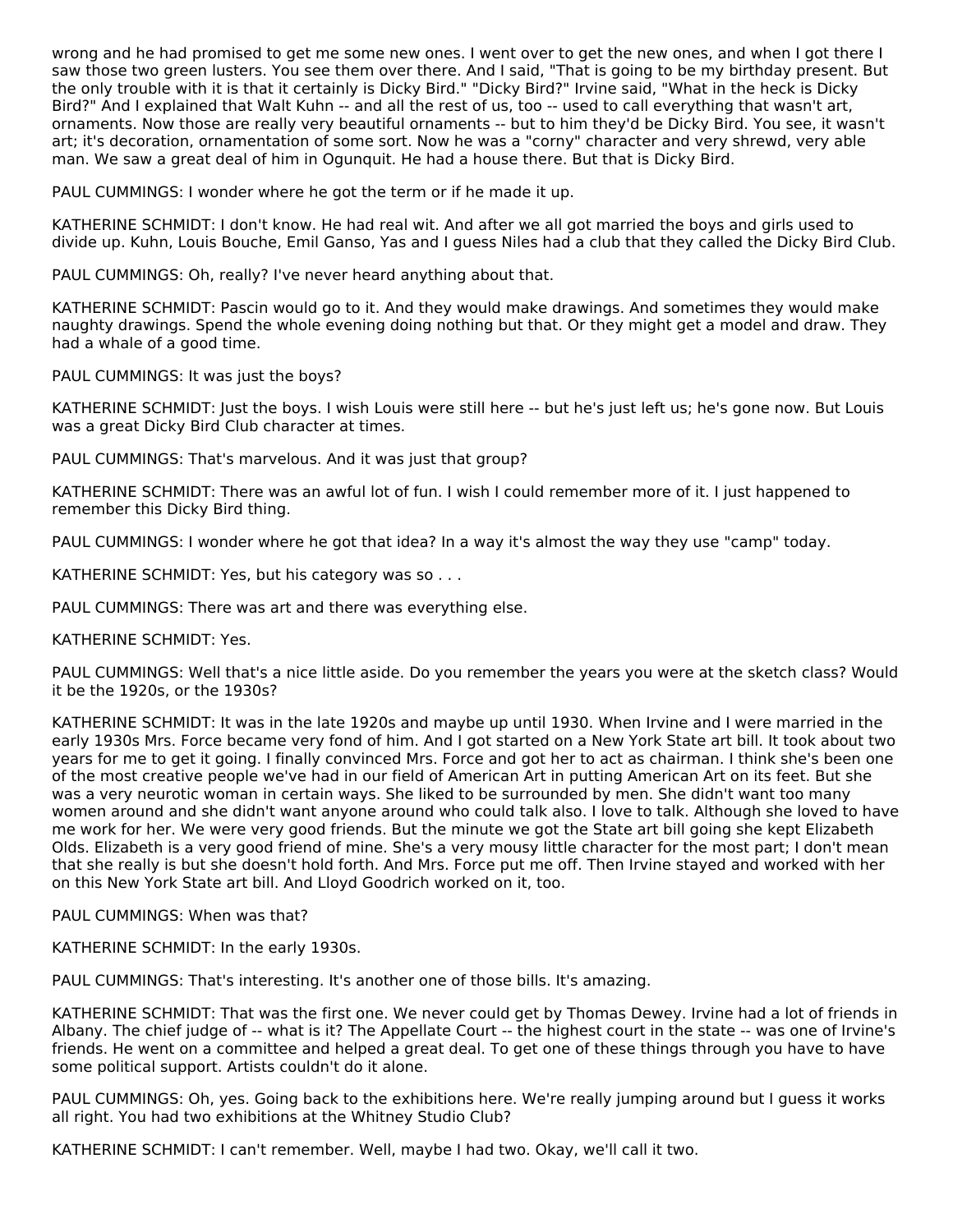PAUL CUMMINGS: And they were in the 1920s. Then you showed at Daniel?

KATHERINE SCHMIDT: Then I went to Daniel, yes.

PAUL CUMMINGS: How did you happen to join that gallery?

KATHERINE SCHMIDT: Well, Yas was there. And Niles was there. And Peter Blume, who was younger than we, had become a friend. And he was there. And then I was there.

PAUL CUMMINGS: How was Daniel? I haven't been able to find out much about it.

KATHERINE SCHMIDT: Daniel loved painting. He hadn't any real intellectual grasp. And he wasn't a promoter in the real sense. He just loved it. But it was Hartpence who was the taste department and the intellectual department of the Daniel Gallery.

PAUL CUMMINGS: Who is he?

KATHERINE SCHMIDT: Hartpence -- I've forgotten what his first name was. He was a little man with a kind of a .. . But he was very important. Daniel used to have a bar. And I think Hartpence came in. That's how they happened to team up. And Daniel sold his bar and got into the art business.

PAUL CUMMINGS: Isn't that interesting.

KATHERINE SCHMIDT: Yas went with him when he still had his first gallery on 47th Street. Then Niles went with him. And, by the way, in those years it was very hard for women to get any place, too. Because, naturally, women get married, they have families, they have to give up their work. You see it happen often enough. So why invest? You see, it's a certain investment.

PAUL CUMMINGS: Were people aware of investment in pictures at that time, do you think? I mean, say, paying a couple of hundred dollars for a painting in the 1920s?

KATHERINE SCHMIDT: Well, it wasn't the thing that it is now. I think it was the war and the refugees who were able to save themselves; other things being valueless and paintings becoming valuable. As a matter of fact, I think now a great many things are overvalued. Not that you or anyone else cares what I think; but I think this is so.

PAUL CUMMINGS: Oh, I think so too. It's incredible. Were your exhibitions at Daniel successful?

KATHERINE SCHMIDT: Well, you know -- (looking through scrapbook) --let's see, Daniel Gallery, April 13, 1929; that's probably the last one. And then I went to the Downtown Gallery and I had several shows at the Downtown Gallery. No, excuse me, I had an exhibition in 1930.

PAUL CUMMINGS: With Daniel?

KATHERINE SCHMIDT: It's headed "Daniel Gallery. 1931."

PAUL CUMMINGS: Did he do much for you as far as selling paintings goes? They were just up on the wall and people could look at them?

KATHERINE SCHMIDT: Well, I sold some. But it was just about the way Yas was selling and the way people we knew were selling. And none of our friends had large houses and a place to . . .

PAUL CUMMINGS: To show them. Well, I think we're almost out of tape. Why don't we stop?

KATHERINE SCHMIDT: Okay.

PAUL CUMMINGS: This is Reel 2. It's December 15, 1969. We were talking about your trip to Europe in 1927 -- 1928. Why don't you just talk about that period?

KATHERINE SCHMIDT: Yes. Well, Dos Passos had told us of a little hotel on the Rue de Verneu (that isn't the correct pronunciation; no American can say it) on the Left Bank off, oh, the Rue Jacob I think -- I'm not sure -- or Rue Bonaparte. And all the artists stayed there thereafter. Reginald Marsh and his wife came over. Each of us had a room which we used to paint in, you see, and do our work in. Then we would meet for breakfast. We'd go to the Deux Magots for breakfast usually. I don't think they had any food in the hotel, but sometimes we'd have a croissant there. Then we'd go out for lunch and for dinner. That was a famous old place when I think of it. We sent the Goodrich's there much later. I think all the artists of that period went to the Hotel du Pavilion. It was very central. It was an easy walk to the Louvre, an easy walk to almost any place. And we did walk a great deal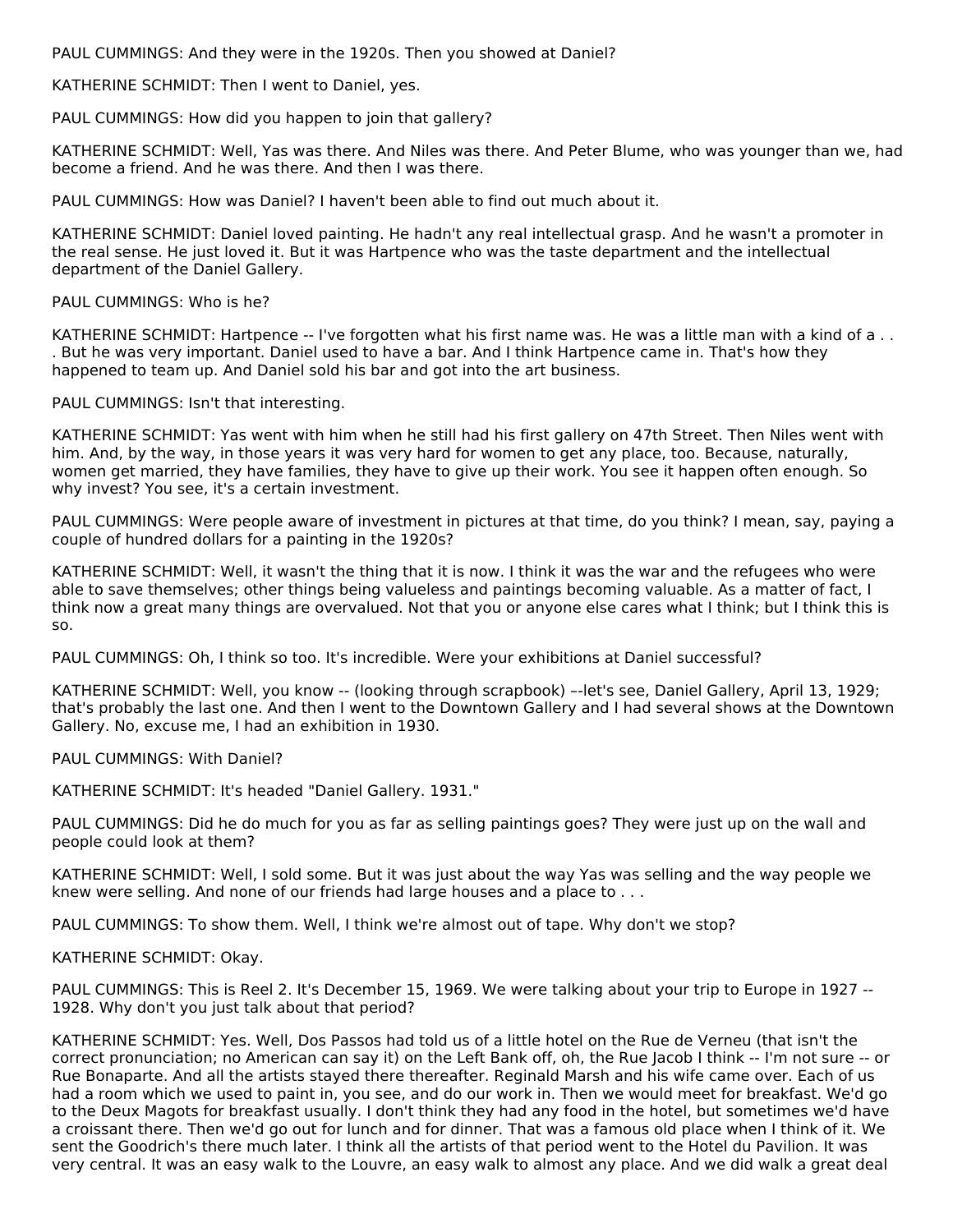in those days. At any rate, I came back in the fall. I've forgotten exactly when we went. I stayed, oh, perhaps for four or five months. Yas thought that he would like to stay; he had about made up his mind that Pascin was right. And I said, "No, not for me." I was coming back to America. There wasn't any break in our relationship; it was just that I would not live in Europe. So I came home. Yas's letters began get more and more dismal by the week. And he found that it was not an atmosphere that was congenial to him fundamentally; that, without knowing it, he had become more American than he thought he had; and that he missed America very much. So then he came back. And he settled down with the idea that he never would live in Paris. And this was just as well because the war was not too far away. Another twelve years and there it went again.

PAUL CUMMINGS: What was it like getting into 1929 and the period of the Crash?

KATHERINE SCHMIDT: Strangely enough, I was thinking about that today. Having had such a hard time -- at least it was hard for me because I had had no experience with this sort of thing -- I think there was not a great deal of difference between the early 1920s and the later period for me or for Yas either. That year we bought a house in Woodstock -- in or about 1928 or 1929. Again we had saved our money. And I had inherited a little dab of money. And we put it into building a house. Which Sara Mazo (Yas's wife)now has. We built it on Ohio Mountain. We each had a work place. We worked very hard over the house. We did a lot of the finishing ourselves. Yas loved Woodstock. He had a lot of friends there. I did, too. Everyone welcomed us. The older artists: Speicher, McFee, there was a sculptor who was very kind to us. They made a big fuss over Yas.

PAUL CUMMINGS: Who are some of the people that you saw a great deal of in Woodstock?

KATHERINE SCHMIDT: We saw -- well, they were our old friends, you see: Dot Varian, Isabella Howland; we were very good friends of Carl Walters and his wife; of Arnold Blanch and his wife. Then there were new people that we met like the Speichers -- although we had known them before -- and they were a good deal older than we were. As I say, they were all very kind. Since we were younger artists they were all very anxious to help us. We had nothing but friendly assistance from most of the people we knew. This house we built was only a summer house. We had to put in a well. It was on a mountain and there is a great water problem building on a hill like that. We couldn't afford to go down any deeper than we did so that having a garden was quite a problem to me. I love gardening. But we couldn't waste the water on it. At a rate, I found that living in that kind of atmosphere – I being the woman of the house -- the responsibilities of providing food, having people come up for weekends. For me every weekend was a nightmare. Because who knew who was driving up from New York. People would drive up and there they were. They simply appeared. And getting dinner -- well, it still takes me a whole day, or a day and a half to prepare a proper dinner. And then a day to clean up. And while I was a very strong, healthy young woman I resented all the time that had to be spent this way. And then the entertaining that went on outside of our friends turning up -- people who lived elsewhere. But the entertaining in Woodstock . . . everything was very sociable. It still is I think. We're now in a little community and it's exactly the same. Wherever you are, especially in the country, it's more or less the same.

PAUL CUMMINGS: Yes. It's more relaxed and people have time and the pressures are less.

KATHERINE SCHMIDT: Some people have time. You see, if you are an artist and you are a man you have wife. But I was the wife of the family. Now Yas did a great deal; he always helped. But I was responsible and I had to learn to cook and I had to learn to do this, that, and the other thing. Not the I minded in a sense because I loved to cook. But I minded the amount of time that this took week in, week out. It wasn't that it would be just a seasonal thing. So I found that I liked Woodstock less and less because of this. And especially because of the unexpected guests who would turn up over weekends. We were still seeing a great deal of Peggy and Alex Brook. The Bouche's, I remember. Niles Spencer and -- not his wife then -- but the woman he later married, who was a great friend of Dorothy Miller's and Dorothy Dudley's -- Katherine Brett. She ran, and still may, a school for subnormal children. They're called children but they're people with handicaps. At any rate, to answer your question, 1929 and the 1930s, while they were awful because the people around us suffered a great deal, to me didn't seem very different because I had the same job at the Whitney. I ran the sketch class, as I told you, and I did work, odd jobs, for Mrs. Force

PAUL CUMMINGS: Who else was in the sketch class? You mentioned that Hopper was there.

KATHERINE SCHMIDT: I still see a friend who used to come to the sketch class. This is Lincoln Rothschild. As a matter of fact, he had been in college with my husband. There weren't too many of our friends who came to the sketch class.

PAUL CUMMINGS: Were they people who wanted to be professional artist?

KATHERINE SCHMIDT: They were people who were associated with the club. I would get the model. I think there was a small fee -- I'm not sure -- at any rate it didn't amount to a row of pins. But this was something that the club did. And if you didn't have any money it didn't make any difference. I can't remember any problem about that at all.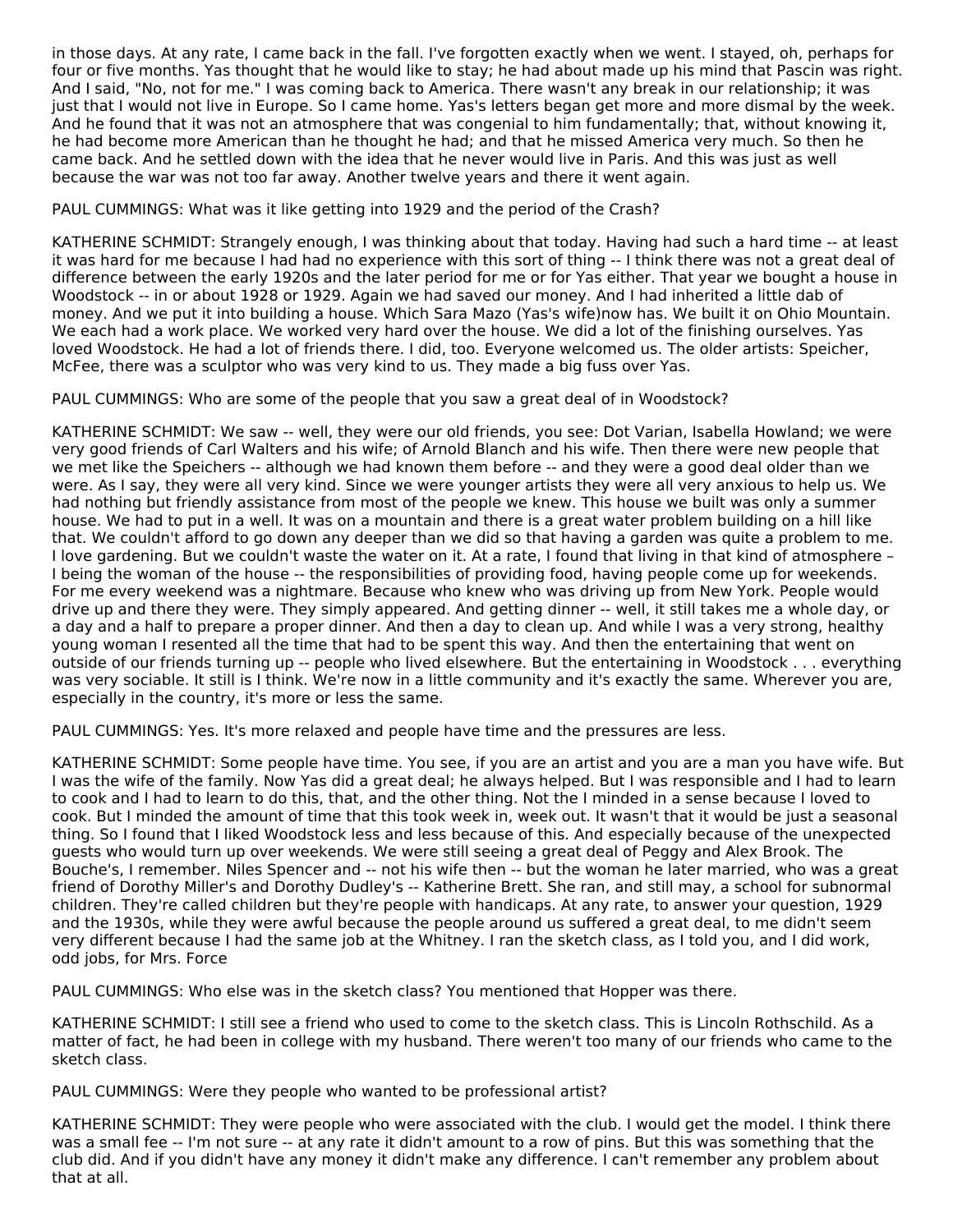PAUL CUMMINGS: Well, you've spoken a little bit about the things that you did for Mrs. Force.

#### [Session 3]

KATHERINE SCHMIDT: I think I've told you the one thing that stands out in my memory because I had to put so much time and energy into it besides doing other things for her. But there would be all kinds of little jobs. For example, Mrs. Whitney would have promised to appear or do something; she couldn't do it; and would I take care of it. And I would take care of it.

# PAUL CUMMINGS: Did you get to know Mrs. Whitney?

KATHERINE SCHMIDT: No. Strangely enough, I never did. There was no particular opportunity to do so. Mrs. Force was the person that I saw. Mrs. Whitney was further removed. She had a studio in the back, and she had a whole entourage. I would see them at Christmastime. There would be a party, and they gave everyone who worked for them a very generous Christmas present. There would be a cocktail party and it would seem to me that the floor boards would open up from under them. There would be sculptors of all sizes and shapes, writers, all kinds of people that I never knew were any place near in the building. But they were in her building. First is was the club, then it was the gallery; then it was the museum; that was the procession, you see. At one point Mrs. Force thought I could run the gallery, or wanted me very much to. I declined because again it wasn't any kind of job for me. She got Alexander Brook to do it. Now I'm all mixed up as to when the WPA turns up in this.

PAUL CUMMINGS: That was the end of the 1930s.

#### KATHERINE SCHMIDT: Oh, was it?

PAUL CUMMINGS: Yes. You know, I like very much what you just said about Woodstock and the life there and the people. How would you describe the Whitney Studio Club in terms like that?

KATHERINE SCHMIDT: Oh, it was so gay! I remember our younger years as always being spring. Everybody met to dance and have fun. Everyone was so alive. You did not have to be so careful of your opinions. You could say, "I don't like this" very flatly and expect the other person to say, "I do" and have it out. But without any ill feeling. Now it's a matter of you're my enemy and I don't . . .

#### PAUL CUMMINGS: Yes. Very partisan.

KATHERINE SCHMIDT: It had a much more childlike, innocent quality of fervently held beliefs. I think I told you the terrible arguments that went on about who was the greatest artist, Cezanne or Renoir. And we'd practically pull each other's hair out over that.

PAUL CUMMINGS: Were any of these people interested in abstract painting?

KATHERINE SCHMIDT: Now, this again . . . I think I've told you that my mother had let my sister and me go to Woodstock with the teacher of the Saturday class, Agnes Richmond, and two other girls. Miss Richmond chaperoned us. Stuart Davis was at Woodstock with his family. But we weren't allowed to have anything to do with Stuart. He was older than we were. It was a problem for Miss Richmond to have this bevy of girls on her hands. So I'd known Stuart Davis since that time; which is quite a long time. But it wasn't until Niles Spencer (my friend, and Yas's) came to New York . . . Niles had been a great friend of Stuart's. And Stuart became interested in abstract art almost from the moment he encountered it. As a matter of fact, in this book I ran across a letter the I'd written to The New York Times in defense of abstract art, and for some reason or other they published it. In other words, there was no animus against abstract art. I had none. You've heard the line, "This is a free country. Let him say what he thinks." I was in agreement with that line. The great advantage to art was that there were so many different kinds of thinking that one should defend the right of anyone to do what he wanted to do.

PAUL CUMMINGS: Most of the people who went to Woodstock were not involved with abstract painting, were they?

KATHERINE SCHMIDT: No. When we were there around 1927, 1928, 1929 the most successful people were Speicher and McFee. Dasburg had been there before them.

#### PAUL CUMMINGS: The Rehn Gallery people?

KATHERINE SCHMIDT: Exactly. The Rehn Gallery people. And there was very little abstract art. The dominant influence I think was a trickle of Cezanne and a trickle of Renoir. But the other aspects of French painting didn't make any dent.

PAUL CUMMINGS: I've always had the feeling that that group was very interested in the old masters.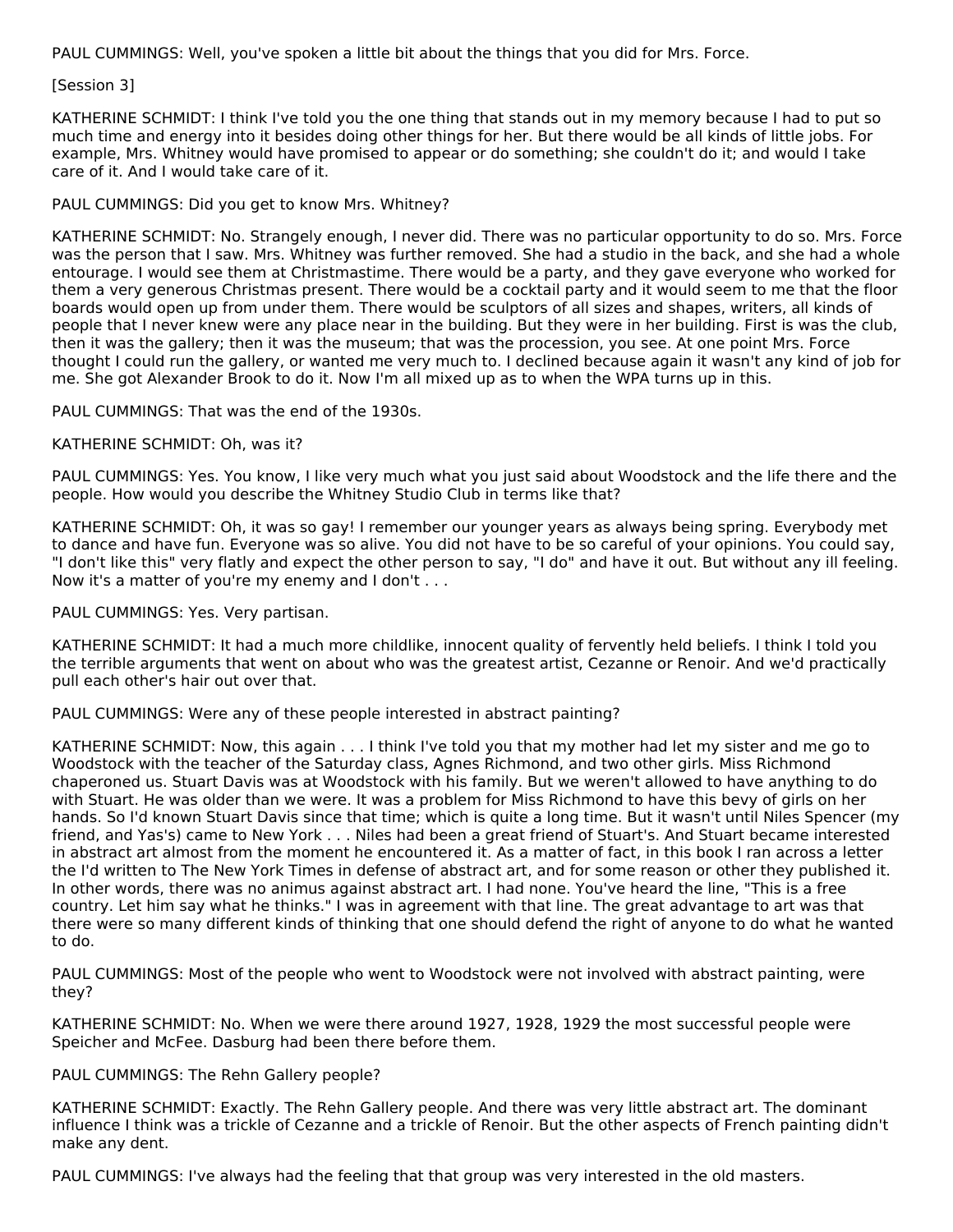KATHERINE SCHMIDT: Well, Henri, you see, who was a friend of theirs, was very interested in Velazquez; but not interested in the old masters. The teacher who was interested in the old masters per se was Kenneth Miller. I don't think Henri was remotely interested in the Italians or Rubens.

PAUL CUMMINGS: It's interesting because in some of the things I've listened to and talked about with these people it always seems they were interested in the Italians and things like that. Maybe it came through Miller.

KATHERINE SCHMIDT: It may have come through Miller. But I didn't encounter it in any of the people that . . . But, as I told you, I never was a student of any of them except Sloan. And Sloan was much more interested in the naive, sincere effort of a person to create something. He didn't give a hoot about the tradition as far as I could see.

PAUL CUMMINGS: How did you like the increasing abstraction that was going on towards the late 1930s? Or didn't you know any -- or get involved with those artists?

KATHERINE SCHMIDT: Well, Stuart Davis became a very, very close friend of ours. As a matter of fact, on December 7, 1941, he and Irvine were at a football game. Stuart and Roselle were going to have dinner with us and Roselle had come over earlier with the terrible news of Pearl Harbor. And at the football game Irvine and Stuart had heard a prominent government official being paged over the loudspeaker, and, of course, they wondered what was up. Then all our Japanese friends began to call us and we began to worry about them. We thought they might be in terrible trouble. As it turned out, on the East Coast they were not in trouble although they were subjected to a certain amount of unpleasantness. All Yas's cameras were taken away. And his belongings were gone through. And a number of Japanese had to make reports of one kind or another. We had some odd things happen. For instance, people bringing us all their money and wanting us . . . I remember one day I was going to the dentist's. We were living then in the house on Twelfth Street. I was going down the stairs and there was this Japanese whom I knew very slightly. He was a friend of Isuye's. He had all the money he had in the world with him, and he wanted me to just take it. I said, "I can't just take it without . . . But come back and we'll work out something." And I don't know --Irvine did what he could. He was still a lawyer. Later he became an executive in the Sheraton Corporation. And we did everything that was possible to help these Japanese. But they did not have real trouble here. But on the West Coast they were put in concentration camps. It was most unpleasant

PAUL CUMMINGS: Yes. It was very bad. One of the things that I'm interested in that we really haven't mentioned is the Museum of Modern Art, which was founded in 1929.

KATHERINE SCHMIDT: Yes. Yas was asked to show there, much to his surprise and delight. It was in the Heckscher Building. There was just a big floor there. His pictures looked very well and we were very pleased that he had been asked.

PAUL CUMMINGS: Which do you think, the Whitney or the Modern, was the most influential in American painting, say, through the 1930s?

KATHERINE SCHMIDT: I think the Whitney was more important in the beginning in maintaining, buying, supporting people. But the Modern, as far as influenced goes, is far the greater influence and is more meaningful as an expression of the time.

PAUL CUMMINGS: Oh, now it is. Because they, I've always felt, were so uninvolved with American art during the 1930s and really up until the late 1940s. They did shows here and there but they were so involved with showing European things and posters and dishes and good design and all that sort of thing.

KATHERINE SCHMIDT: Yes. Well, they were following the . . . You know, there are certain trends and waves. Barr, I think, was very sensitive in knowing in which direction the trend was going. I think in its time it will run itself out. And I think that most of the things that they encouraged will not be found to be as valuable as they think they are. But I do think that it has had a meaning as far as architecture and interior design and that kind of thing. The decorative arts. It's had a great influence. And with the nouveau riche it has been very important because how can they spend their money except in this way?

PAUL CUMMINGS: Well, they're all getting involved in the Whitney now, too.

#### KATHERINE SCHMIDT: Well, I know it!

PAUL CUMMINGS: They want to fill their offices full of material. I just want to figure out some more things into the 1930s here. You have mentioned Elmer Rice a number of times. You met him very early?

KATHERINE SCHMIDT: Oh, yes. In 1925 in Paris. He had taken his family, his wife and Peggy and Bobby with him and they had taken an apartment in Paris. They were there when we first went there. Incidentally, I ran across a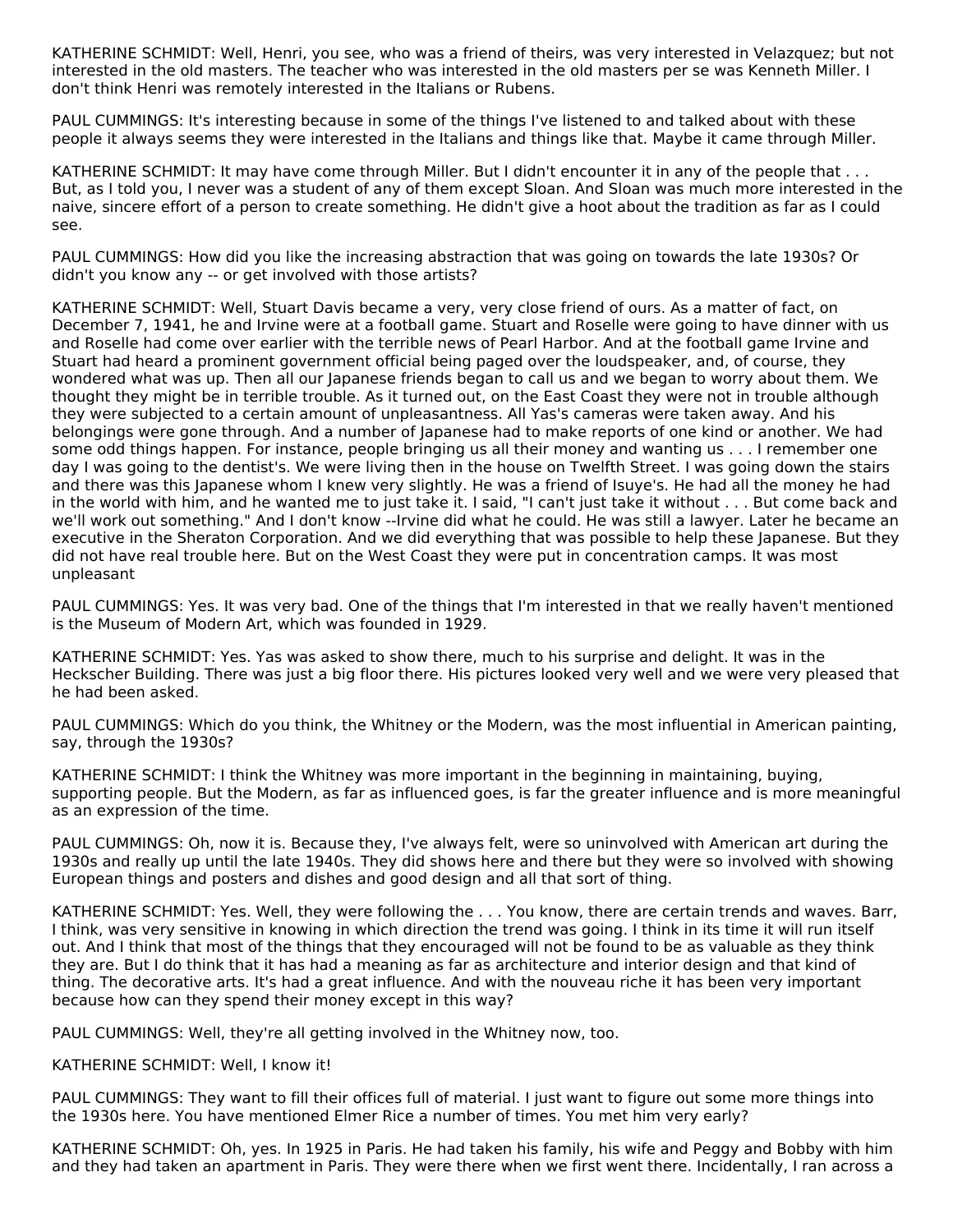photograph of Elmer and Hazel and Yas and me when we went to Versailles. We went together to Versailles and saw it for the first time. There were a lot of people that Elmer knew. Do you know Louis Galaier? Irvine and I were talking about him this morning in connection with something else. And I said I remembered him coming out of Morgan-Hodges. He was in some bank; I don't know whether he was in Morgan-Hodges. He was primarily literary in his tastes. But he did work in a bank. Now for years he's been connected with –- the Voice of America? -- I don't know -- it is something I think connected with the U.S. Information Agency or the CIA Intelligence.

PAUL CUMMINGS: Well, you really got to know all the Americans that were in Europe in the 1920s, didn't you?

KATHERINE SCHMIDT: No, we didn't. Because there were a lot that we thought were flying much too high for us and we avoided them. And it's just as well we did. But on the theatrical side I remember Aline Bernstein being there. Do you know who she was?

PAUL CUMMINGS: Yes.

KATHERINE SCHMIDT: She was a friend of my sister's. And she was also a great friend of Elmer Rice's. This was in 1925-1926. I think her daughter had been in college with my sister. That's how they knew one another quite well. I enjoyed her. At that time I think she was very closely connected with Thomas Wolfe.

PAUL CUMMINGS: Everything locks in eventually, doesn't it?

KATHERINE SCHMIDT: Yes, it does indeed.

PAUL CUMMINGS: It's amazing. Getting back to the early 1930s here, you spent the summers in Woodstock?

KATHERINE SCHMIDT: Yes, several summers.

PAUL CUMMINGS: And where did you live in the winters?

KATHERINE SCHMIDT: We lived in Columbia Heights in the Field house. We lived there from the time we were married until we separated. I guess it was in 1932 that I decided to leave Yas. I came over and got an apartment on Eighth Street, a small apartment of two rooms. Then in 1933 I married Irvine. I thought I was never going to get married again but you never know about these things. It happens without your knowing it. Although I'd met him before. But I hadn't seen him again. I had met him at a party and we had a very pleasant time talking. The year that I got this apartment on Eighth Street he said to this friend who was also our doctor -- the husband who was a college friend of his, "You know, I would like to see Mrs. Kuniyoshi again." And he said, "That can easily be arranged." They had a dinner party and invited both of us. And Irvine took me home. Then I saw him off and on more and more through the winter. And then we were married.

PAUL CUMMINGS: It's a long marriage.

KATHERINE SCHMIDT: It is. Yes.

PAUL CUMMINGS: How long did you live in the Village then? What was it like living there in those days?

KATHERINE SCHMIDT: From the time Irvine had got out of college he had lived downtown in the Village. And I had this apartment on Eighth Street. The Village was very nice in those days. We both loved it. And when we decided to get married we rented a house first outside of Westport. It's a small place near Westport but has another name. And we found an apartment on Eleventh Street. We lived there for four years. I painted in the living room. But, you know, painters have to have so much claptrap; you have to have an easel, you have a paint table. I loved to do still life, always had; and it takes up so much room. We had a great deal of company in those years. We had a wonderful maid. People would call up and if I happened to be out when I came home she'd say, "Oh, Mrs. Schubert, so and so and so and so are coming for dinner. I knew that you'd want to see them so I invited them. And I put your dinner in the icebox and ordered something else. She was with us about twelve years or more; until the war.

PAUL CUMMINGS: Who were most of the people that you saw toward the late 1930s?

KATHERINE SCHMIDT: Very good friends were Niles and Betty Spencer, Dotsie and Eddie Greenbaum, Peggy and Alex Brook, the Bouches.

PAUL CUMMINGS: The same people you saw at Woodstock kept on and on and on?

KATHERINE SCHMIDT: Yes. We kept on. And we still see the same people, those who are alive. And Christmas now has become quite a to-do because we send out 150 cards. And mostly these are not business associates per se at all; but are old friends who we do not see anymore, who live here, there, and everywhere, or are ill.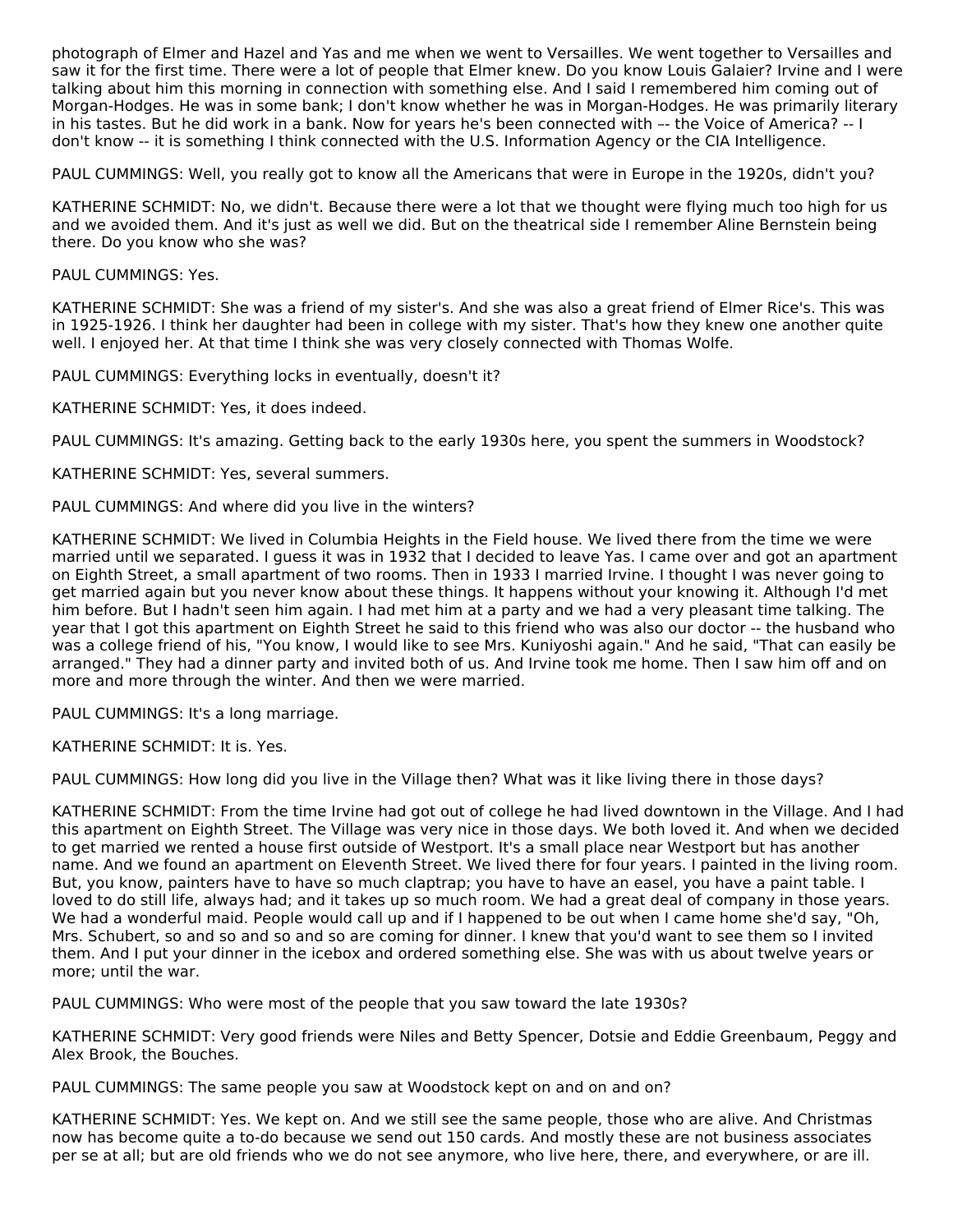PAUL CUMMINGS: I think it would be interesting, since you were involved with Field for so long, to talk a little more about him. You did mention a couple of things and the kind of things he would do for people.

KATHERINE SCHMIDT: Oh, he was a wonderful person. He did a great deal but I think the interesting thing is a pattern of what he was. He was a great amateur, a dilettante; but a gifted dilettante. Now there are very few of those today because they want to be known as artists per se, you see. But he wrote well, he was somewhat of a musician, he understood music, he painted, he collected, and certainly in everything that he did there was a strain of originality. The kind of things he collected had never been collected before, a kind of folk art. He was one of the first, if not the first to do this. I understand there was a woman somewhere along the East Coast who was somewhat original in collecting. He bought tavern tables and all kinds of things that in those years . . . The barns in Maine used to be filled with them. We used to go antiquing. We thought it was awful if we spent \$2.50 on anything.

PAUL CUMMINGS: Well, what got him going to Maine? How did he get involved with that?

KATHERINE SCHMIDT: That I don't know. But he owned a great deal of property. He bought what was known as "The Club." I understand the Riverside Hotel is still there. But Ogunquit used to be a place where the academicians from Boston went -- a few of them. The people who painted a wave and who knew how to put white on one side of the brush and green on the other and they'd paint the green and then turn it over and the white would make the foam. I think Stanley Woodward was the name of one. That's how we met the Spencers in Ogunquit. And Field bought an island. His mother had lived to be quite an old lady. I think she died just the year before I knew him, or maybe even before Yas knew him. It was a Quaker family but very well-connected, very staid in many ways. And yet there was a strange, odd -- he was a great big man - who had rather odd tastes in many ways. But I think fundamentally one of the most interesting and creative of, well, that kind of dilettante figure. Now in Boston there was Mrs. Jack Gardner. Of course, her wealth was very great and she was more flamboyant. But Fields was not unlike that. Now, apparently she had no talents; she didn't pretend to have any. But she was a woman. And she attracted people. There was a scandal about F. Marion Crawford apparently and Mrs. Gardner. And her husband picked her up and put her under his arm and took her off to Asia I think on an Eastern trip. She was a very good friend of Sargent's. But she had a talent for friendship. And she had a beautiful eye for things. Field had the same thing. but he was more gifted in that he could do more than she could. He could do things himself.

PAUL CUMMINGS: I wonder where he got the ideas for all the projects he had going, like having the house for the artists and all the studios?

KATHERINE SCHMIDT: I don't know. There it was. As a matter of fact, when we knew him I think his income was declining. There's one story about him that I will never forget. This happened just before he died. He was terribly sick with this cold. I think I told you I had this job working at the League running the restaurant. One evening Yas and I came home and there was Field sitting in the hall at the back. He just wanted to see people when they came in. We heard him coughing. He said, "Hi." Then he started to laugh, "Ho! Ho! Ho! Ho! Ho! Guess what Sloan called me tonight. Guess what Sloan called me. He called me 'Hamilton Easter egg.' Ho! Ho! Ho!" He wasn't the least bit insulted. He thought it was terribly funny. He and Sloan were having some kind of a fight over the Independents, you see. There was something going on there, a split of opinion.

PAUL CUMMINGS: That's very funny.

KATHERINE SCHMIDT: I thought so, too. Then he got pneumonia and died.

PAUL CUMMINGS: Did you know Henry McBride?

KATHERINE SCHMIDT: Very well.

PAUL CUMMINGS: What was he like?

KATHERINE SCHMIDT: Well, again he was not so very . . . But fundamentally he was a quiet man. I think I've told you about the Burroughs. Bryson Burroughs was one of his old friends. Henry was a very good friends Mrs. Bryson Burroughs and of Bryson. I think they had all gone to school together, or to the League together -- I'm not sure -- but I think so. Practically every Sunday in the spring we would go out to Flushing to the Burroughs house to spend the day. I can't remember going out there so much in the winter, but the garden was so lovely in the spring. They'd serve a beautiful lunch. They had marvelous help when I first knew them, a French couple I think; and then when they left there was a colored cook. But they always had guests on Sunday. They included the young and old, you see. Henry McBride was there very often. We were good friends.

PAUL CUMMINGS: He was a very perceptive critic of younger artists, wasn't he?

KATHERINE SCHMIDT: Well, I think so because he was so nice to us.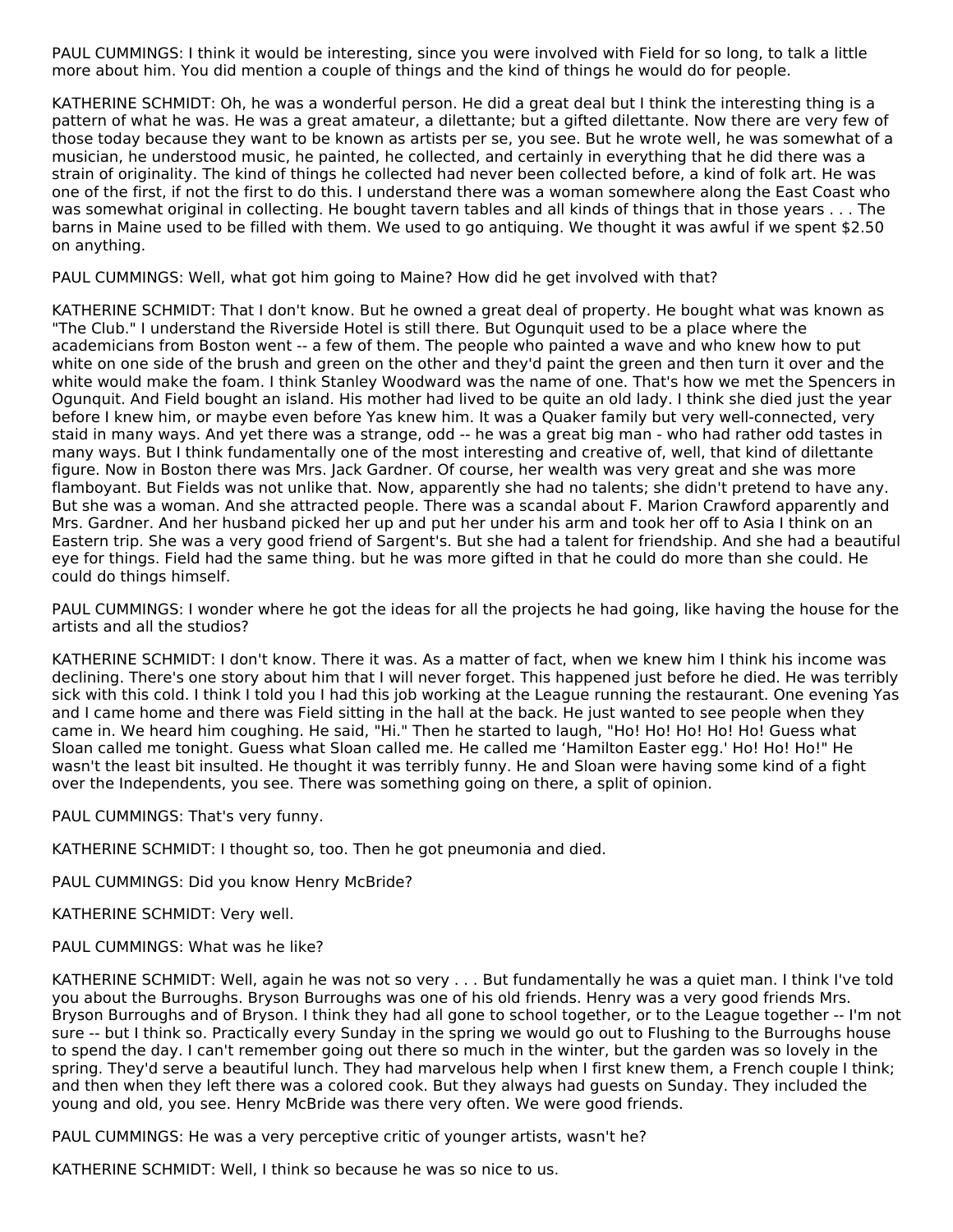PAUL CUMMINGS: I'm very curious because he destroyed all of his papers, you see.

# KATHERINE SCHMIDT: Oh! That I didn't know.

PAUL CUMMINGS: Yes. All of his notes, everything. So that the only thing one can have about him is what people remember about him, stories and conversations.

KATHERINE SCHMIDT: Well, anybody who kept a scrapbook has lots of his writings. He was very good to all of us. He encouraged us. And I think he did it because he really believed in it. This wasn't for any other reason. The last time I saw him was quite a few years later. Betty Burroughs had married Reginald Marsh. They were divorced, and then she married an Englishman named Tom Woodhouse whom she had met through us in Woodstock. He had been in the Gallipoli campaign and had been very badly shot up. He was an awfully nice person and a very intelligent person. They had two sons; she had had a son by Reginald, and Betty and Tom Woodhouse had two sons. When Woodhouse died suddenly -- although he was ailing --we were very worried about Betty. As a matter of fact, a group of us had helped to send him to Saranac for a year. He had tubercular problems. When he came back he had improved but it wasn't enough. And he died of a heart attack. But when he died I was very worried about how Bet was going to manage with those two boys. She didn't complain. She was very heroic. She went out and got a job teaching. And somehow or other she got those boys grown up and every one of them went to a good college. Caleb went to Yale; and the two younger boys, Brian and Hillary, went to Harvard. Well, at any rate, in the beginning my husband said, "Don't worry about her because she has everything it takes." But I went to see Henry McBride in his miserable little room at the Herald Square Hotel where he lived. I went for the reason that the Burroughs had many, many rich, influential friends whom I did not know but whom I had heard of. They were in the background. And I thought that there might be somebody in the background there who would be interested in helping Bet. Or, since Bryson Burroughs was very good at recommending and buying pictures (he had a very good eye) I thought they might want to return his generosity by doing something for Bet. But I was awfully sorry I went to see Henry about this. I think it depressed him beyond words. He wasn't able to do anything for her. (Of course I wasn't asking him to. My question was addressed to an entirely different point.) But I think he felt badly that that family should be reduced or that Bet should be reduced to this. Well, she came out very well. But that was the last time I ever saw him. He was quite old and not well. He had lived in the Herald Square Hotel for years. It was near his paper. Socially he was very much sought after because he was a courtly, pleasant human being. I imagine he was always out for dinner or lunch, so I don't think he minded too much living there.

PAUL CUMMINGS: That's interesting about him. I'm just trying to think about all the things you said about Kuniyoshi. Are there any other things that you'd like to talk about him specifically?

KATHERINE SCHMIDT: Well, no, except that he was a very talented person. Also he never did lose -- and that I think was the difficulty between us -- the fundamental Japanese point of view. Although he had become so Americanized he became more American than some Americans, you know, slang and dirty stories, and he always got dirty stories a little wrong: it didn't seem to make any difference to him. You know, we were close to him until he died. He was very dependent on Irvine and myself in many ways. While he was dying I went to the hospital every day. He wanted me to be there; I felt that he did. And also I felt that I was helpful to Sara, I mean to sit through that long, awful business. There was Sara, Karl Fortess and me. And often they would come back and have dinner with us at night. It was a grueling business because, you know, that kind of cancer is painful and, well, it's long-lasting. It was miserable and just before he died . . . We had taken Sara back with us. Karl might have been with us, too, but I don't remember Karl so well in this particular instance. But the telephone rang. It was the nurse calling us. Would we returned to the hospital immediately. Yas wanted to talk to us. So we went back. He knew he was dying. He had the nurse bring out a pint of whiskey and he had a tablespoonful and we all had a drink with him. He said goodbye to us.

PAUL CUMMINGS: That's fantastic.

KATHERINE SCHMIDT: Well, it was, in a way.

PAUL CUMMINGS: Everything seems to have been done with a certain flair or style.

KATHERINE SCHMIDT: Well, he was a bad boy, too. He was very good in many ways.

PAUL CUMMINGS: What's the fundamental Japanese point of view that was so difficult? How would you define it?

KATHERINE SCHMIDT: Well, I think I can sum it up best by relating this incident. He went to Japan to see his father who was dying. He had come here as a child; I think he was thirteen years old when he came here. This was the first time he had been back. And it was through the Greenbaums that he was able to make this trip. He came back and he said to me, "You know, Katherine, Japanese women walk three steps in back of a man."

PAUL CUMMINGS: And they still do.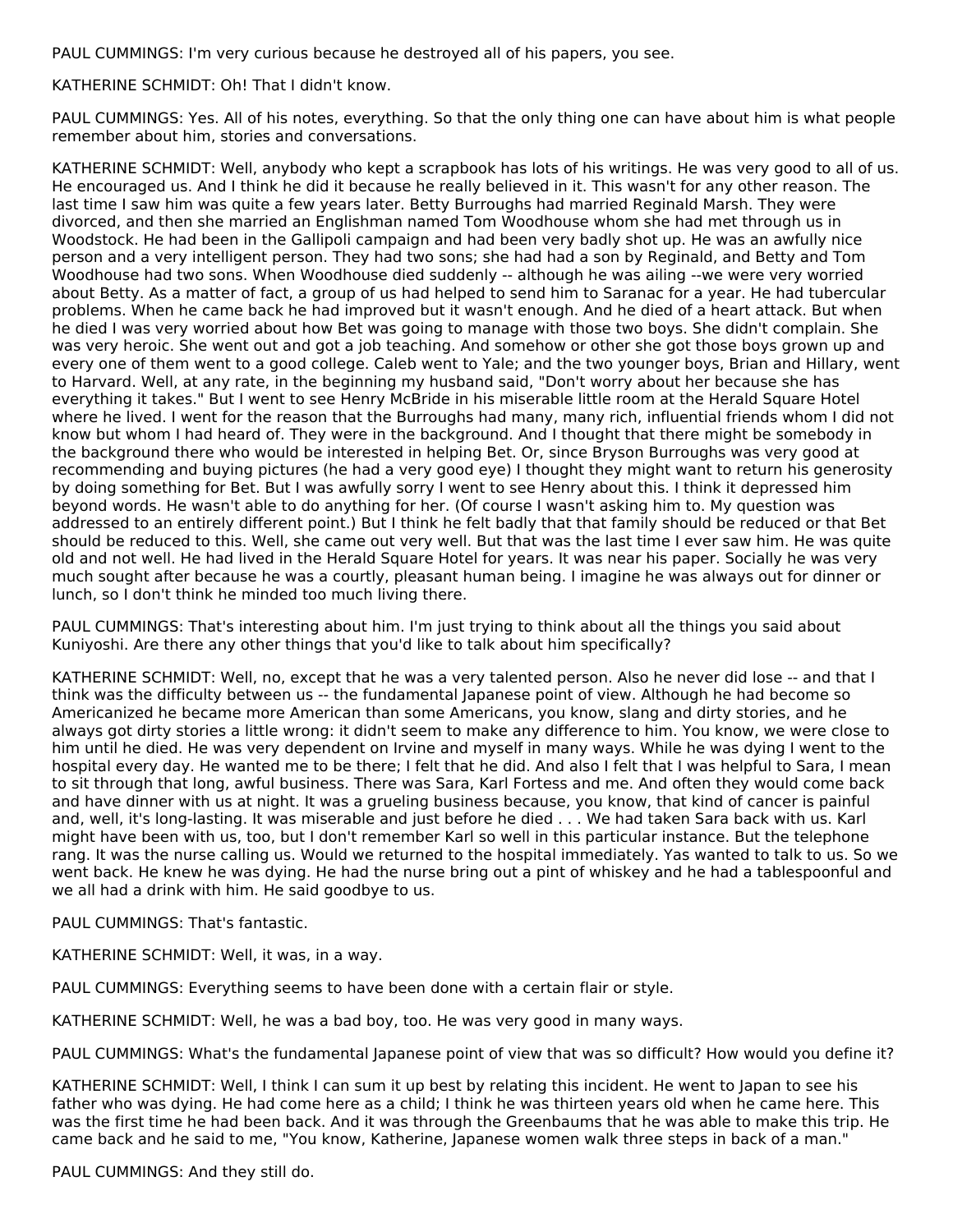KATHERINE SCHMIDT: And I guess they still do. And that is one reason I did not want to go to Japan with him because, you know, I'm irrepressible and it would be very unusual for me to assume that kind of role.

PAUL CUMMINGS: In 1934 you had a show at the Downtown Gallery?

KATHERINE SCHMIDT: That's right.

PAUL CUMMINGS: How did you get along with Edith Halpert?

KATHERINE SCHMIDT: We were very good friends. We visited her in Newton. She used to come to our house for dinner. There was one bone of contention with Edith, and that was that goddamned little dog that she had. The Levis were here for dinner about two weeks ago and I told the story again. Adam was the most neurotic dachshund I've ever met in my life. And Edith spoiled him. You know how the ceilings were rather high and we had a marble fireplace and that couch was yellow brocade and it sat beside the fireplace and we had flowered carpeting, wall-to-wall carpeting. And every time Adam came he would leave a large pile behind that couch. And then he would run upstairs. We never saw him do. He would lift his leg against all the tables. But Almeda fixed him -- you see, Edith wouldn't let you touch him, you couldn't spank him – but Alameda gave him a whack so that he never went upstairs and tried again. Our dining room and kitchen and my studio were upstairs in that house. Almeda gave him a whack so he had to stay downstairs. The Levis suffered even more because they had a female dog. When Edith came for dinner there'd be puddles all over the floor. One night, to make Edith see what was going on -- I think Irvine was in on this -- every time they saw a puddle they'd put a piece of white paper towel on top of it. The house was covered with paper towels. But Edith never saw them.

PAUL CUMMINGS: That's incredible. How did you find her as a dealer? Did she sell things for you?

KATHERINE SCHMIDT: No, she didn't. But that I don't think was her fault, I must say. I think she had a thing about women but I don't think it was her fault that she didn't sell things. Because I think the tide was running another way. And in our experience she didn't sell things for the men either. The work sold itself. We could see it happening. Collectors would run toward this. She sold great deal of Max Weber at one time. She sold a great deal of certain artists at a certain time. She sold practically nothing of Yas's up to a certain point, and then the work began to sell itself. So I couldn't blame her. I sold, but it would be the way I'd sold before; she didn't do it for me. And strangely enough, I'd forgotten this – I found it in the book -- I had a show there, in 1934. I had a show there in 1936 of drawings. And then another show I guess in 1939. Three exhibitions there.

PAUL CUMMINGS: That's very interesting. Well you didn't exhibit very much then between then and when you went with Isaacson, did you? Durlacher.

KATHERINE SCHMIDT: No. Something happened to me. I was dissatisfied with my work. Oh! We missed something very important here. I think we've mentioned it, the Doerner book.

PAUL CUMMINGS: Oh, yes, yes. That's not on the tape so talk about that again.

KATHERINE SCHMIDT: Well, in 1933 Kenneth Miller, Reginald Marsh and Isabel Bishop had gone to Europe to study and go to museums. They met this pupil of Doerner's and brought back Doerner's book in German, which nobody could read except my husband. So we had evenings. Irvine would translate and we read the book "kiver to kiver." And all of us would take notes. Well, it was an eye opener.

PAUL CUMMINGS: What was the title of the book?

KATHERINE SCHMIDT: The Secret of the Old Masters -- or something like that. As a matter of fact, I had a terrible time finding it; I finally found it in the wrong bookcase. You see how dog-eared it is.

PAUL CUMMINGS: (Looking through book) Oh, this, yes, yes. Materials of the Artist.

KATHERINE SCHMIDT: Yes. Now this picture I guess is from 1937 or 1938, I don't know which. I was dissatisfied. I'm very critical of my own work. I didn't go into this game to make money or for any other reason except that I wanted to be a good artist if I ever could be one. I looked at one of these pictures of this period and had a theory of doing a certain undertone and then painting on top of the undertone. And I looked at it and I said to myself, "That just isn't right. It looks like tweed. It doesn't have the right ring to it." But I didn't know what was wrong, and I didn't know what was wrong about the design that displeased me. There were a number of things. I began to feel very disturbed, and dissatisfied. I remember doing the same thing over and over and over and over again to see if I could find out what was wrong. You know, you get caught up in a kind of a game like this. And then I didn't care whether I showed or not. And I had a lot of other problems. My mother was very ill. I was running three houses.

PAUL CUMMINGS: A lot of time was taken up away from the studio.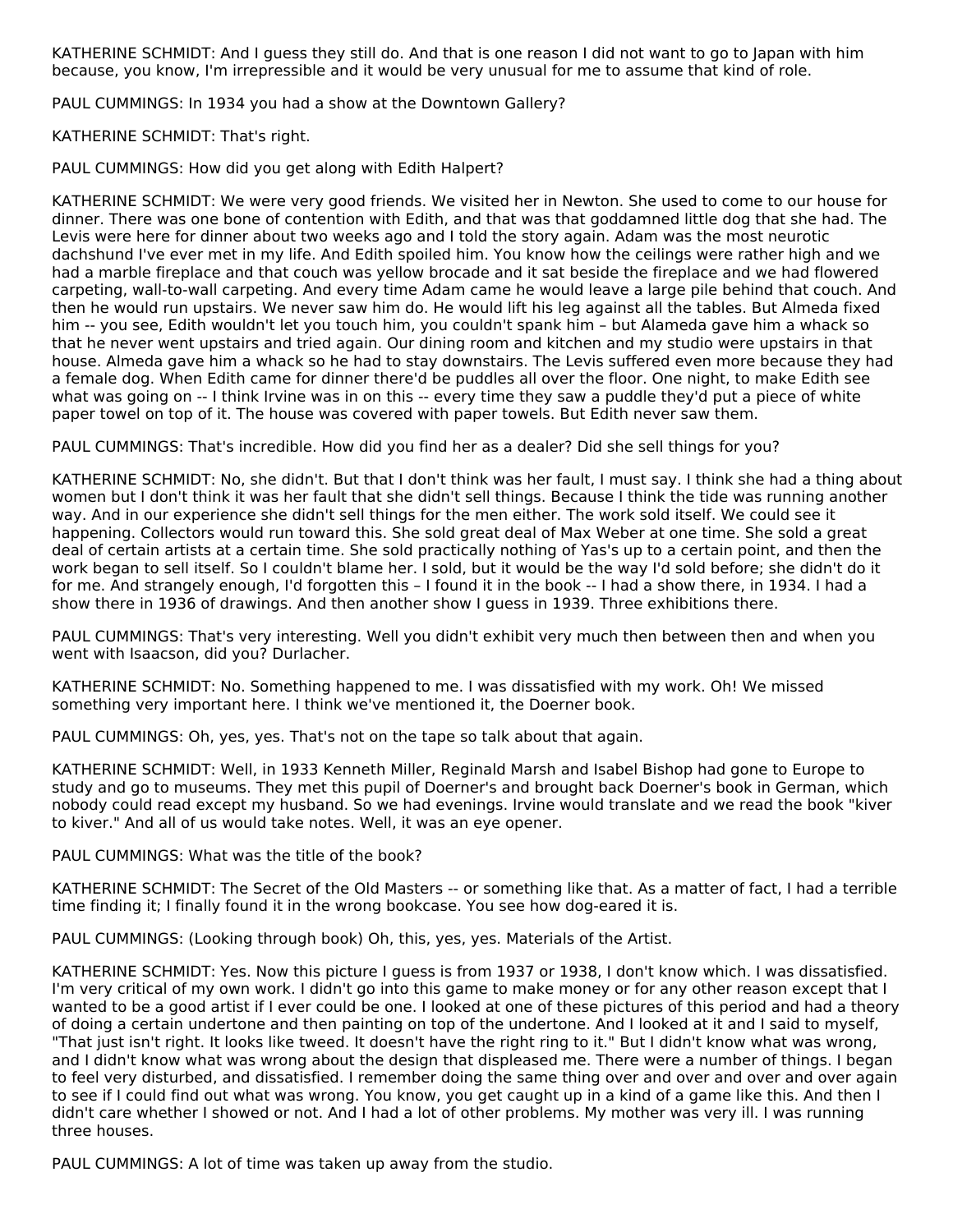KATHERINE SCHMIDT: You bet. Well, I could have managed if I had only had some kind of help. Yas tried awfully hard to snap me out of it. He would say, "I want you to send to this exhibition." Oh, yes, I had a few very serious disappointments, too, of things that I thought should have won a prize here or there or the other place because it seemed to me that they were quite worthy of it. I saw the way that they looked with the other things. And I suppose I began to get discouraged. And that lasted for quite a while. Well, then I studied techniques very hard. This was in the 1940s, in the 1950s.

PAUL CUMMINGS: Was this with somebody?

KATHERINE SCHMIDT: No. By myself. And, again, most of the people that I knew were doing things that I really didn't approve of so I couldn't discuss it with them either. And although I was seeing a great deal of Stuart Davis I didn't want to be an abstract artist. We bought one of Stuart's things. Then we were buying another one on the installment plan when I had a fight with him and that was the end of Stuart. I don't think he missed me, although they kept saying, "Oh, why don't we see each other?" I don't know –- but I was awfully cross at him. Well, I think people go through periods like that. I went through it. And then I began to work on these papers things by accident. One day I washed my hands. My waste basket wasn't right there so I threw the paper towel down on the table. Later when I went back into this little room I had in the country, there was this piece of paper lying there. I thought, "Oh, my, that's beautiful." And I painted it. I took it out very carefully and put it down on my table where I could look at it. By the way, Robert Isaacson owns that. It's the first one I ever did. I don't know whether you've seen any of those paper things.

PAUL CUMMINGS: Yes.

KATHERINE SCHMIDT: There's one in the dining room. They take an awful long time to do. They don't mean a darn thing unless you construct them and do the complete drawing. And sometimes I'd spend as much as five months on one thing.

PAUL CUMMINGS: Could you work on a number of things at a time? Or just one at a time?

KATHERINE SCHMIDT: No, because of paper is too -- the difficulty of keeping it is one of the problems, too. Some paper doesn't hold up; and accidents happen; somebody comes in and puts something down or knocks it off or something.

PAUL CUMMINGS: What kind of problem would you set yourself when you start a painting?

KATHERINE SCHMIDT: It has to mean something to me. It's just the way I do the leaves. I pick up thousands of them and I have boxes of them. The thing has to say something to me. I can't tell you any more than that. It has to mean something to me.

PAUL CUMMINGS: It catches your imagination and that's it?

KATHERINE SCHMIDT: Yes. And it means something. And they always have a private title like, oh, -- I don't know -- silly things like The Way Home. I mean The Way Home meant something quite different than the way home. That was the way I felt about that picture. That was the first one of the small leaves that I've been doing that I sold. Then I had two in my last show. Mrs. Havens, Lloyd Goodrich's sister-in-law, bought that one. And Reginald Marsh's wife bought the other one. And that I call Native Dancer because it did look like him. It suggested that to me.

PAUL CUMMINGS: And how did you meet Isaacson?

KATHERINE SCHMIDT: An accident, again. It was kind of accidental. We had friends for dinner –- Paul Cadmus, Jerry French, Margaret, Edward, and Mary Laning. We were then living at the Park Sheraton. Oh, by the way, part of the reason that I found working difficult was because owning the house on Twelfth Street was really a terrible chore for me. You couldn't get any help. You see, during the war equipment would break down. Finally I had to learn something about the oil burner because there was no other way of keeping house. There wasn't enough heat to begin with. It was a chore, a terrible chore. My husband was so busy. He was out-of-town most of the time, and was home only weekends. He could not help in this. I had to do it. Then my mother was the ill and I had to take care of her all summer. Well, life was very complicated. Now why am I telling you this story? I'm telling it for a very good reason. Oh, how I've met Isaacson. Well, at any rate, I had started doing these papers things. And they interested me. I didn't care what anybody else thought of them. I think my husband thought I was crazy. Every morning I was anxious to get to work on one of them once I got one started. So we sold the house on Twelfth Street and we moved into the Park Sheraton Hotel. Irvine was senior vice-president of the Sheraton Corporation. This apartment had just been vacated on the 25th floor. We moved in there. It made life very easy for me because I didn't have to run any help. I didn't have to have any equipment fixed. It ran itself. So it was very nice to have people for dinner whenever I wanted to. On a particular evening we were entertaining guests. It was a very gay, pleasant evening. By that time I had given up my studio on 59th Street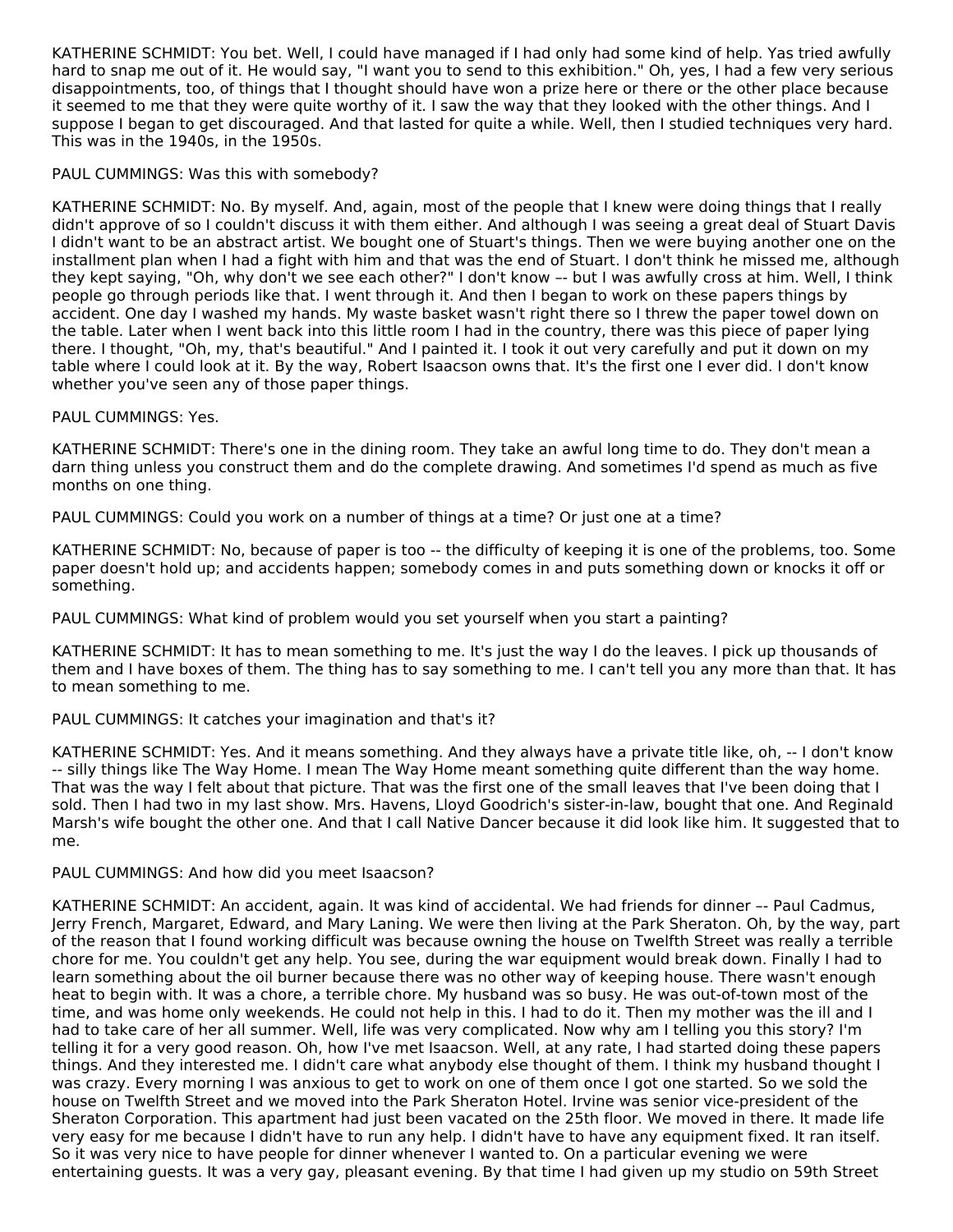and I had a room up on the 27th floor of the Park Sheraton -- it had been an alcove. The management closed it off for me so I didn't have to go outside to work. After dinner I'd serve coffee -- and we'd had brandy. Just suddenly on an impulse I said, "Would you like to come up and see what I'm doing?" And I never did that. Nobody had ever been in that little room before except me and, of course, Irvine. So they went up. Paul and Jerry were very interested in these things. The next day Paul called me and said, "Would you mind if Lincoln Kirstein came to see this work? I'd like very much to have him see your papers things." Lincoln called me in due time -- not immediately. I had met him before but I didn't know him well; I had just met him. So he came and with him was a man, Robert Isaacson. I don't think he even introduced him. They just came in and I took them up to the 27th floor. And neither one of them ever opened their mouths. They didn't say a word. I didn't know what to think. We shook hands all around and they left. Then I guess Lincoln called me up and said, "When will you have a show?" I said, "I don't want a show." I didn't have enough things for show. Then every year for about three years Robert Isaacson would call me. By then I knew who he was. I knew it was the Isaacson Gallery. As a matter of fact, I had gone there and we had chatted a little bit. And he would call me about once every year for about three years, "When will you have a show?" So the last time he called I said to myself, either fish or cut bait; you stop this nonsense; you pull yourself together. I thought I didn't have enough stuff but I really did. Then I was very glad that I had.

# PAUL CUMMINGS: Was it the Isaacson Gallery then?

KATHERINE SCHMIDT: It was the Isaacson Gallery and Lincoln was more or less out of it. I think that Robert and Lincoln did not get on too well towards the end. I don't know what the problems were. They weren't discussed with me. And then problems arose with Jerry French. Jerry has lived in Italy most of the time, and Isaacson also handled his work. Oh, now I know how I had seen more of Lincoln. It had been the Hewitt Gallery.

PAUL CUMMINGS: Right.

KATHERINE SCHMIDT: And that is how I knew Lincoln or saw as much of him. Because I remember he had a big party. I think it was still the Hewitt Gallery when one of the -- what is their name? -- the English poet -- there are two brothers and the family portrait was done by Sargent – Sitwells! One of the Sitwells was here and Lincoln had a huge party for him, and he invited Irvine and me to come. Well, at any rate, Robert took over the gallery. I don't know what the problems were with Lincoln. I haven't the remotest idea. And I really don't know what the problems were with Jerry either -- it was some kind of personal thing that developed between them. And after planning the show, it almost didn't come off. It was a very unhappy business I think for Jerry and for Robert.

PAUL CUMMINGS: When did you meet Cadmus?

KATHERINE SCHMIDT: I knew Cadmus from the time he came into the art world. He's younger -- Jerry and Margaret and Paul are about at least ten years younger than I am. They were at the League and they became friends of Kenneth Miller and the group.

PAUL CUMMINGS: You know John Koch also, don't you?

KATHERINE SCHMIDT: Oh, yes! I saw his first show but I didn't meet him until Reg died.

PAUL CUMMINGS: Oh, really. Isn't that strange?

KATHERINE SCHMIDT: I remember his first show very well at Kraushaar's. But for some reason or other we didn't . . . except for one friend in common. I think I told you that while I was in high school I knew a girl named Marjorie Muir who later became Marjorie Worthington and wrote a book on Louisa M. Alcott and some other things.

PAUL CUMMINGS: Oh, yes.

KATHERINE SCHMIDT: Well, she was a friend of John Koch's.

PAUL CUMMINGS: Have you ever been over. He's finished his apartment now.

KATHERINE SCHMIDT: Oh, yes.

PAUL CUMMINGS: It's an incredible place.

KATHERINE SCHMIDT: Oh, yes. He simply adores all that.

PAUL CUMMINGS: Oh, I know he does. And he fits so well into it.

KATHERINE SCHMIDT: Yes. Perfectly. This last show of his I thought was very good. The show before that I didn't care for as much as I've liked other ones. But this last show I thought had many, many handsome . . . Well, there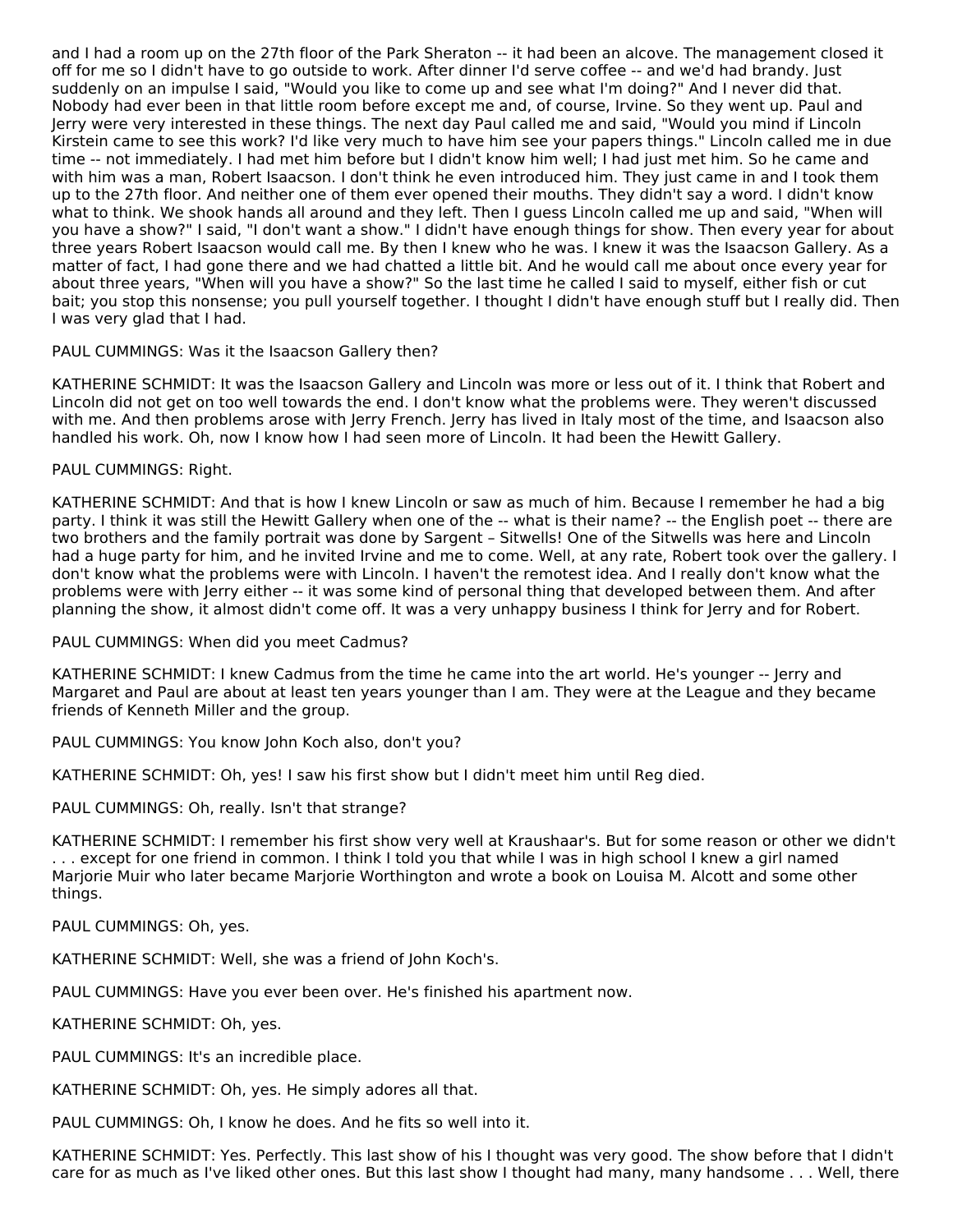were many beautiful things in the one before, but there was a different tone to this last show that interested me. He's a very gifted person. Oh, it just runs out of his ears he's so gifted.

PAUL CUMMINGS: Oh, yes. Constantly. You've mentioned the WPA at the end of the 1930s.

KATHERINE SCHMIDT: That was a wonderful thing!

PAUL CUMMINGS: Were you ever involved with that ever? Did you have anything to do with it?

KATHERINE SCHMIDT: Most of my friends were. And I worked very hard to support it. Eddie Cahill on occasion . . . I remember one thing and we might as well settle on one thing. There was a conference in Washington that was held really to try to keep the appropriations for the Art Project. Alfred Barr, Paul Manship. the sculptor, and, oh, I've forgotten the others, and myself went down to Washington to testify. I did an awful lot of work. Hearings were held before someone – I've forgotten who. But I looked up a lot of things. I enjoyed very much doing that kind of thing. I had been freed from a lot of responsibilities and I had the time to do it.

PAUL CUMMINGS: What kind of person was Cahill? He was a writer, wasn't he?

KATHERINE SCHMIDT: Eddie was very gifted. He was an old friend. I knew him before he married Dorothy Miller. And Dud (Dorothy Dudley) at the Modern Museum is a friend of mine. She is now Mrs. Gimley. And Sara is still at the Modern. Sara was here just the other night. We haven't separated from any of our old friends. We just keep them all going as long as they stay around, live in the same city and stay alive.

PAUL CUMMINGS: That's marvelous. You have mentioned that you joined Painters and. . .

KATHERINE SCHMIDT: Oh. The Painters, Sculptors and Engravers was very interesting historically because it was formed really to help American art grow its own legs; and also to counteract the terrible influence of the Academy. All these people that formed it were in the Academy but by and large the coloration of the Academy was always screwball Right. On any appropriation or any government things always the Right, Right nuts got the jobs. The people who formed the Painters, Sculptors and Engravers were on an entirely different level. I've been asked to join the Academy several times -- Kroll was a good friend of mine. But I never would join because of that reason. And I must say the way things worked out --how can you know how things are going to work out - well, it didn't make any difference because I don't think I would have been happy there. I don't fit in very well to that kind of thing.

PAUL CUMMINGS: There's something so difficult about the Academy it seems for the last three or four decades. They just don't seem to be involved in this century or something.

KATHERINE SCHMIDT: But they're involved in the money and in getting the jobs. All the sculptors that have gotten the big jobs have gotten them through being Academicians.

PAUL CUMMINGS: Well, that was up to maybe ten years ago. It's beginning to change radically.

KATHERINE SCHMIDT: Well, I'm sure it's changed now. I analyzed the Academy's setup; I said it was a screen having about five panels. The National Academy of Design and the National Sculptors League were the main centers. Then the American Watercolor Society and the Society of Etchers -- I'm not sure that's the correct name –- were parts of this screen. Then they took one another -- they worked behind another group, the Audubon Society. They tried to put over a dual jury system where there would be abstract artists on one jury and realistic painters on the other. I didn't agree with that at all. I thought if a work is good . . . I love Klee and there are a lot of abstractions that are . . . and that are fitting, too. But you know, to plunge from one to the other -- there's nothing productive in that. They were much smarter and slier than we were by a long shot.

PAUL CUMMINGS: Yes. They're good politicians.

KATHERINE SCHMIDT: Very, very. And some of them are sweet old things really.

PAUL CUMMINGS: Yes. Well, every country has its National Academy which is the official art or something.

KATHERINE SCHMIDT: Yes.

PAUL CUMMINGS: And I suppose they've used that no end.

KATHERINE SCHMIDT: Yes. Well I think the Modern Museum will begin to play that role very soon. Don't you think so?

PAUL CUMMINGS: Yes. For very avant-guard things: if it hasn't already.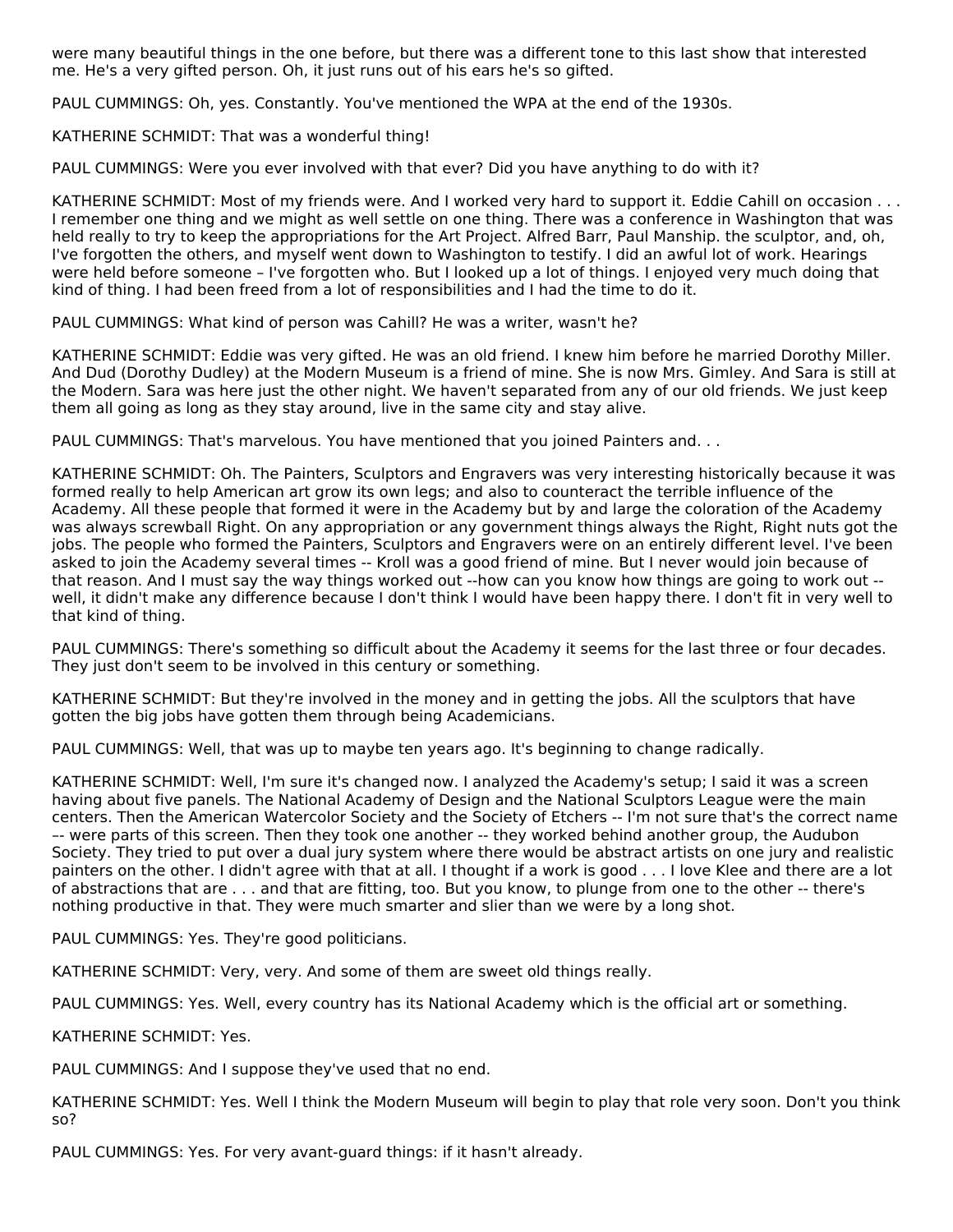KATHERINE SCHMIDT: Yes.

PAUL CUMMINGS: The Whitney is giving it a little competition now.

KATHERINE SCHMIDT: We withdrew from The Friends of the Whitney –- rather I did -- my husband is kinder. When they formed The Friends of Whitney we became members. When I saw what they bought with the money we were giving them I said we can do better ourselves.

PAUL CUMMINGS: In what way? What did you object to?

KATHERINE SCHMIDT: I really was horrified. To begin with, why buy an automobile tire that has been cast in bronze or something. I don't know -- I just don't want to have anything to do with that. Not a thing. I don't believe in it. And it seems stupid for me to participate in something that I definitely am as much against as I am of that. That isn't abstract art per

se.

PAUL CUMMINGS: It's Dada and Surrealism and that kind of thing. The Friends are going through great changes still it seems.

KATHERINE SCHMIDT: Well, I think that it's become a great bore. This is my opinion. Like the Sculls. I think that their vulgarity is beyond belief. You know the man who wrote Making It? This is one way to make it, to become a collector of some piece of junk. It doesn't make any difference what.

[Session 4]

PAUL CUMMINGS: Do you go to Woodstock anymore? Have you been there to visit people?

KATHERINE SCHMIDT: Well, we went up after Yas died -– wait a minute -– well, I went up with Sara to bury Yas. But before that Irvine and I went . . . it was while the Carnegie man . . . what was his name? He was so nice. Homer St. Gaudens was coming to Woodstock and Yas wanted us to come up and help with the entertaining. You see, we used to be tabbed for a party. And Sara and Yas had been tabbed for one of the parties for Homer, so they wanted us to come and help. We have photographs of that party, some of them very amusing.

PAUL CUMMINGS: You haven't had a show since when? Durlacher in 1965?

KATHERINE SCHMIDT: Well, I've been having other adventures. You see, I had a lung cancer operation in 1964. And that was really a major blow. And then a little over year later I developed cancer in the lobe of the other lung, before really I'd recovered. That was inoperable and I had cobalt treatments for that. And while I've recovered, I'm not strong. I work about two and a half or three hours in the morning. Occasionally I can work in the afternoon. But I need to rest. I'm perfectly well now, but it's a major blow. I mean that kind of an illness; or two of them together was a major blow for me. And I've been very lucky to get over it at all. It was discovered by accident. It was caught in time.

PAUL CUMMINGS: Do you, or did you, make lots of drawings?

KATHERINE SCHMIDT: Oh, yes. I draw all the time. And now I spend an awful lot of time on the leaf drawings.

PAUL CUMMINGS: For a painting like that would you make drawings as a study for the paintings?

KATHERINE SCHMIDT: Yes. I have some of them.

PAUL CUMMINGS: And then develop compositions? That kind of thing.

KATHERINE SCHMIDT: Yes, That's right. I don't know whether you've seen the leaves. I do them as things in themselves. The drawing is for the sake of doing the drawing. And the paintings are done first in a grisaille and then I paint. I have a rather complicated method of doing them. They take quite a long time to do. And sometimes I spend as much as three weeks on a drawing. An oak leaf is particularly slow because there isn't very much to see; you really have to peer at it to see its construction. But I love doing them. Also I'd love to be able to do people. But to handle people you have to be stronger than I am now. Although I've thought that maybe in another year I would be able to. I've thought of getting girls maybe from Hunter College to pose. I never have liked to work from my imagination. I like to work from a fact, and I will try to make something out of the fact. I enjoy that most. And I do my best work when I do that. I don't know whether it's just because I put it out of my mind that I don't like to make things up. Some artists are marvelous at just fantastic inventions. But I love the smell and the feel of life. You have to follow your appetites. You don't choose to be what you are. You are what you are.

PAUL CUMMINGS: Right. I wonder if we could talk about this Peggy Bacon drypoint?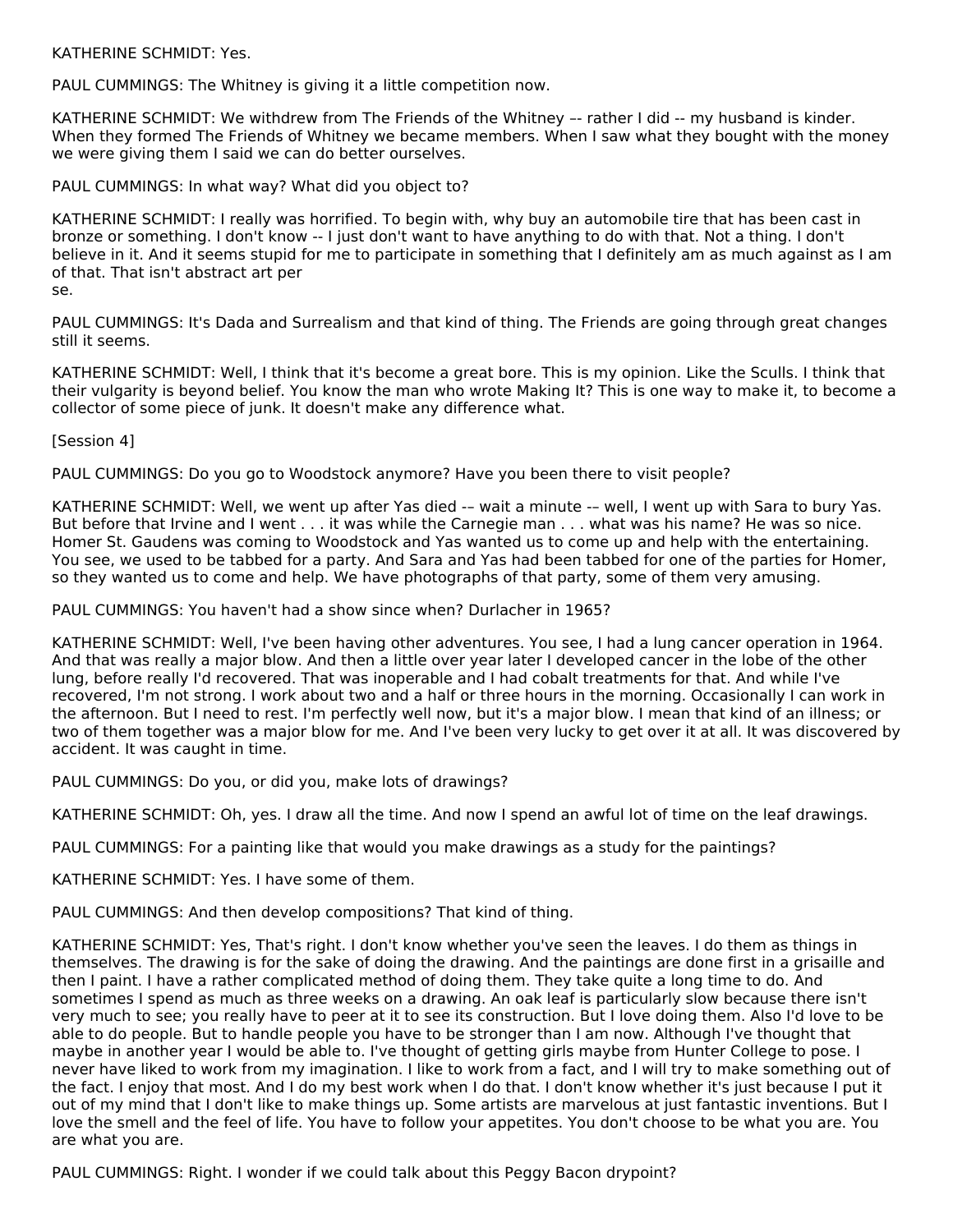KATHERINE SCHMIDT: Certainly. I'd love to. Well, I've told you about all the people in there.

PAUL CUMMINGS: This is practically all the people you knew. I mean you know all the people on there.

KATHERINE SCHMIDT: Yes. There are few that are not there -- but in those years.

PAUL CUMMINGS: This is . . . when?

KATHERINE SCHMIDT: This is in the 1920s. It must be in the 1920s.

PAUL CUMMINGS: And it was a bowling club that you all belonged to?

KATHERINE SCHMIDT: It was a bowling place over on Third Avenue. I think it was a beer hall that had bowling. And we all drank beer then. Well, there's Adelaide Lawson, there's Reginald Marsh, that's Emil Ganso, this is Dave Morrison, this is Mrs. Ganso, that's Betty Spencer, this is Peggy Bacon, this is Dotsie Greenbaum, that is Yas, that is Bernard Karfiol, that is myself, this is Wilbur Law.

PAUL CUMMINGS: You've got the best spot there, haven't you?

KATHERINE SCHMIDT: She did that to me several times. Maybe she thinks I'm funny enough looking. That may be it, too. Robert and I think this is Frank Osborne, and this would be Alice Newton, who is Frank Osborne's wife. There are one or two that I don't remember. Now this face looks familiar; and who this is I don't know; and who this is I don't know.

KATHERINE SCHMIDT: And don't you think it's a beautiful etching – drypoint rather. It isn't an etching. And, strangely enough, I've never seen this one of hers. And it's a beauty.

PAUL CUMMINGS: Do you think that group of people was ever together like that?

KATHERINE SCHMIDT: Oh, yes, we were!

PAUL CUMMINGS: Really?

KATHERINE SCHMIDT: Oh, you'll bump into somebody who'll tell you of the thing that sealed -- oh, I don't know what they were called. All of us were in that. I can't think of the name of it. Well, you'll bump into more explanations of it. Oh, the name is Salons of America.

PAUL CUMMINGS: Salons of America, yes.

KATHERINE SCHMIDT: The Independents had to-dos of various kinds, the people connected with the Independents. Salons of America had various to-dos. And the same group of people. Well, we all more or less belonged to the same age group. Now you don't find my friend Paul Cadmus or that group here. And then there were some of the other artists who also belong to . . . Well, Lloyd Parsons and his wife Audrey Buller.-- Lloyd was older than I. They went to some of the things but not all of them. Then Isabel Bishop is about four or five years younger than I am. She didn't come into the League really until after I was out, although I knew her very well and she's a very good friend.

PAUL CUMMINGS: All these people stem from the League, don't they? I mean that's the source?

KATHERINE SCHMIDT: Yes. Exactly. That's the source. And the various places that we were.

PAUL CUMMINGS: Like Woodstock.

KATHERINE SCHMIDT: No, we went to Ogunquit first. And then we went to Woodstock. And then Niles and Betty went to Provincetown. Now Hudson Walker is in Provincetown. And Zorach went to Provincetown at first but then he went up into Maine. Then there's Gaston Lachaise whom we haven't spoken of at all. Yas and I were very fond of him and admired his work a great deal. Madeleine was a little difficult.

# PAUL CUMMINGS: What kind of a fellow was he?

KATHERINE SCHMIDT: Oh, he was very nice. He was friendly. He was a very hard worker. And very much an artist's artist. Madeleine used to have lunch at Longchamps. He'd eat at some little counter around the corner. She was very, very fancy indeed.

#### PAUL CUMMINGS: Really?

KATHERINE SCHMIDT: Yes. Wore long earrings and had a grand manner. But she was an intelligent woman. I think he had been Manship's assistant for long time.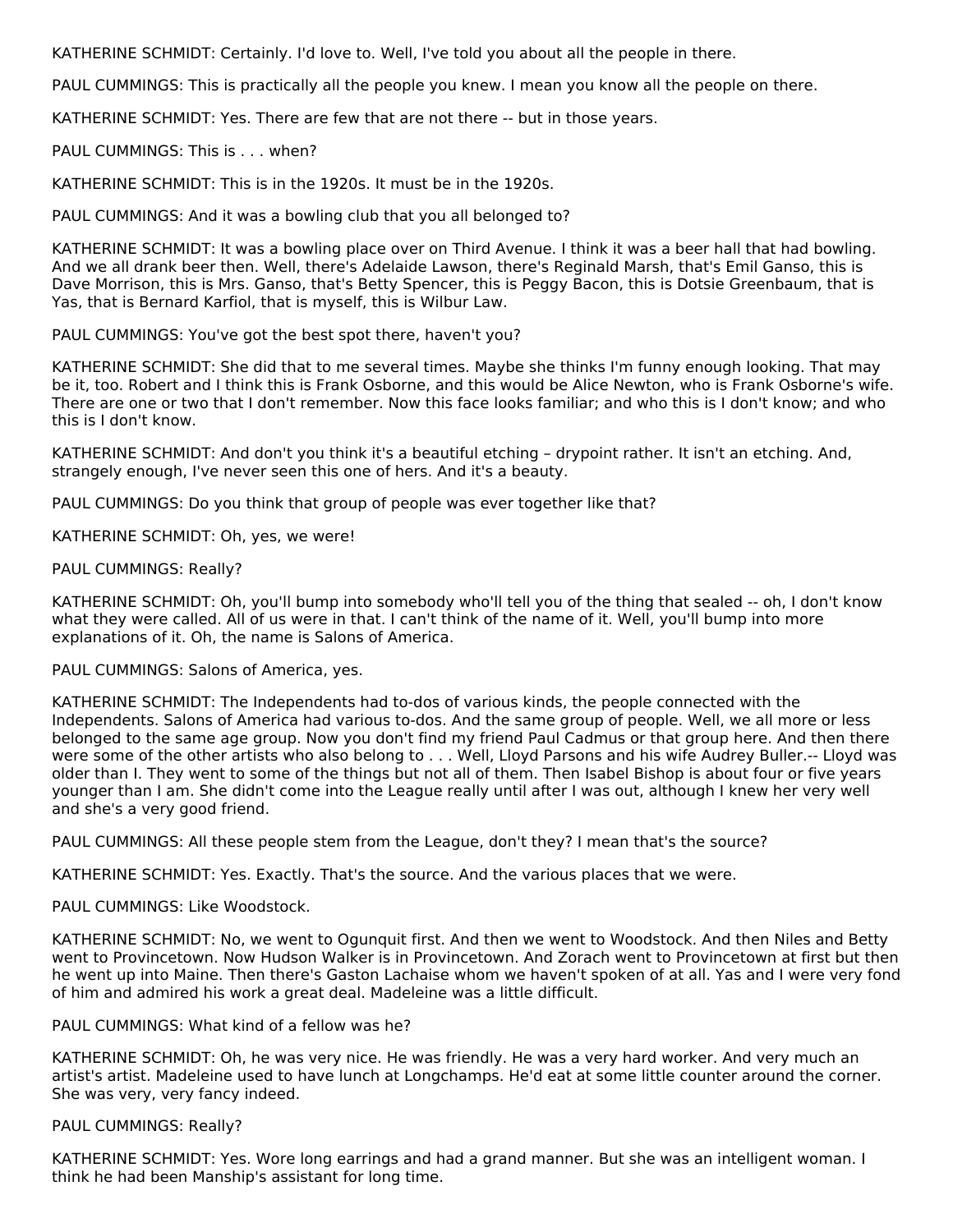PAUL CUMMINGS: Yes. For long time.

KATHERINE SCHMIDT: He was a very true artist. He worked very hard. I remember they wanted to exchange. Sara has the exchange piece. They visited us and Yas and I visited them. And finally they picked out something of Yas's, and Yas picked out something of theirs. We used to do that a great deal, exchange work with each other.

PAUL CUMMINGS: That's interesting. It went out of fashion for awhile; now it's coming back again.

KATHERINE SCHMIDT: I just did it recently. This little mushroom here, which I love, is from Frances Lamont. She had been in Ogunguit the first year that I was there. She wanted one of my drawings and I said I'd swap her a small piece of sculpture for one of the drawings. So she has a drawing and I have that sculpture which I admire very much. It's very nice. Let me see, what other swaps have I got here? Isabel and I swapped. That was a swap. This we bought. And the Niles Spencer we bought. It happens that we bought all these things. In the country I have a Kantor that I swapped with him. He wanted a drawing of mine. Again, we had visits back and forth with him and his wife. I chose one of his drawings. This was before he went into abstract. And he chose one of my drawings. And I have a Julian Levi. He has a drawing of mine, and I have one of his. We also bought a little painting of his. What else have I got? Well, there are number of artists that we've swapped things with. I think it's a nice way to do. As a matter of fact, we couldn't change this room. One of my friends who was here said, "Why don't you take down all this old junk?" I like it. "Why don't you put up something new?" Well, this is a memory of my life and I'm not going to discard it. That's a sketch Henry Schnakenberg made of me. Reg and Henry and I one winter had a session of -- Henry posed once; Reg posed for a picture; and I posed for picture.

# PAUL CUMMINGS: How marvelous.

KATHERINE SCHMIDT: And this is the picture that Henry did of me. Then the one that Reg did of me he gave to me. One night we had a party and I brought it out. And Betty Spencer saw it and was so horrified by it that she took her lipstick and absolutely ruined it. That was the end of that.

# PAUL CUMMINGS: How terrible!

KATHERINE SCHMIDT: Well, it wasn't one of Reg's very good things at any rate. Then I did one of Reg that I thought was awful. I wouldn't have given it to anybody. I destroyed it. But I'm very glad to have that one that Henry did. Henry is a wonderful person. He was out of the League by the time I got there, but he's been a good friend of mine all my adult life. He's quite an old man now I guess. I'm seventy-one and he's at least eight or nine years older than I am; or perhaps more.

PAUL CUMMINGS: I think more. Are there any other areas that you'd like to talk about that we haven't gone into?

KATHERINE SCHMIDT: No. I made a note. The importance of the WPA. But I don't have the material and it would be very difficult for me to talk about it. The reading of the Doerner book was very important personally to me. It took me years to understand the technique really, I mean the meaning of it.

# PAUL CUMMINGS: You mean all the materials and everything?

KATHERINE SCHMIDT: Yes. Because you can read about it and know that if you do this and that -- but you don't always have to do the same thing. But it's the understanding of what the technique means. Certain techniques will always produce a static formula. It doesn't make any difference what you do with it. I think mostly that's true of the egg techniques. Although Reg didn't do so badly with them. Then, you see, to combat the Academy various groups were formed. The Painters, Sculptors and Engravers was by far the most important. They had Wildenstein's for their show. It had the greatest meaning fundamentally. It was a much more important show than any show that the Academy ever had. And then there was a group called the American Group.

#### PAUL CUMMINGS: Was that in the 1940s

KATHERINE SCHMIDT: Well, no, I think during the 1930s it got going. There were many good artists in that. Julian Levi worked very hard in that. Yas did, too. My friend Elizabeth Olds was in that. Fred Knight. There are many other people whose names I can't recall offhand. My memory is so poor I'm sorry to say.

PAUL CUMMINGS: I think it's fascinating that there is this group of people who were students and are still involved with each other, and still work.

KATHERINE SCHMIDT: And see each other.

PAUL CUMMINGS: And still carry on a whole area of tradition.

KATHERINE SCHMIDT: Yes. I don't know whether the younger group or, say, the people that developed with de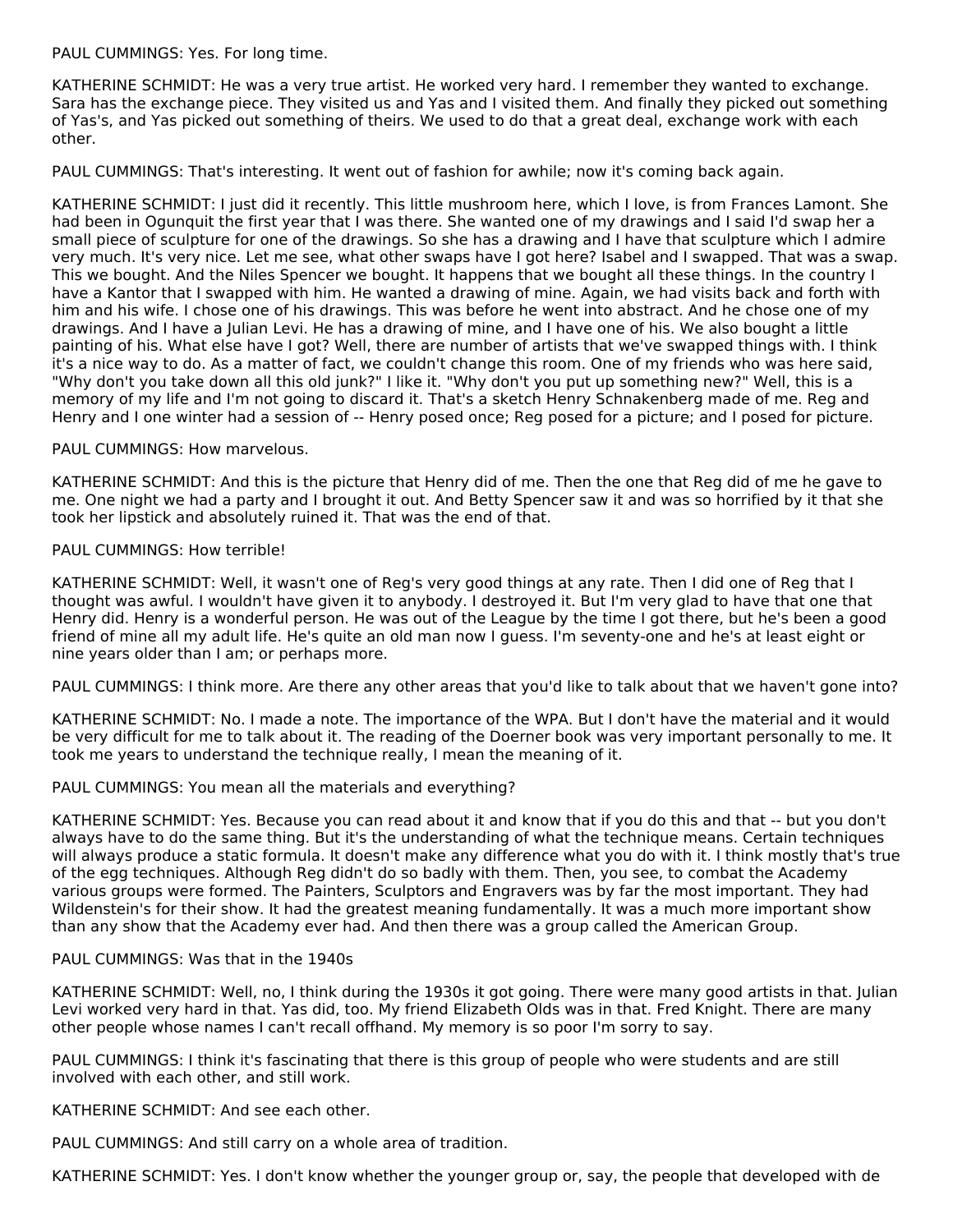Kooning (I hate his work so). I don't know whether they have a group that is as cohesive as the group that we came out of.

PAUL CUMMINGS: Once they moved out of Manhattan they really separated quite a bit.

KATHERINE SCHMIDT: We used to see them on occasion while we were living downtown on Twelfth Street before the Lafayette vanished. Niles lived there in the last few years of his life before he married Katherine and we'd go over there for drinks in the afternoon and then have dinner. Or else we'd go out for dinner and come back to the Lafayette. And there was a whole group of people who would meet there. The Lafayette would close at twelve o'clock and the marble tables were washed and out we would go to the bar across the street, the Cedar Bar. And all these gloomy Guses would be sitting there looking at us as we walked in. They were all just facing the door. They weren't talking to each other. I never saw a gloomier group in my life. Many of them were this younger group.

#### PAUL CUMMINGS: On University Place?

KATHERINE SCHMIDT: On University Place, the Cedar Bar. And we saw the same thing in Paris. There was a bar down from the Deux Magots. And they'd sit facing out, not talking to each other. But just gloomy, looking to see who's who, who's coming along. We couldn't have done that any more than the man in the moon.

PAUL CUMMINGS: Does your group write letters to each other? Or did you at one point?

KATHERINE SCHMIDT: No, unfortunately, we don't. Occasionally we use the telephone. But at Christmastime I've been very busy. I send a card on which I've written something to all the old friends that I don't see. But many of them have died. Reg is dead. Karfiol is dead. Why go into it? You know.

PAUL CUMMINGS: Yes. But was there a point where people wrote to each other?

KATHERINE SCHMIDT: When we were young we did. And I think I told you that I had these great boxes of things. I remember Reg wrote me a long letter when his brother died, a younger brother that he was very fond of. That upset him so. And he wrote when his mother died. And I would write him the same way. This was when we were much younger. Niles was never a letter writer. Reg was. And occasionally I would be. Then there would be other people. There would be long letters from Betty. Occasionally I still get a long letter from Betty Spencer; that's Niles Spencer's first wife. A long, long letter from her. She lives up in Provincetown. And when I have a show it's very interesting. I'll get a response from someone or other that I haven't thought of for a long time. This is always a pleasure to me. We saw Peggy Bacon when she had her show. We just got a card from her this morning. She'd like very much for us to come to Maine but I'm still not able to travel that far. I'd have to go by car. And I wouldn't be able to go up there. Of course, we have made two trips. We went to New Orleans to see Frances Lamont and her sister Charlotte. And last summer we went over to Martha's Vineyard to see the Greenbaums. We have a house in Little Compton and we drove from there. Elizabeth Olds now spends the summer in New Hampshire. Kamela, I think that's the name of the place. That's easily a five-hour or five-and-ahalf-hour drive. That's a little too far for me and I don't like automobiles anyway. But it's too tiresome. Maybe this next summer I'll be better. There's nothing wrong with me. I just get tired. It's just the wear and tear of being bounced around.

PAUL CUMMINGS: Do you read now with the extra time?

KATHERINE SCHMIDT: Well, you know, this is very interesting. I don't have any extra time. We have very little help. We have somebody who cleans the house for us, keeps it beautifully clean. We love her. She's an elderly Negress named Elvira Oxley who is a wonderful, dependable human being. She keeps us as clean as pins. But then I'm the cook. And I happen to like doing it fairly well, but it takes time. I'm supposed to get a walk in when the weather is good in the afternoon. But often I'm too tired. And at night I go to bed quite early.

PAUL CUMMINGS: And the weather is getting bad.

KATHERINE SCHMIDT: Yes. I went down to see Hudson Walker two or three weeks ago and I got caught in the rain. I couldn't get a cab. And I couldn't get on a bus. I just couldn't manage with that crowd that was trying to get on. And the young women are really worse than the men. When I saw how it was I came back. I had to walk from 48th Street in the pouring rain up here to 65th Street. And by the time I got here I was simply exhausted. Irvine was away in Florida. I thought I wasn't going to make it. But, you know, if you have to do something you do it.

PAUL CUMMINGS: There's always that little extra there.

KATHERINE SCHMIDT: Yes. You can do it. There's no question about it, you can do it. But it took me about five days to get over that. I just seem to be fundamentally so tired than I could hardly move.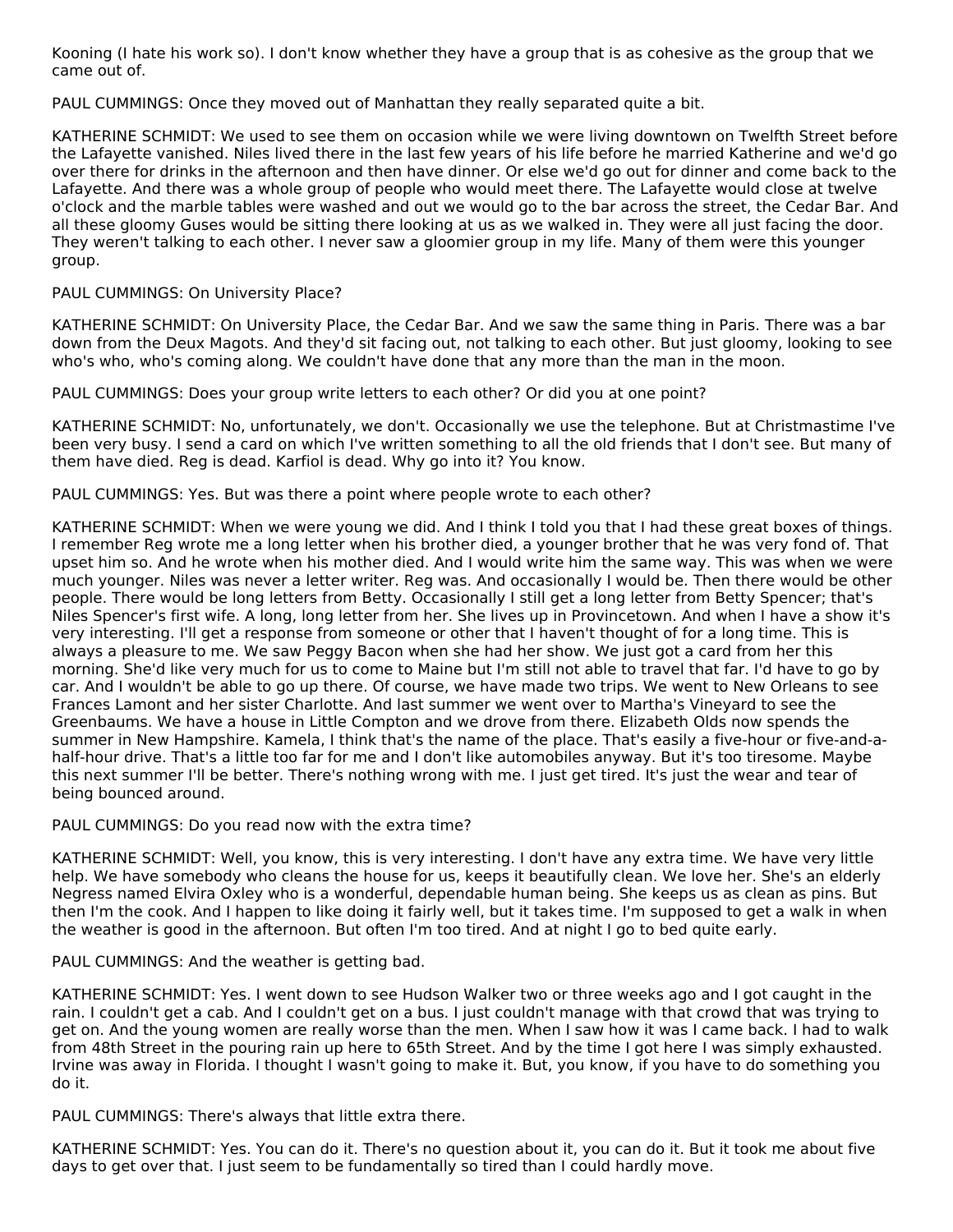PAUL CUMMINGS: Well, I don't really have a lot more questions here.I think we've covered about everything.

KATHERINE SCHMIDT: There's only one other thing I've put down: the trip to England in 1935. My husband represented a group of Russian claims. Before he and I met he had been in Paris trying to settle these claims. Then in 1935 the group of English claims came up and he had to go to England.

PAUL CUMMINGS: These were claims for . . . ?

KATHERINE SCHMIDT: Burberry had a business in Russia. These were claims resulting from the liquidation of business; they were legitimate business claims against the present regime in Russia for payment of business. We went to England. And it was Elmer Rice who said,. "Don't take the boat train up to London. And have a good time." We got off in--not Southampton, what is the other big port? It's further to the West. It's further away. And it's in the most beautiful country.

PAUL CUMMINGS: There's one down by Cornwall.

KATHERINE SCHMIDT: Well, this wasn't Cornwall. We got off there and we sent our bags up to London and just carried a small piece of luggage. We went from town to town by bus. We had the most wonderful time. We went out of our way a little bit. We went to Bath. It took us about ten days to get up to London. It was such fun, and the English were so pleasant. We saw cathedrals. We were mad about Wells Cathedral. And I had hoped to see Mrs. Force, who had a house outside of London near Oxford.

PAUL CUMMINGS: Oh, really? I didn't know that.

KATHERINE SCHMIDT: We telephoned her when we got to London and were told that she was in Italy. Irvine concluded his business. I went to the museums. We enjoyed our visit in London very much. And we went down to the south of England to Swanwich because I wanted to see Llewellyn House before he died. He had been a friend. We didn't want to stay in the same town because we knew that both he and Alyce were not well. So we went to Swanwich where we could walk over to see them. The minute we got down there cables began to arrive: other business had developed and Irvine had to go right back to London. So I called Mrs. Force. She was back. And she said, "Come for dinner this evening." I said, "We can't do that but we'll be in London tomorrow." So she arranged to have lunch with us--or dinner perhaps--in London. I said I was sick of being in cities and I was tired also, but she had a house guest. She had been in Italy arguing with Mussolini. The American Pavilion was not supposed to have a picture of Marion Davies in the entryway. But when Mrs. Force got there, there was the picture of Marion Davies in the entryway, and then you went into the American Pavilion. Well, she tried to get it out. She had absolutely no luck, and she came back mad as a hatter.

PAUL CUMMINGS: I wonder why it was there in the first place?

KATHERINE SCHMIDT: I think because William Randolph Hearst had loaned Mussolini a great deal of money. My husband would know the reason. But it was something like that. The picture of Marion Davies couldn't be moved, and Mrs. Force didn't win. But when she got mad she really got mad! She fussed and fumed. Well, at any rate, she went back to -- I've forgotten the little town she lived in. We went to Hadnum to this beautiful old inn. Every day she'd send her car over and I would go over and spend the day with her. Irvine would take the train into London and do his business. And then when her house guest left we went over and stayed with her until we left. But it was so interesting to see her in that setting. She had made friends. Her especially good friends in that area were people named Boycott. The word boycott comes from this name. They were Irish-English gentry. We had a wonderful time with them because they had a cocktail party for us. The man said to Irvine, "You Americans have to have cocktails. You know, I know how to make a cocktail." And Irvine said there was an assemblage of bottles. He put rum, he put brandy, he put whiskey, he put gin, he put everything in this. And this was an American cocktail. He knew all about American cocktails.

PAUL CUMMINGS: That's marvelous. I didn't know she had a house in England. Did she have family there?

KATHERINE SCHMIDT: No. She had a beautiful little thatched house, the most beautiful little place you ever saw. With the most exquisite white fur rugs on the floor. And the thatched roof. I forgot what she did for servants. She had some servants I didn't see. She always had servants. And then -- what was the name of the African explorer who was a companion to Mrs. Force for years? Mungo Park. I think her name was Irene Mungo Park, but we all called her Mungo. Mungo stayed with Mrs. Force. The day before we left Mrs. Force had to go to London for some reason. We loved walking. So Mungo took Irvine and me on a long walk. I never have gotten so soaked in my life! In England when it rains it really rains!

PAUL CUMMINGS: It pours. That's true. How much time did she spend there? The summers?

KATHERINE SCHMIDT: She would go there, then she'd travel around. Mrs. Whitney had a place in France—-I don't know where it was. But Mrs. Force liked England. I'm so glad I didn't miss that visit. She was charming. The place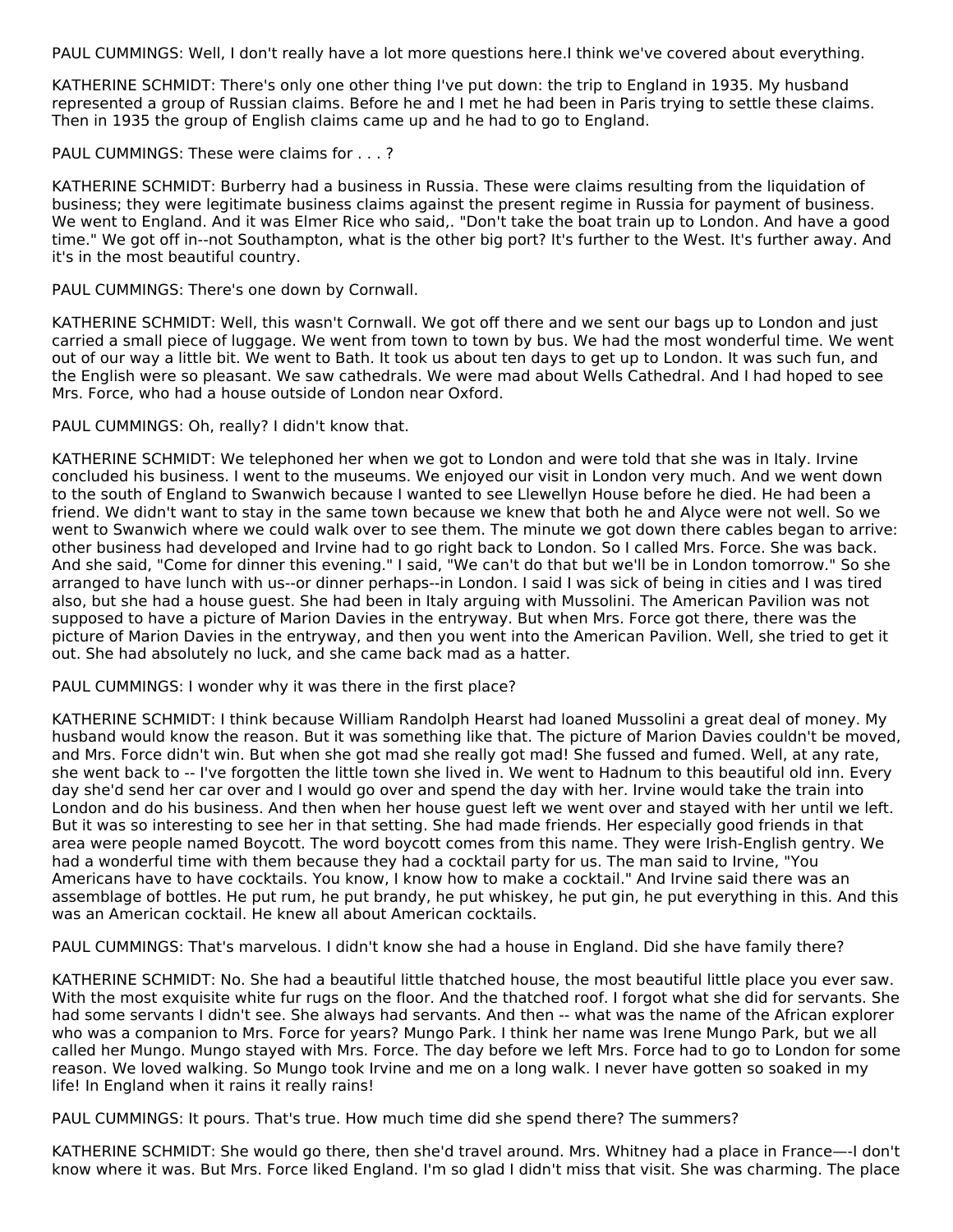was charming. We had a lovely time with her. And seeing the English countryside and the people in it was interesting, too. They were putting up little public housing, one of the first we had ever seen. It really was something to see because you're looking at the upper crust and the lower crust at the same time. It seemed to me that great mass of people in England, the working people, at least the ones we happen to see, the bus starters were on quite a level. We could discuss all kinds of things with them as you waited for your bus.

# [Session 5]

We enjoyed that. The trip was in 1935. I had never seen Mrs. Force in that kind of situation and I was awfully glad that we did see her there. Also she had a place somewhere in Bucks County, Pennsylvania. It was a very beautiful place. I never went down there to see her; I could have, but just didn't. I think that place was afterwards bought by one of the theatrical people.

PAUL CUMMINGS: I knew that she had a place in the country around here but I didn't know about the one in England.

KATHERINE SCHMIDT: Well, the one in England was just beautiful. She had a genius about doing houses. John Koch's house is very elegant. He loves the rococo elegance.

PAUL CUMMINGS: Oh, yes. The frames and the furniture and the carpets and all the little goodies.

KATHERINE SCHMIDT: Yes. But Mrs. Force's was very personal. Every time she did anything her name was written all over it. And while it was very elegant, it wasn't just elegance per se. But it was so very personal. And so much like her. And it was rather Victorian.

PAUL CUMMINGS: She had a great deal to say about what happened in the Whitney Studio and the Museum, didn't she?

KATHERINE SCHMIDT: Everything! Everything to say. She was a very creative person. We were told by one of our friends that she was a person who really could deal with the generals, you know, when Mrs. Whitney would get a commission. She did a great many monuments and things of that sort and it was Mrs. Force who could just twist them around her finger.

PAUL CUMMINGS: That's interesting.

KATHERINE SCHMIDT: She was witty and brilliant. And so quick. Every party that she had just sparkled. She dressed beautifully. She was a very homely person, but that made her even more interesting I thought. She had a funny, huge nose. When I first knew her I was so innocent I said, "What beautiful auburn red hair you have." Well, it came right out of a bottle. She was so disgusted with me. When I said, "How pretty your hair is today! You must have just washed it!" She looked at me and said, "Well, Katherine, you ought to have more sense than that."

PAUL CUMMINGS: That's very funny.

KATHERINE SCHMIDT: Well, I think we're about talked out, don't you?

PAUL CUMMINGS: Yes. Just about.

KATHERINE SCHMIDT: I got out these things to see if I could remember any more things of people. Oh, I haven't mentioned Jack Levine or Mitch Siporin. These were friends of ours. We don't see Mitch. He's teaching at Brandeis. We do see Jack Levine and Ruth on occasion. But we don't see as much of them as we used to. And I haven't said anything about Raphael Soyer or Rebecca either. We don't see very much of them any more. I never knew his brother very well, but we are very fond of Raphael. But, you see, this illness has meant a different kind of life for me. I don't go out as much. I don't go to openings very often. Occasionally I do go but not very often.

PAUL CUMMINGS: Did you go to them frequently before?

KATHERINE SCHMIDT: Well, I used to be so much a part of it.

PAUL CUMMINGS: Yes. It's one of the things that one did always.

KATHERINE SCHMIDT: Yes. I never even thought about it. Now there's an opening today, you see, at the Whitney. I'm not in that show. If I want to be in a show now I have to call up and say, "I would like to show." They just don't automatically ask me because I don't . . .

PAUL CUMMINGS: They did for years, didn't they? Once you were in an Annual every year they'd ask you.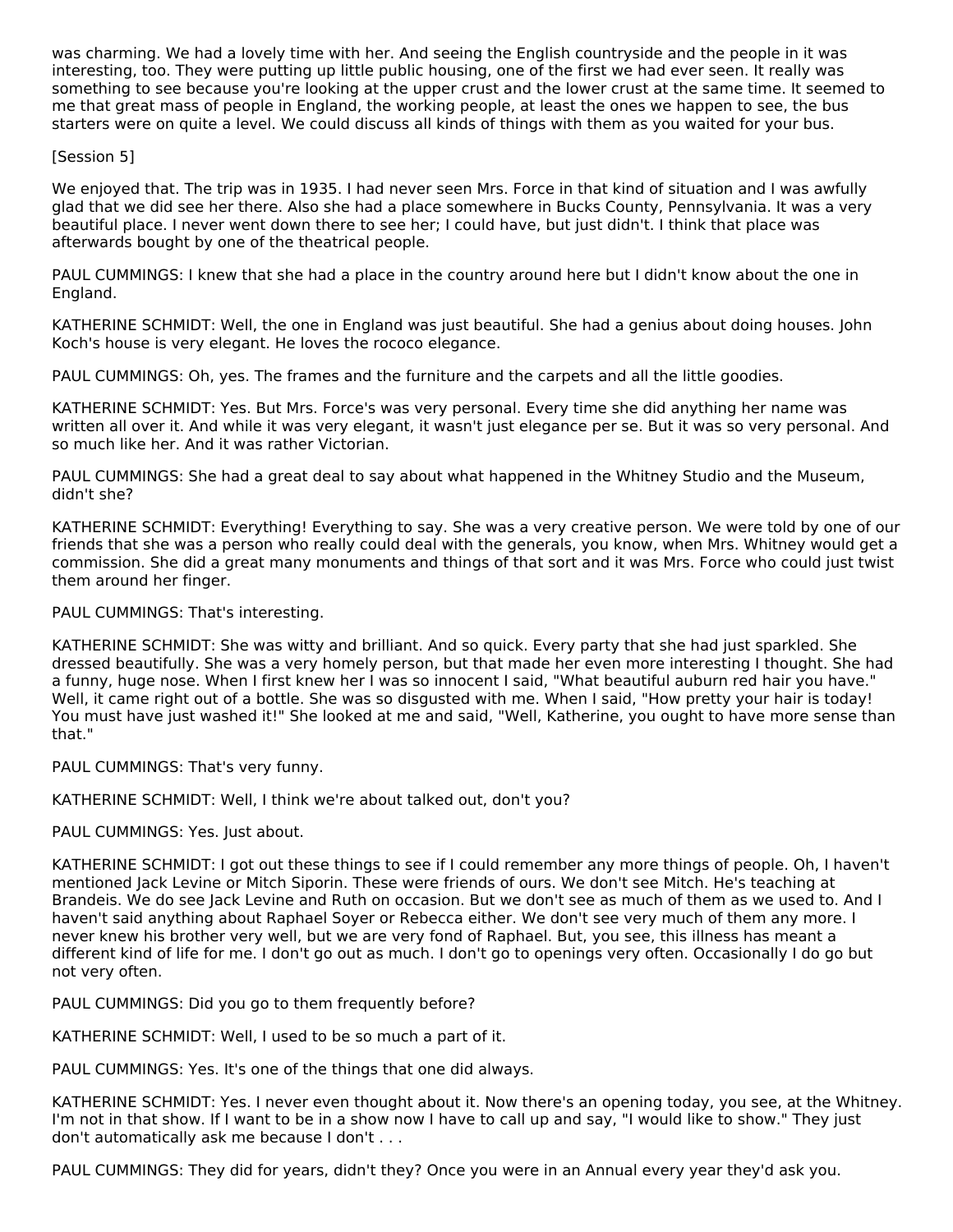KATHERINE SCHMIDT: I used to always be in the shows. But, again, you have to consider that somebody has to move on. Young people come up. You can't have the same people all the time. I don't feel resentful about that so much. I'd like to be asked more often. But when I really want to show something, I call up and say, "I would like to show." They're really awfully nice to me. They usually let me show. The only thing that happened the last time I'd did -— I ought not to put all this on tape, but this is the way I feel. There are a lot of young smarty pants characters now in the art world. I wanted to show one of the paintings of a leaf that I had done. I thought it was a good one. And they hung it. There was a space below it. It wasn't that it was a picture that had to be below it. Everything was on eye level; and they hung this way above eye level. Now this is what I call smarty pants. What was the point, you see? A leaf in the wind. But that has nothing to do with the visual arts. That's a literary ...

PAUL CUMMINGS: There's lots of that these days.

KATHERINE SCHMIDT: Yes. And that made me rather cross. I didn't say anything about it because actually somebody had to take the responsibility of hanging the show and that's the way he hung it. That's all there was to it. I hesitate now to send any small thing.

PAUL CUMMINGS: Oh, everybody has enormous canvases.

KATHERINE SCHMIDT: Yes. And mine are very small. I don't feel badly about that. One of the finest pictures I ever saw in my life was about that big. It's a Van Eyck. I saw it once and I'm awfully glad I did. It's owned by a museum in Australia. It's one of those beautiful little Madonna's. It's one of the very good ones. It's an early one. But you have to be . . .

PAUL CUMMINGS: Eighteen feet long.

KATHERINE SCHMIDT: No. And this I think has to do with the fact that I think there is a meaning to modern art besides the fact that everybody can do it. You really don't need to be trained to do it. It's a therapeutic asset to our society. Also I think it is a meaningful asset to the architecture. You see, everything is engineered; it's so engineered it hurts.

PAUL CUMMINGS: Anonymous. Yes.

KATHERINE SCHMIDT: And the touch of a dirty human hand is worth a great deal on these great empty walls. It brings them alive.

PAUL CUMMINGS: All, the architects will hate that. They love that big articulated space.

KATHERINE SCHMIDT: But it isn't articulated. It's a completely vacuous, engineered, blank wall. And I have a friend, it's Elmer Rice's daughter, who has done several books. She was an editor of one of the specialty magazines. I don't know which--architectural or medical or something. And they had offices in one of these new buildings on Park Avenue. No window could be opened. You couldn't even see out very well. And every corridor was just a long empty corridor to a door. She said she couldn't keep that job. It almost drove her mad. Not a breath of fresh air. Now this kind of modern architecture I love. I love being able to sit here and look out these windows.

PAUL CUMMINGS: And see the G.M. Building.

KATHERINE SCHMIDT: Well, no. The G.M. Building I call the monster. Don't you think that's a monster? It is a monster. And look at that hideous thing (except for the lights) with the bandage around its top.

PAUL CUMMINGS: Oh, the Gulf & Western. Yes.

KATHERINE SCHMIDT: Don't you think that's the ugliest thing you ever saw in your life? Imagine putting that bandage around the top of it!

PAUL CUMMINGS: Well, maybe they put the machinery up there or something.

KATHERINE SCHMIDT: I can understand machinery being up there. But why emphasize a circle, a ring? It's like a Bandaid on the building. But I love the lights. Now the apartments are dull on Fifth Avenue. The rich don't stay home. They're in Palm Beach or someplace else running around. Or in Tunis.

PAUL CUMMINGS: Everybody is going to Tunis this year.

KATHERINE SCHMIDT: I just heard that a friend died there recently. It was kind of shocking. We were thinking of perhaps doing something like that. But I don't know. The last trip we took was to Sweden. I think I told you about it. We went to see the city of Stockholm and museum.